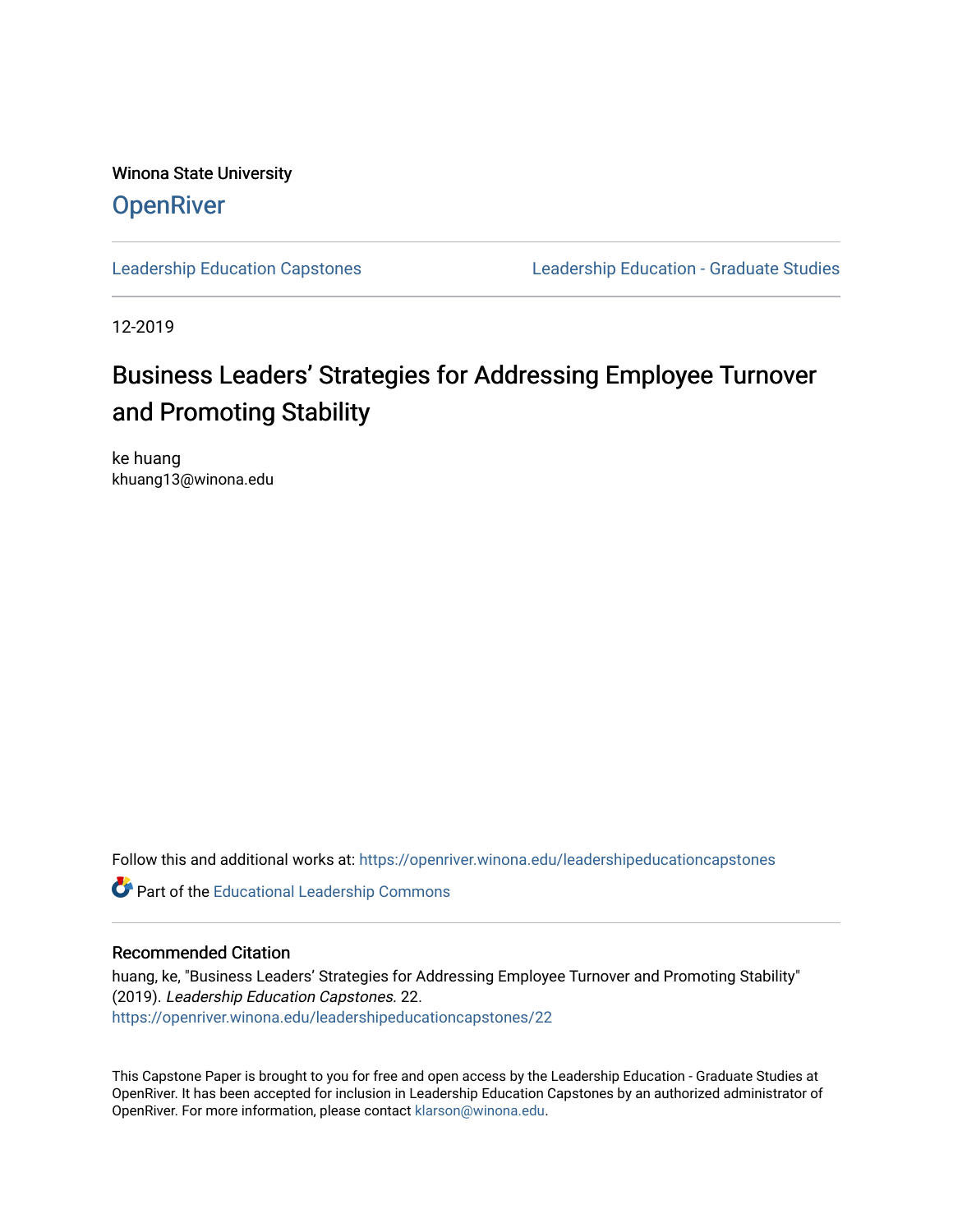Business Leaders' Strategies for Addressing Employee Turnover and Promoting Stability

Ke Huang

Winona State University

Scholarship

Holmes Barbara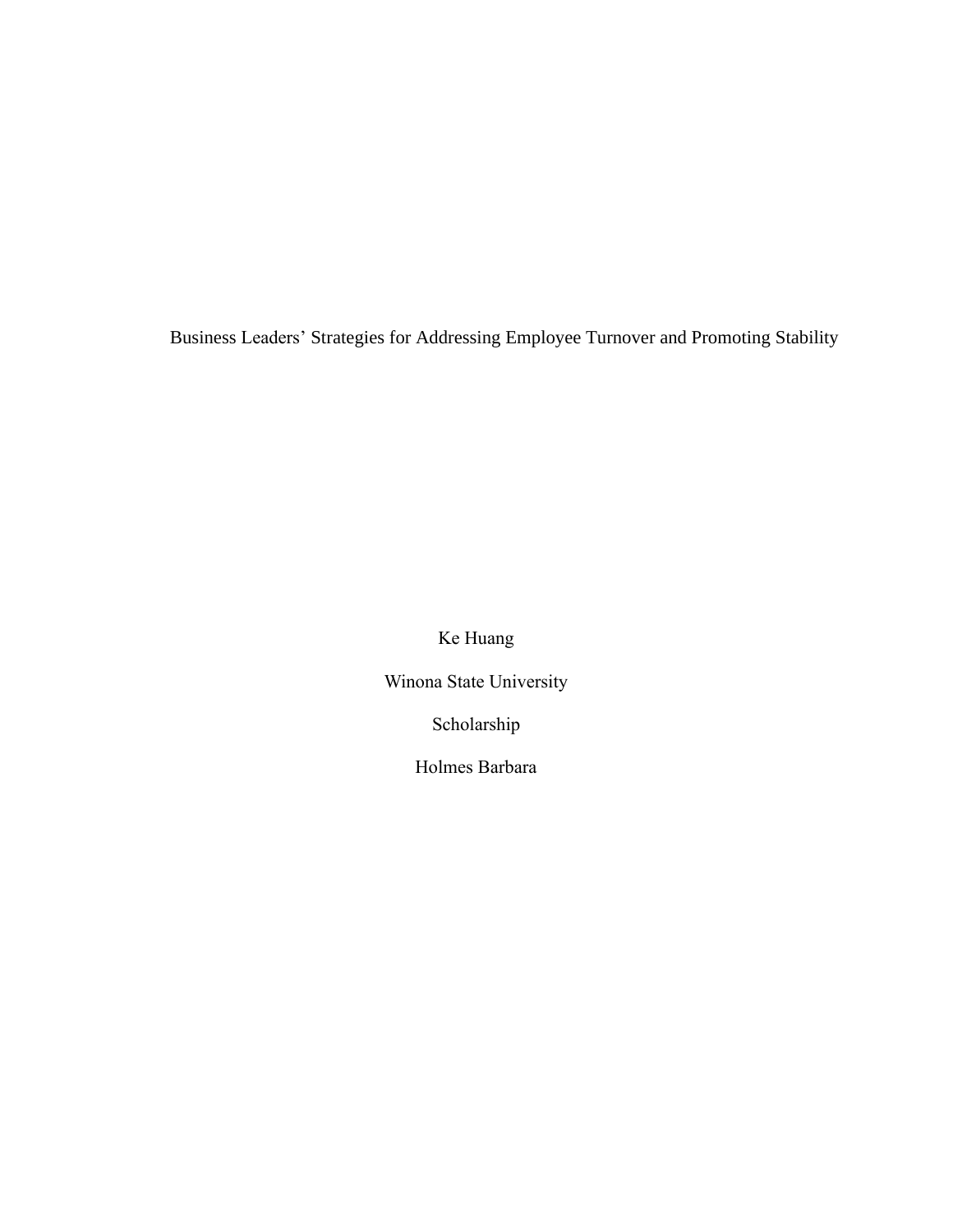### **Introduction**

One of the major issues that business leaders face are high rates of employee turnover. From 2013 to 2017, the annual total separation rate increased by 38.1 to 43.0 across all industries (Bureau of Labor Statistics, 2018). This demonstrates that employee turnover is increasing over time in the United States. Turnover is problematic because it forces business leaders and managers to replace reliable and trained employees with new employees, which is a timeconsuming process that is often quite costly. Out of all industries that deal with employee turnover, the hospitality industry is known for having one of the highest employee turnover rates across all industries (Kavanaugh, 2018). This is evidenced by the fact that the United States Bureau of Labor Statistics reported that the turnover rate for restaurants and accommodations was 73% in 2016 (McNamara, 2018).

The high rate of employee turnover within this industry is explained by a few factors. For one, seasonality leads to a higher turnover rate because many part-time employees are hired as seasonal workers during summer months, and these workers are often younger students who leave their restaurant positions to return to school in August and September (Navarra, 2018). The turnover rate may also be broken down by position, as roles involving performing counter service or working as the cashier had a turnover rate of 36%, which is much higher than the bar staff turnover rate of 25% or the managerial turnover rate of 23% (Navarra, 2018). Turnover is not something that is inherently inevitable to this industry however, and business leaders within the hospitality industry focus on implementing viable strategies to reduce turnover to a more manageable rate.

# **Problem Statement**

Despite the fact that there are many statistics on how industries such as the hospitality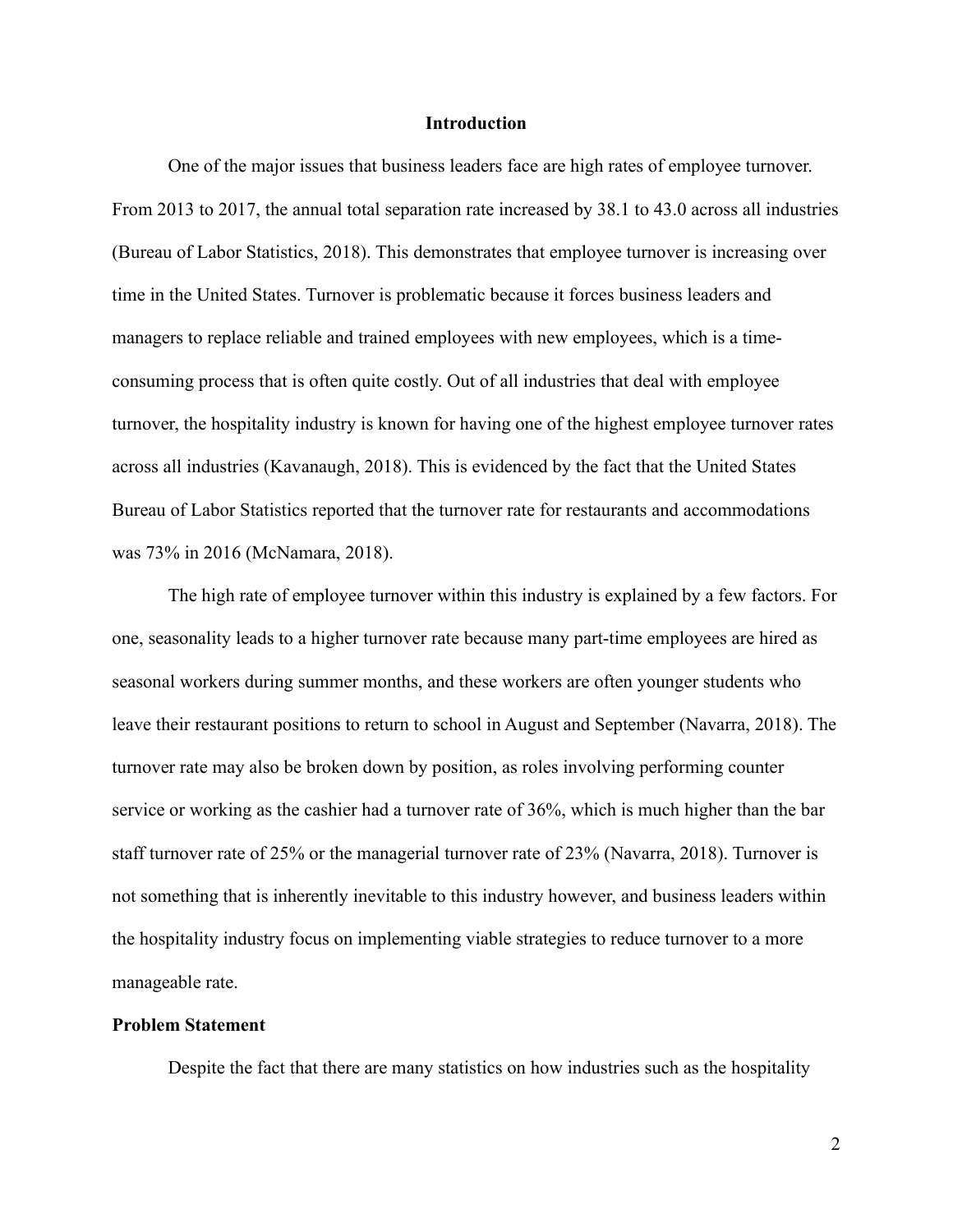industry have a high turnover rate, there are few solutions being implemented to reduce turnover to something more manageable. Many businesses within this industry end up spending an excess amount of money on training and employee replacement as a result of so many employees leaving these companies on an annual basis. Fast food restaurants such as McDonald's and Taco Bell are seeing an average turnover rate as high as 150%, which is the highest workforce turnover rate in 23 years (Premack, 2018). These businesses are in clear need of a strategy that could be implemented for reducing the turnover rate.

#### **Significance Statement**

Turnover within the hospitality industry is a major preventable cost that causes substantially negative effect on the global economy. If business leaders and hospitality managers are better able to understand the nature of turnover, what motivates employees to leave a business and what could be done to prevent further incidents of turnover, will be a much more advantageous position to deal with this issue (Laureani & Antony, 2010). By examining issues such as employee attitudes towards benefits and compensation in addition to strategies on reducing interpersonal communication issues, business leaders will be able to reduce the turnover rate within the organization through applying efficient strategies (Carraher, 2011). This will produce an overall net change for business leaders and consumers alike as businesses will have fewer unnecessary costs and employees within the hospitality industry will have access to increased job security (Laureani & Antony, 2010). The research analyzed will also be applicable to other industries such as the healthcare industry. This is because many of the same core causes of turnover in hospitality also apply to healthcare as issues involving compensation and interpersonal communication issues and disputes exist within both industries (Waldman et al., 2010)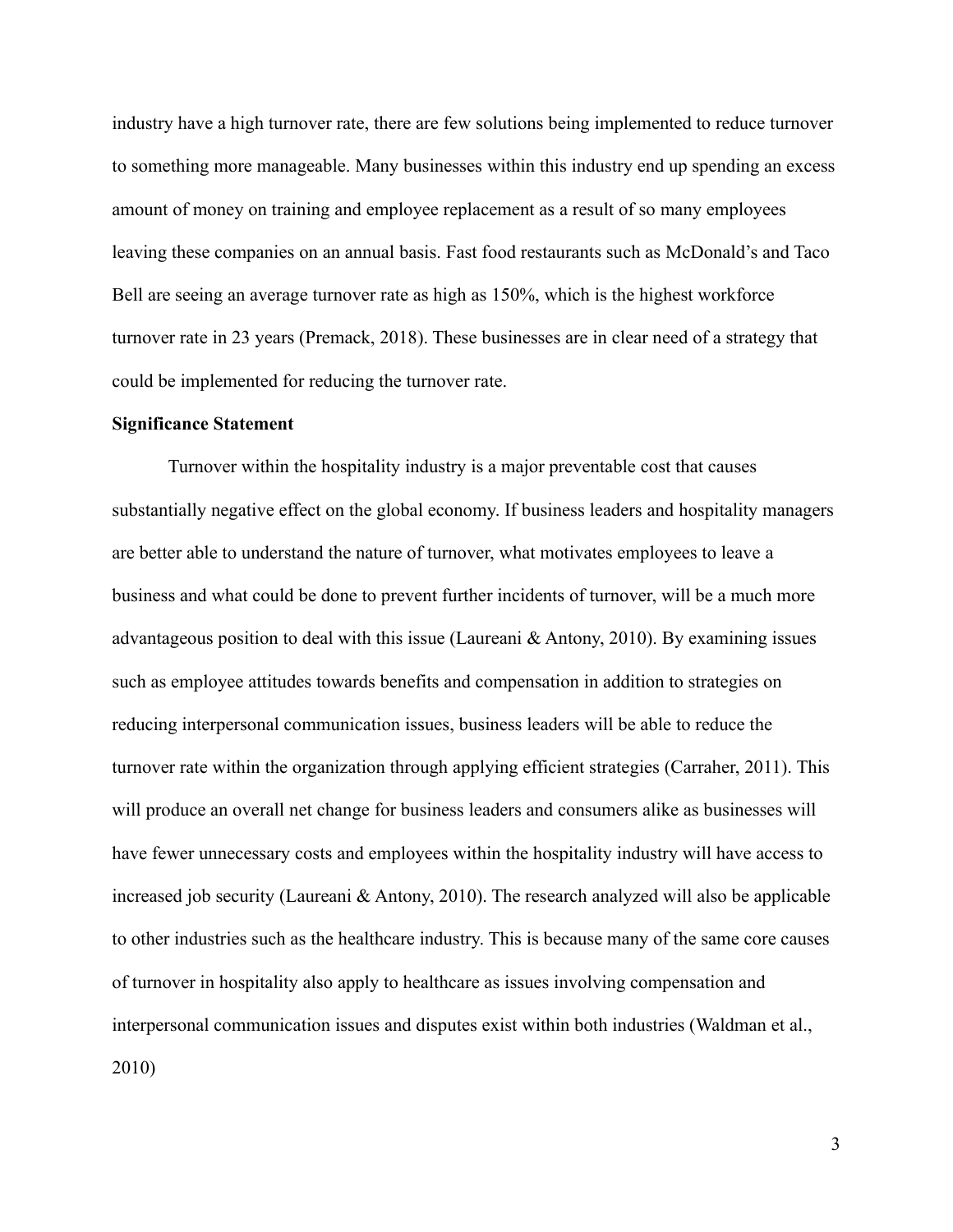# **Problem Background**

Turnover is a difficult problem to measure, however, as turnover is not always necessarily a bad thing. For instance, the National Business Research Institute describes how "low turnover rates may have more problems than are first apparent, filled with employees who really want to leave but are unable to due to the economy" (2018). Still, turnover is always something that is costly to employers as it increases the real recruitment cost of replacing former employees through costs such as advertising, surveys, background checks, drugs screens, specialty testing, etc. Historically, the leisure and hospitality sector is an industry affected by turnover at a higher ratio compared to other industries. For instance, during 2001 to 2006, all industries averaged a 39.6% turnover rate while the hospitality industry saw a turnover rate as high as 74.6% (Bureau of Labor Statistics, 2018). There are a couple factors that explain this, with age and compensation being two of the major reasons. For example, from 2010 to 2012, around 30% of all fast food employees were ages 16 to 19 while 30.7% were ages 20-24 (Schmitt & Jones, 2013). Combined with the fact that the majority of these workers receive the federal minimum wage, this sector tends to have a naturally high turnover rate because these employees often look for better opportunities within higher-paying positions (Schmitt  $\&$  Jones, 2013).

The reason why so many employees working in entry-level positions within the hospitality industry tend to leave is because of a lack of pay, an excess amount of internal conflict and a lack of opportunity for advancement (Iverson & Deery, 2007). Restaurant employees make a meager minimum wage that often forces them to rely on tips while being at the mercy of potentially mismanaged kitchens (Iverson & Deery, 2007). Once employees realize that it may not be possible to move up within the company and secure a management position, they may decide to leave in order to seek improved working conditions within another industry.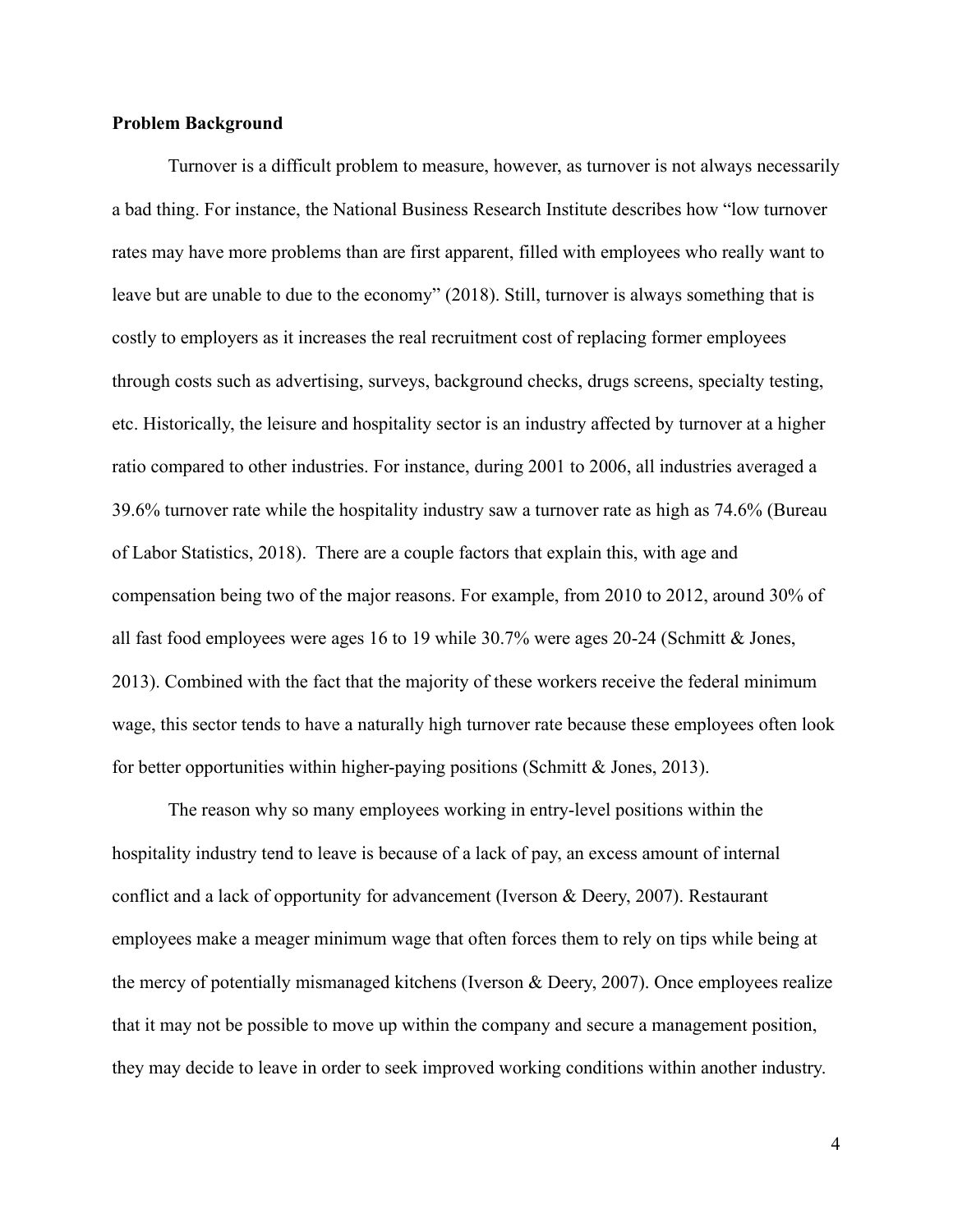The cost of losing a single hourly employee within the restaurant industry costs a company around \$5,864, so restaurants need to do everything in their power to reduce turnover rate (McNamara, 2018). This will be accomplished by providing employees with a rewards system, establishing clear business goals and creating an effective training system. Restaurants that fail to do so will be burdened by preventable costs directly related to employee turnover. Iverson and Deery describe how excessive turnover "...dramatically increases costs and reduces the quality of service delivered…" so avoiding unnecessary turnover is crucial for the success of a business (4, 2007).

# **Purpose of the Study**

The purpose of this study is to explore strategies business leaders use to address employee turnover and promote stability.

# **Research Methodology**

The research methodology that will be used within the study will involve a meta-analysis of existing literature that has been published on the topic of employee turnover in the restaurant industry. The meta-analysis will be separated into three sections to independently address each of the research questions involving employee incentives, training processes, and the effects of longterm goal setting. The purpose of conducting the meta-analysis will be to extract valuable and worthwhile information from each study to create an overview of the most important bits of data. This will include a mix of quantitative and qualitative data depending on the studies being investigated.

## **Definition of Terms**

There are a few key terms that will be used frequently throughout the research in discussing the issue of the high turnover rate within the hospitality industry. The following words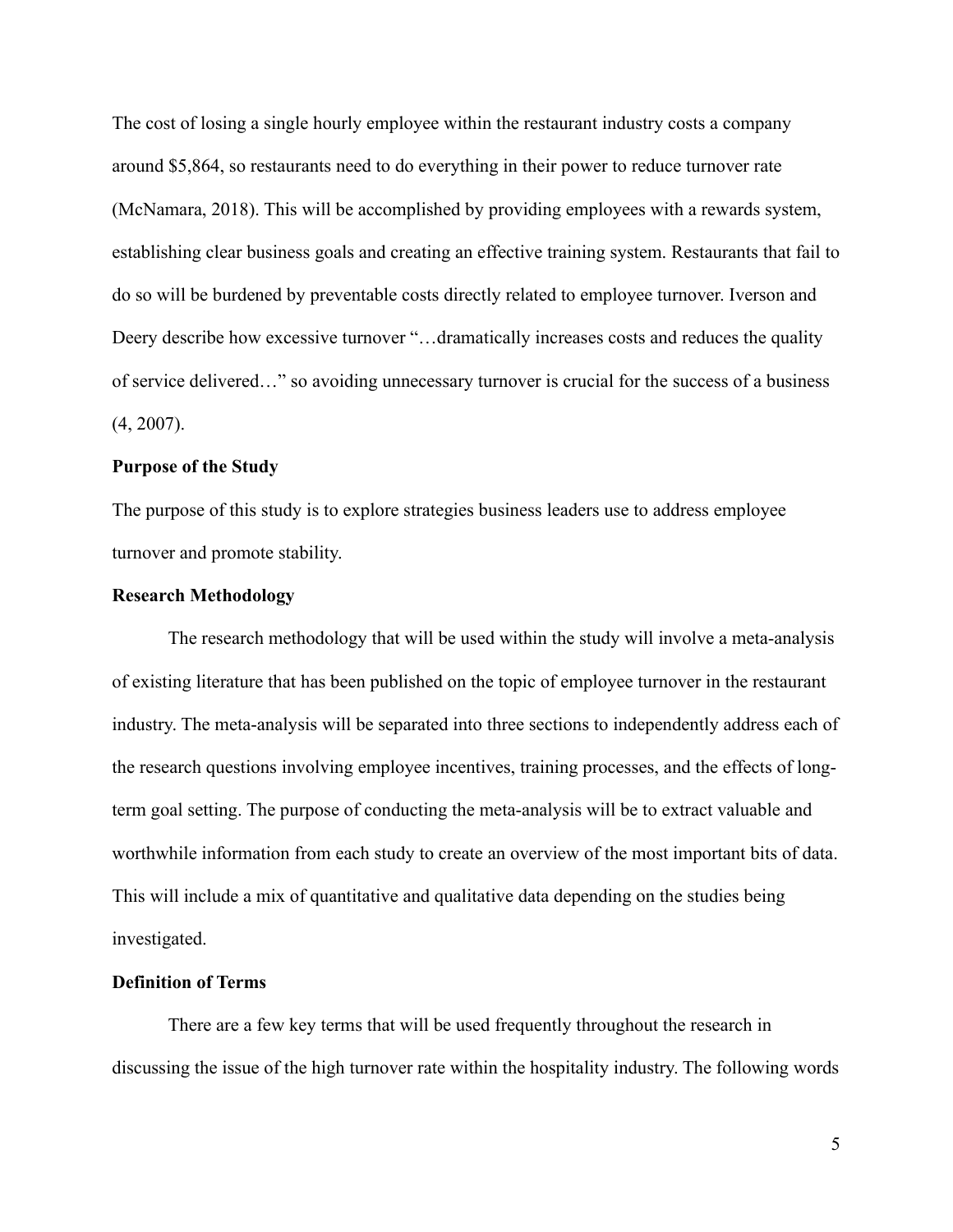will be defined:

**Concerted activity** – Activities that employees can engage in which are protected by freedom of association and the National Labor Relations Act (Griffith, 2015)

**Footfall** – A business metric used to monitor the number of people who frequent an establishment in a given period of time (Griffith, 2015)

**Seasonality** – A characteristic of a time series in which the data experiences regular and predictable changes the recur every calendar year (Investopedia, 2018)

**Turnover rate –** The percentage of employees leaving a company within a certain period of time (CriteriaCorp, 2018)

**Gig Economy** - A workforce market characterized by the prevalence of short term work as opposed to long-term, permanent jobs (Griffith, 2015)

#### **Theoretical Perspective**

One of the more recent models on employee turnover was published in 2004 by Peterson, which is the Organizational Model of Employee Persistence. This model examines the effect of organizational practices on the rate of employee turnover using a human resource development perspective (Peterson, 2004). It breaks down the reasons that lead to a turnover decision into a few categories including initial intention, goals, commitment and satisfaction. For instance, the performance integration section includes both job performance and interactions with managers (Peterson, 2004). If employees feel as though job performance is lacking and they have unpleasant interactions with managers, then this will have a positive impact on the decision to leave the company. The same is true of the organizational integration section. Employees who have a poor social experience in the workplace in addition to unpleasant interactions with coworkers will be more likely to make the decision to leave the company (Peterson 2004, p. 219).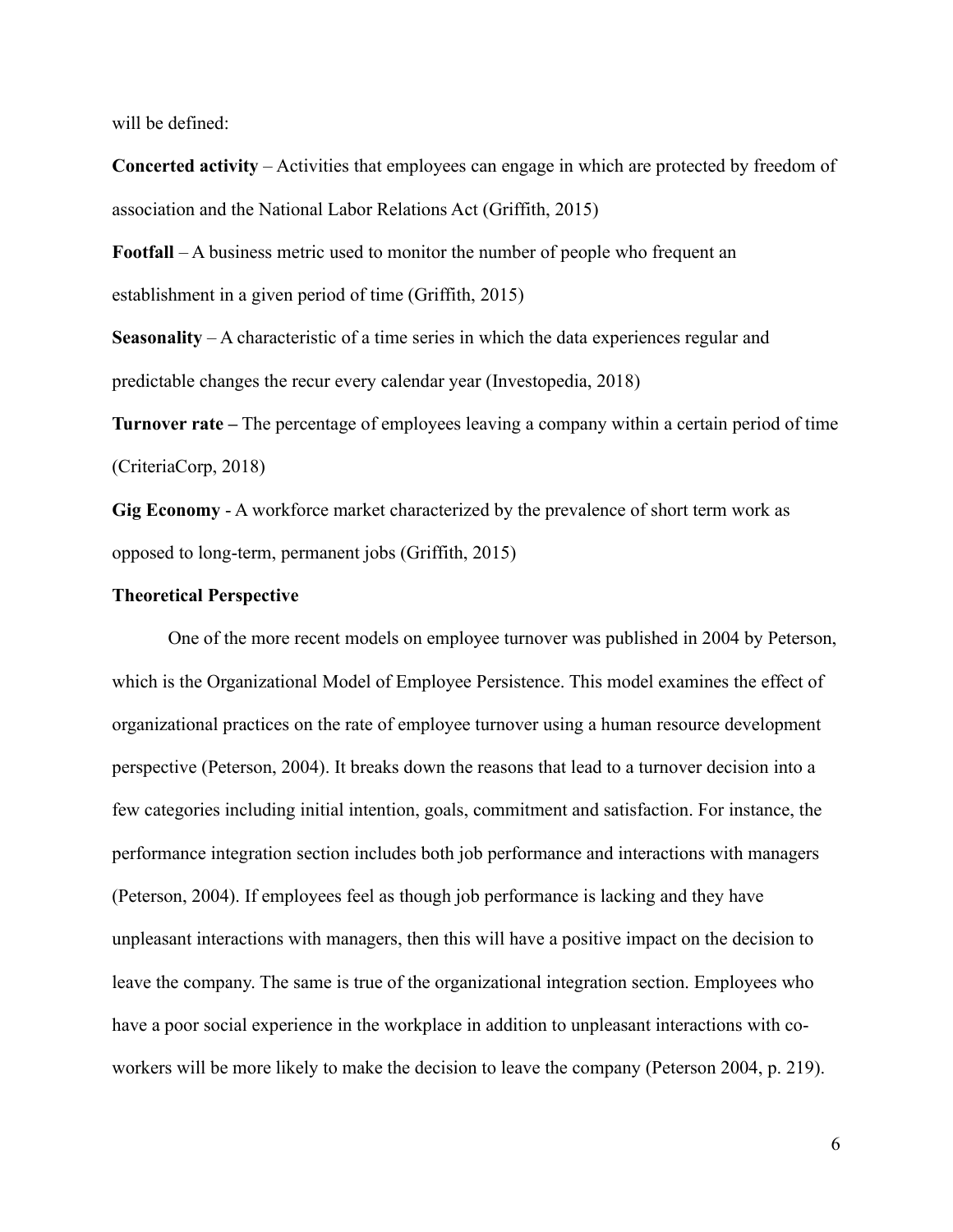Peterson's model helps show how the single turnover decision is influenced by a series of factors which all build in to the employee's final decision.

Peterson's model is not entirely new in the sense that much of it is based off of an earlier model known as the *Longitudinal Model of Institutional Departure*. This is an academic model created by Tinto in 1987 which breaks down the departure decision into a few different steps and categories. Even though it was originally designed for use in academic institutions, it is still quite relevant to professional organizations. In regards to the model, individuals will enter into an institution with pre-entry attributes while developing goals and commitments (Tinto, 1987, p. 25). From there they will go through institutional experiences and personal/normative integration that will reshape their goals and commitments that will have a final effect on the outcome, or decision on whether or not they will depart from the organization. So at every step in the individual's journey, he or she will encounter a series positive or negative experiences that will be unconsciously totaled in their perception of the organization.

Another relevant theoretical model is the Meta-analytical *Model of Organizational Commitment*. This is a model from 1990 which examined the effect of personal traits, rolerelated characteristics, structural characteristics and work experiences on organizational commitment (Mathieu & Zajac, 1990). The model made a few important distinctions, such as the fact that personal traits such as education, company tenure, age and self-efficacy can all have an effect on commitment (Mathieu & Zajac, 1990). The researchers who built the model also noted that employees tend to commit to companies that are able to fulfill their need for growth and achievement (Mathieu & Zajac, 1990). This is important research that is relevant to the hospitality industry, as employees who feel unfilled in their work duties will seemingly be more likely to leave if they are not growing or achieving anything substantial.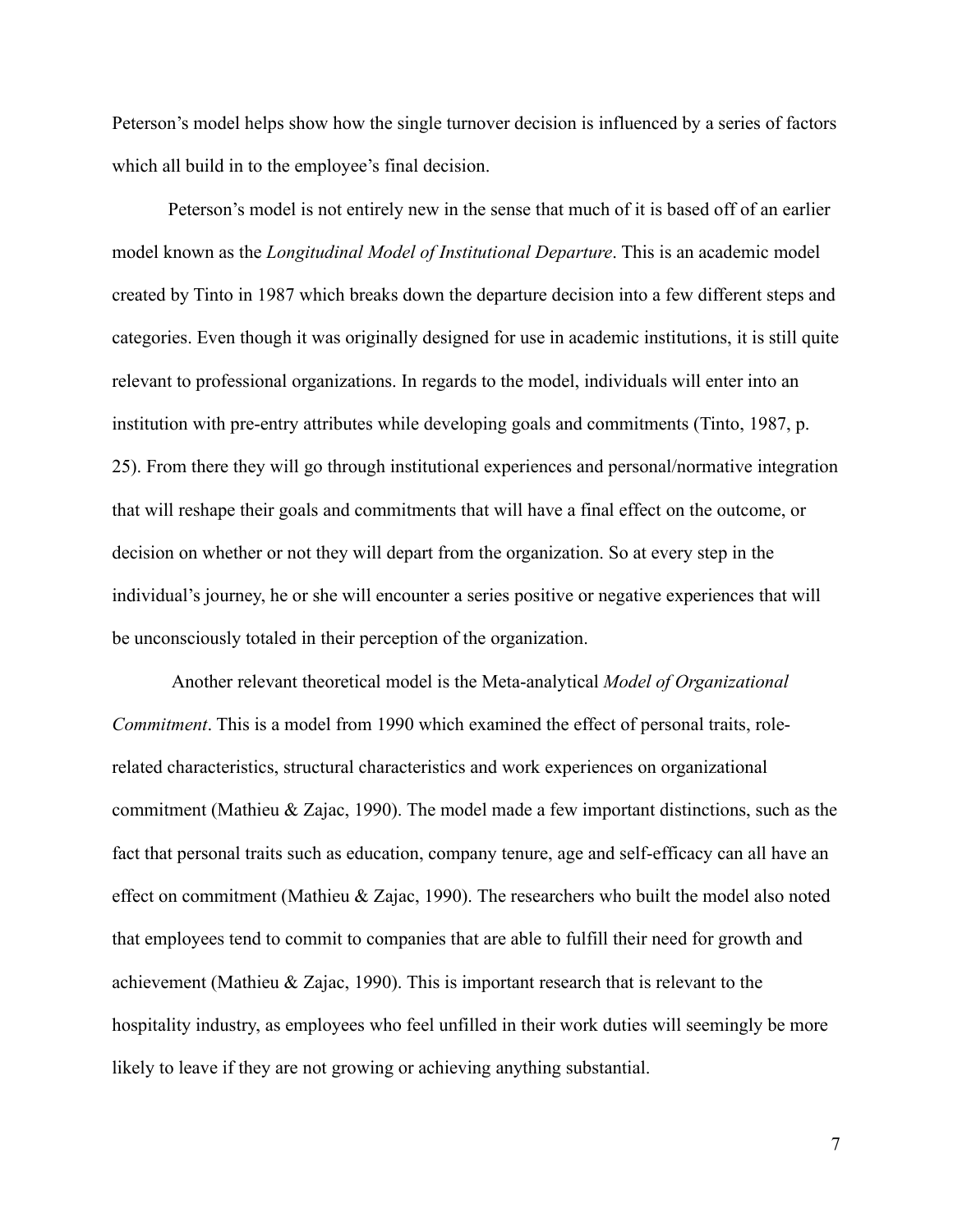# **Limitations of the Study**

Though much research is published on the topic of employee turnover, this study will be limited in the sense that not all relevant information about turnover reduction strategies will be available. For instance, some business leaders may prefer to keep turnover strategies confidential in order to protect their organization, which would mean these strategies could be examined within this study. There is also the fact that the study will be dealing with limited information in examining reasons for turnover, as only a limited number of employees go on to participate in research in which they reveal their motivations for leaving an organization. Therefore, an approach will be needed that considers what information will not be available so that the available information can be properly extrapolated to make up for this data deficiency.

#### **Delimitations of the Study**

In terms of boundaries being placed on the study, the study will be focused on employee turnover within the United States over the past twenty years from 1998 to 2018. This will allow the research to be more focused and specific to a single geographical area such as, a specific city or business district, and time period than if it were to examine turnover within multiple regions in various years. The study will also focus on turnover within the legal marketplace as the black market is likely to have different operating rules when it comes to turnover and less data will be available for black market employees. Finally, the study will not be factoring in the effects of the freelance "gig x" in which contractors consistently shift through employers and are not expected to retain employment at a single location for a significant period of time.

## **Organization of the Study**

Chapter 1 introduces the problem of turnovers with employees in the business industry. The purpose statement of the study is as follows; turnovers stunt business growth and require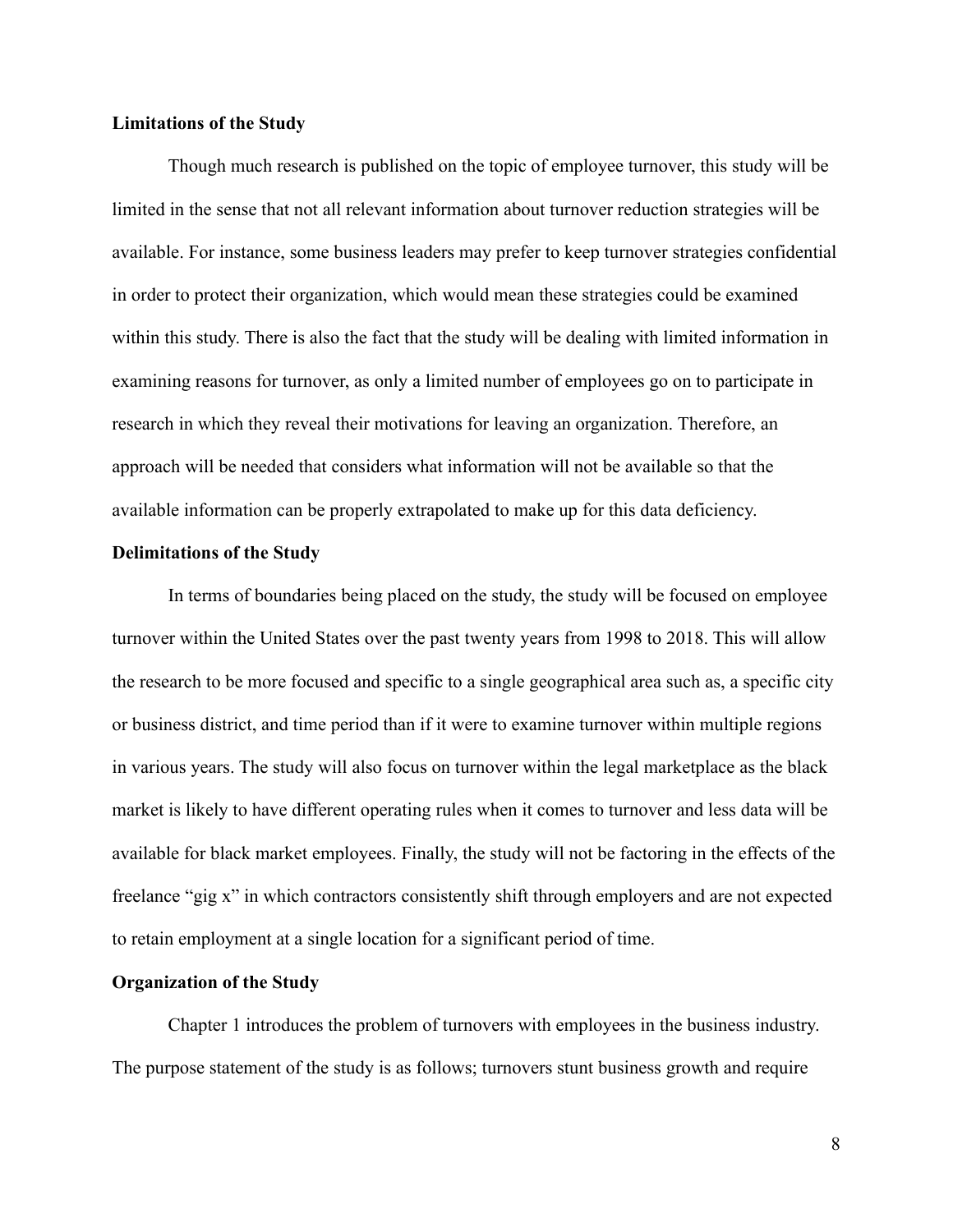extra time and money to makeup for lost business. Chapter 1 also explored the purpose of the study, which is to conduct research that shows the significance of management to employee turnover. Then, a mention of important and relevant terms and definitions. Chapter 1 concludes with stating the limitations and delimitations; limiting factors are employee involvement, delimiting factors are the specifics within time and era and location that the study will take place. Chapter 2 is a literature review that analyzes the statistics of employee turnovers in American business. Through the several readings, it is concluded that management has a direct effect on turnovers in business. They show that if management behaves in a way that is restricting to the freedom of employees, the employees will respond negatively and ultimately, want to leave the company.

Chapter 3 discusses the survey results that will be collected to determine the working strategies that managers across businesses in Minnesota are currently using to reduce turnover. Four managers will be surveyed from Minnesota businesses to determine what sorts of strategies can be implemented in a variety of contexts to reduce turnover. The results of these surveys will then be further analyzed to determine if there is any sort of connecting theme between the surveys. It will also be important to analyze which strategies have not worked in reducing turnover to determine if any adjusts can be made to such strategies or if they should be eliminated altogether.

#### **Implementation of Solutions**

There are a few questions that managers and owners can ask and follow up on to enact the necessary changes that will lead to a lower turnover rate. The first involves asking questions on how internal conflicts can be prevented, which often stem from employee dissatisfaction. A recent Accenture report found that the top four reasons that employees are unhappy is because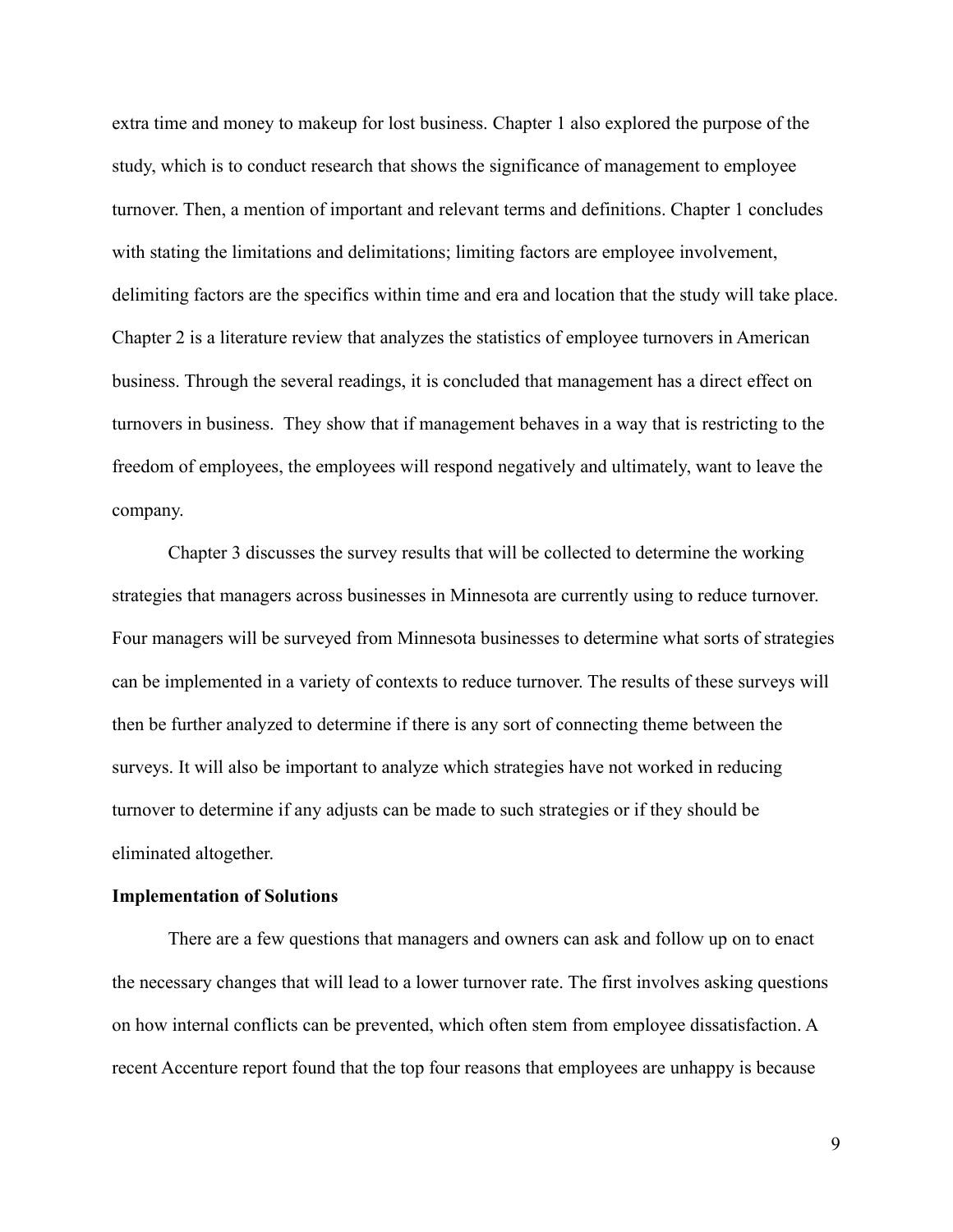the employees do not like their boss, the employees do not feel empowered at work, there are issues with internal politics and there is a lack of recognition for employees who are good at their jobs (2013).

# **Chapter 2: Literature Review**

## **Introduction:**

This study will explore strategies business leaders use to address employee turnover and promote stability. The literature review analyzes, explores, and synthesizes the studies that are most relevant to the current research. Three sections comprise the literature review. Section one gives a historical perspective on employee turnover and impact on business stability. Section two provides an overview of a business leader's role in employee turnover. Section three explores the strategies a business leader may utilize to promote employee stability. A conclusion will summarize the information provided within the theoretical framework.

## **Historical Perspective of Employee Turnover and Business Stability**

Historically, employee turnover is a remaining problem in business and economic activity. This is a result of turnover being a dynamic problem that is always changing over time, similar to the way interest rates and inflation are factors that never stop evolving. Turnover is something that is directly tied to economic activity and economic stability, as there were significant fluctuations in turnover during periods of recession and depression starting with the Great Depression of the 1930's (Economic History Services, 2018). Modern turnover rates continue to present a challenge for employers because there exists a trade-off between a high and low turnover rate. If employees are constantly leaving a business, it is quite difficult for the business to achieve any sort of stability and work towards a long-term goal. However, if there are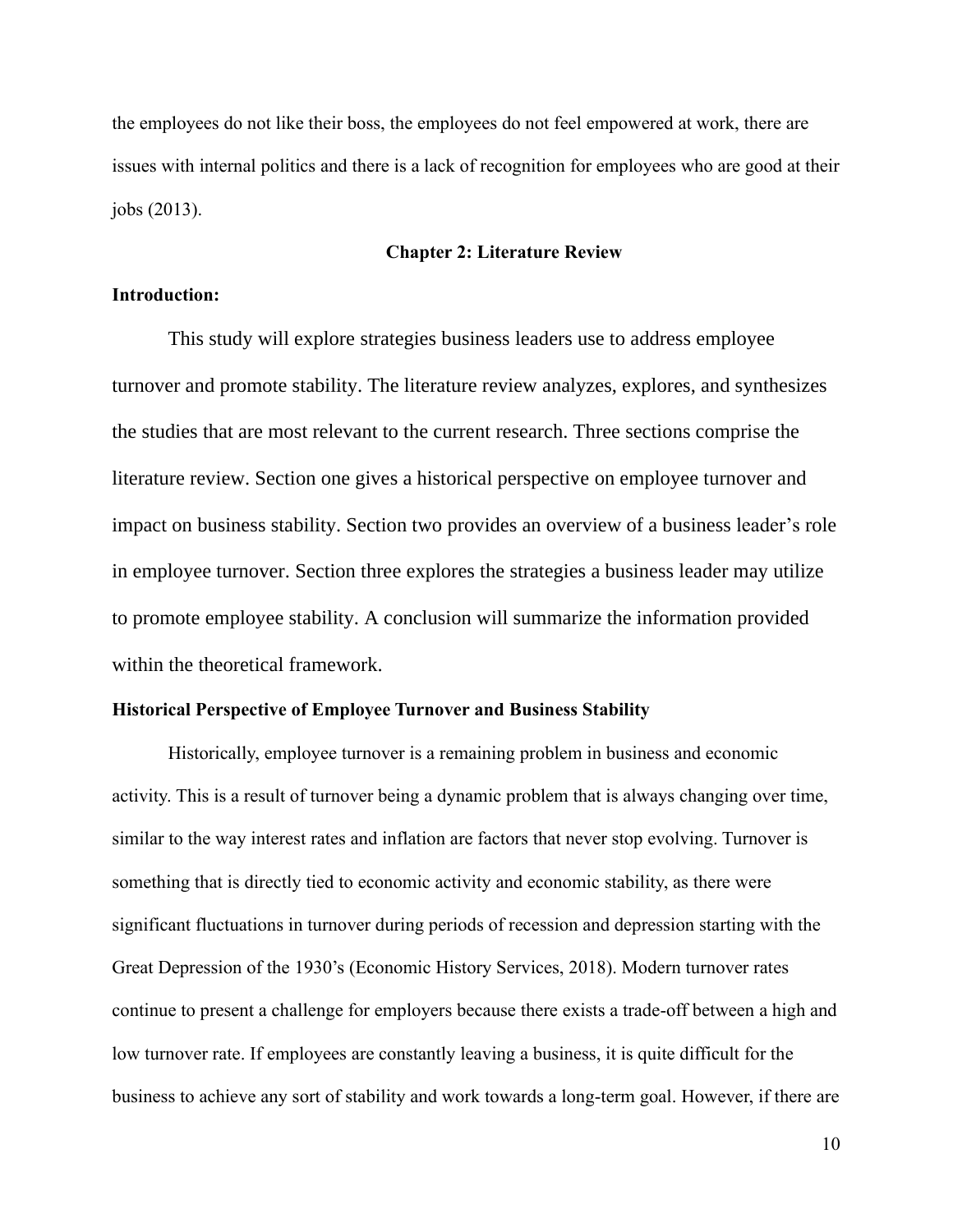zero employees leaving a business, this makes it more difficult to populate the business with new hires who might have valuable and unique skills that the current workforce lacks. Because of this, employers must have a knowledge of the cause of effect of turnovers so that there is a balance.

Employees choose the location they work in for several reasons, including location, economy, and the need for the employment (Huang, 2016). Hierarchical structures with perceived lack of pay advancement or title advancement can often spur high turnover rates in fields such as the law. Competition, as referenced earlier, is key to countermand natural market forces, but the threat of too high turnover can affect company morale and performance.

Turnover rate itself is not the most specific term because it does not refer to the quality of employees. Corporations that experience a high turnover rate of their best performers will often struggle while those that lose some of their lowest performers will perceive turnover to be a useful process. Therefore, it is better to measure high-performance turnover to determine the percentage of top performers that are leaving a firm. It has been demonstrated that "top performers contribute an average of 10 times more than average performers," so this clearly indicates that employers should be concerned about this metric (Sullivan, 2018). There have been concentrated efforts in industrial sectors such as the Silicon Valley dedicated to finding and sustaining high workplace morale (Huang, 2016). Metrics such as time worked in the office are thought to have direct impacts on employee performance. Firms will always operate in their interests, and altering such metrics would in theory be the best for employees. With reduced workloads, firms can ensure higher productivity levels without having to increase margins between revenues and labor costs. Studies show that money and income is often the least important factors in departures by employees. 88% of the population of employees who leave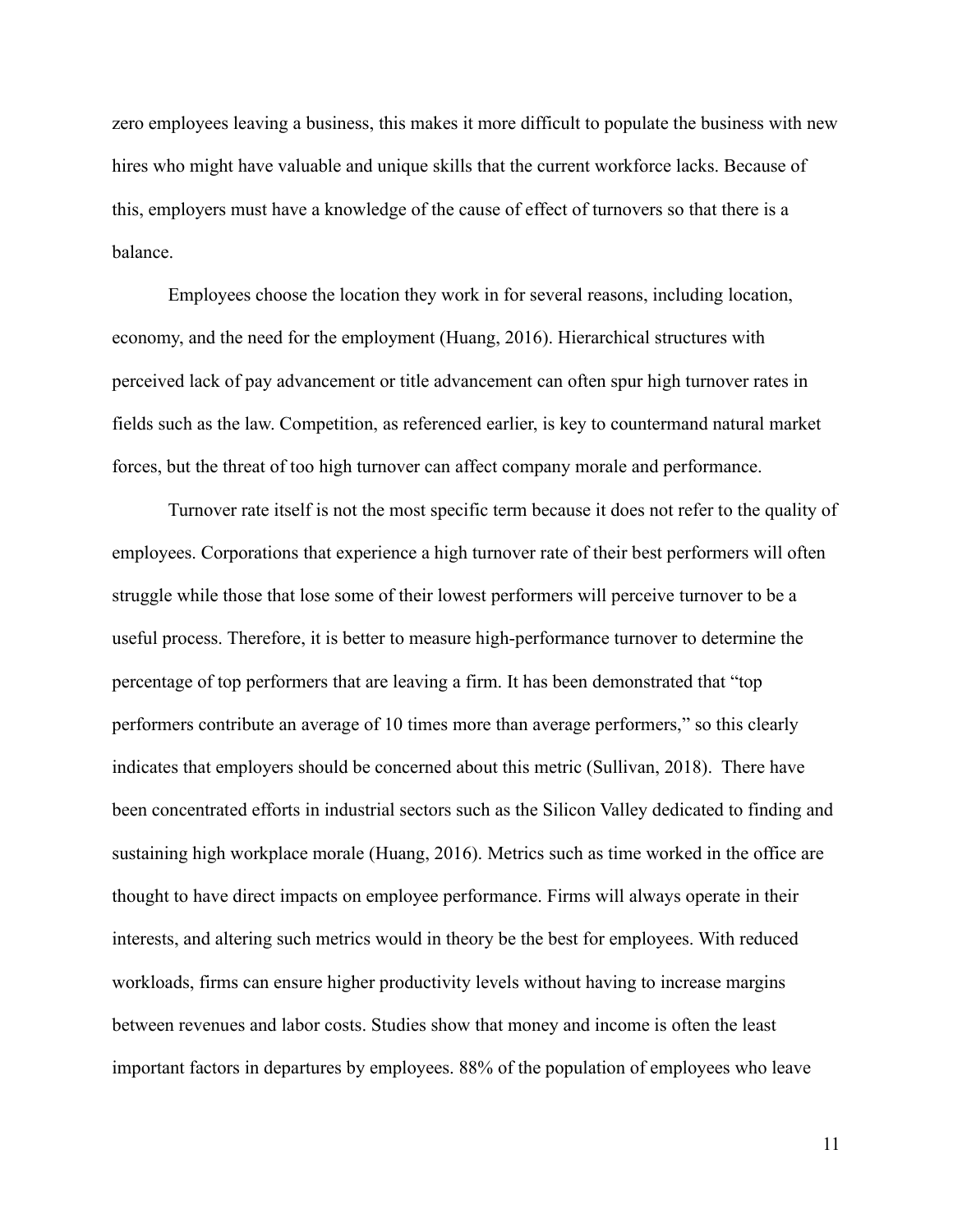their job depart for reasons other than pay (Brown, 2015). Historical data indicates that the problem likely does not correlate between employees wanting more income and satisfaction or job performance (Brown, 2015).

Turnover naturally becomes a positive factor when removing poor performers within the firm. More often than not, turnover is required to replace poor performers who simply are a mismatch between the job and themselves. A variety of factors may play into these departures, as the workforce is constantly evolving with new targets and new needs. Often, with higher degrees of skill required for achievement required by the firm, educational standards and training become more important than ever before. The development of technology sees a massive generational gap between workers who are able to adapt - often of a younger profile, with adaptive motor skills as well as recent education - and those who are not (Brown, 2015). Future trends suggest that turnover will likely continue as often as business cycles continue to trend upward or downward, but competition will typically remain high.

Additionally, firms can examine their marginal performance turnover to examine the number of poor performers who are leaving a firm. An ideal firm would want their marginal performance turnover rate to be high and their high-performance turnover rate to be low to replace their least efficient employees with more effective employees. Historical trends have always indicated that turnover is very costly. As examined earlier, industrial sectors seem to be adapting to the trend by reducing employee dissatisfaction with their working conditions. The replacement of poor performers within a firm brings a "dead salary" component which can weigh down a firm's budget (Hom, 2017). Many studies have indicated that the cost of replacing an employee is about three times the salary of the employee who is leaving, which accounts for the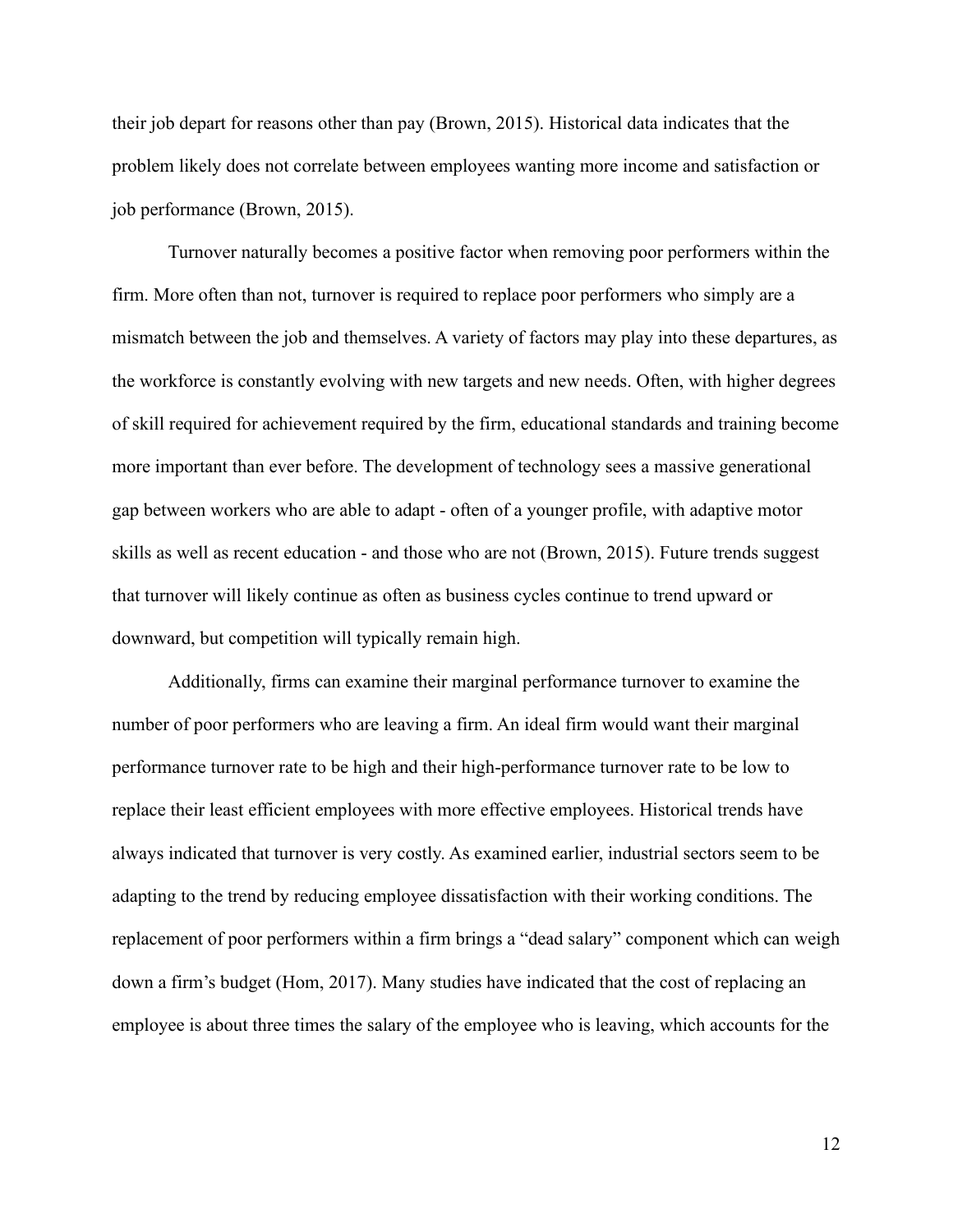recruitment of a new employee, severance of the employee who is leaving, lost productivity for the time spent searching for a replacement, and the loss of opportunity (Hom 2017).

Performance of industrial sectors is often the best historical data to examine and make claims from. The Silicon Valley area has become known for its high turnover, with opportunities abandon within the region. Competition between firms remains highest in this arena, with many transplants entering the workforce due to the reputation of the firms within the area. Studies indicate that more than 50% of employees recruited and hired to a firm will depart within two years, creating ongoing operational costs that can be avoided. 25% of employees within the Silicon Valley area have been found to leave within the first six months (Hom, 2017).

The departures during this timeline create a deadweight cost from the added responsibility to the firm as well as its employees to recover the labor that is lost. With an evolving workforce that requires change, firms will find it hard to replace high performance turnover more so than the poor performance turnovers. Studies indicate that firms often find difficulty in replacing employees, no matter their respective performance (Hom, 2017). More often than not, the study of attempting to curb employee turnover is a rather pointless one, as many firms will suffer departures even if their quality of life and work is as optimal as possible to employees.

Examining historical data from firms that are trained in turnover analysis yield interesting claims. There seems to be a very evident importance in how leaders play a role in limiting their employee turnover, but that will be analyzed in a later section. Training is the most cited example of how to improve employee turnover as it sets a clear set of expectations for employees and reinforces their value to a company. From a fiscal perspective, increasing investment in training and retention would come anyway from having to replace employees who depart from the firm.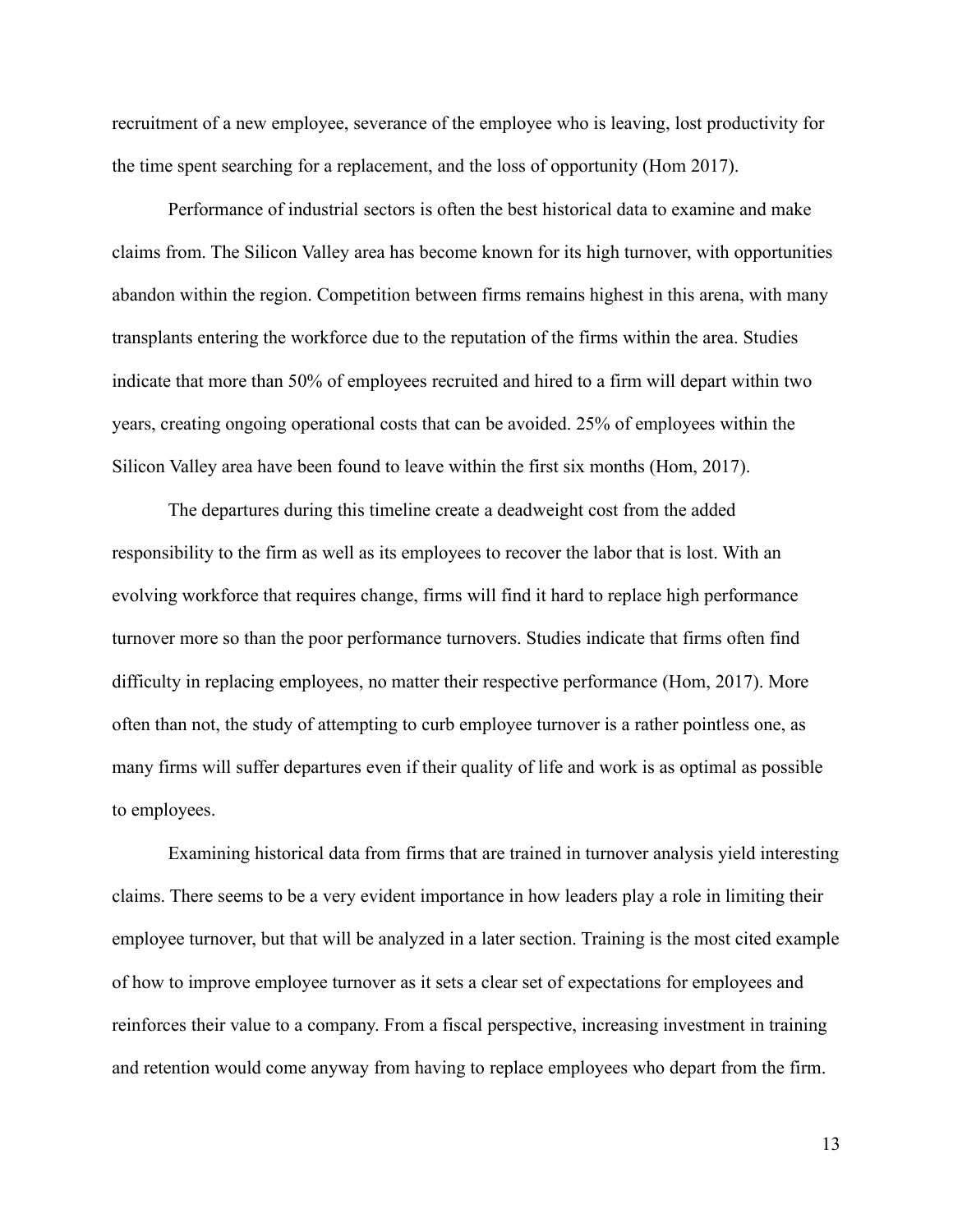Goals and objectives for the company are clarified to the employee, and they begin to have a better understanding of their position within the firm. Other strategies include monitoring to appendix training efforts, providing a feedback loop built into the workplace that allows employees to affirm their position and see where improvements are needed. Through implementing these coherent sets of work practices that exist to make employees have a more favorable work experience, organizational performance increases and turnover is lowered (Arthur, 1994) Expectations and communication are often the most cited skills of a top performing employee within a firm, and such a process would likely vet out the poor performers within the firm (Sun, 2017). By setting expectations for employees and providing the infrastructure to monitor and adhere to, it becomes a filter for the company to learn and observe the qualities and potential of replacements.

#### **Business Leaders and Employee Turnover**

Business leaders play a tremendous role in having an effect on employee turnover as good leaders encourage employees and push them to succeed while poor leaders have a negative effect on employees that create a higher overall rate of turnover. The first step for leadership to take in reducing employee turnover is to admit some degree of fault. Studies show that complaints about their relationship with their supervisor or boss were the third highest reasons for voluntary departures (Sun, 2017). Employee turnover be cut immensely at large firms with a dedication from supervisors or bosses to engage more with their subordinates. Recent studies indicate that the growth of the philosophy of servant leadership, where those in supervisory roles puts the power within the company at the hands of the employees (Sun, 2017). Traditional leadership yields a focus on company health as well as efficiency.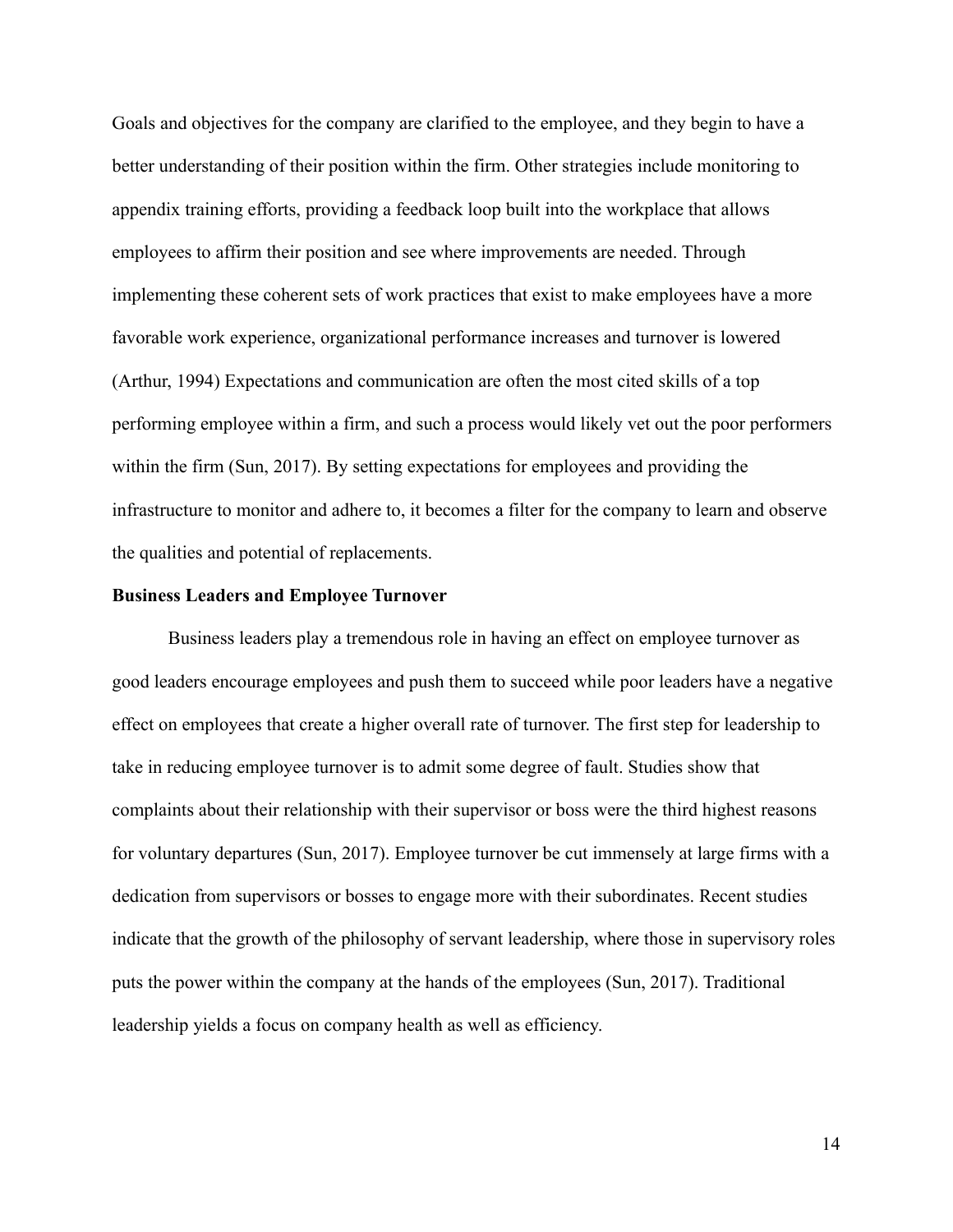Servant leadership is not the most effective way to lead a business. The leader, or the "servant", shares and delegates power whilst handling employee needs and developing employee performance. Metrics from studies have already indicated that employee engagement is the most important of factors for retention (Sun, 2017). A commitment to unified success and personal growth therein supersedes old objectives, as it begins to shift accountability to follow the directives and training that they have been given. The main unit that studies analyze the servant leadership model through is the through subordinate-superior relationship within customer service related positions.

Studies suggest that servant leadership plays on human psychology to reduce the perceived negative relationship that may exist between the subordinate and the supervisor (Sun, 2017). With the perceived level of commitment of the supervisor to the employee rather than the company, the subordinate feels duty bound to return the obligation and perform to produce their best work. Differentiation is often key to attracting employees into a firm, outside of the typical factors of prestige, income or power within the firm (Zou, 2018).

A commitment to service leadership would differentiate firms from the typical model of putting the company first. Supervisors would shift their objectives from company performance towards brand perception, making the company a more enjoyable place to work at. Thus, a direct correlation exists wherein supervisors have a direct impact on employee turnover. The supervisor-subordinate relationship would seek to duplicate more servant leaders within the firm, creating a windfall of high performing employees. In essence, the procedure would filter down high performance turnover while marginal or poor performance would likely remain unchanged.

Productivity per worker is a consideration for supervisors, as they seek to hire as many productive workers as possible while minimizing labor costs. The brand of the company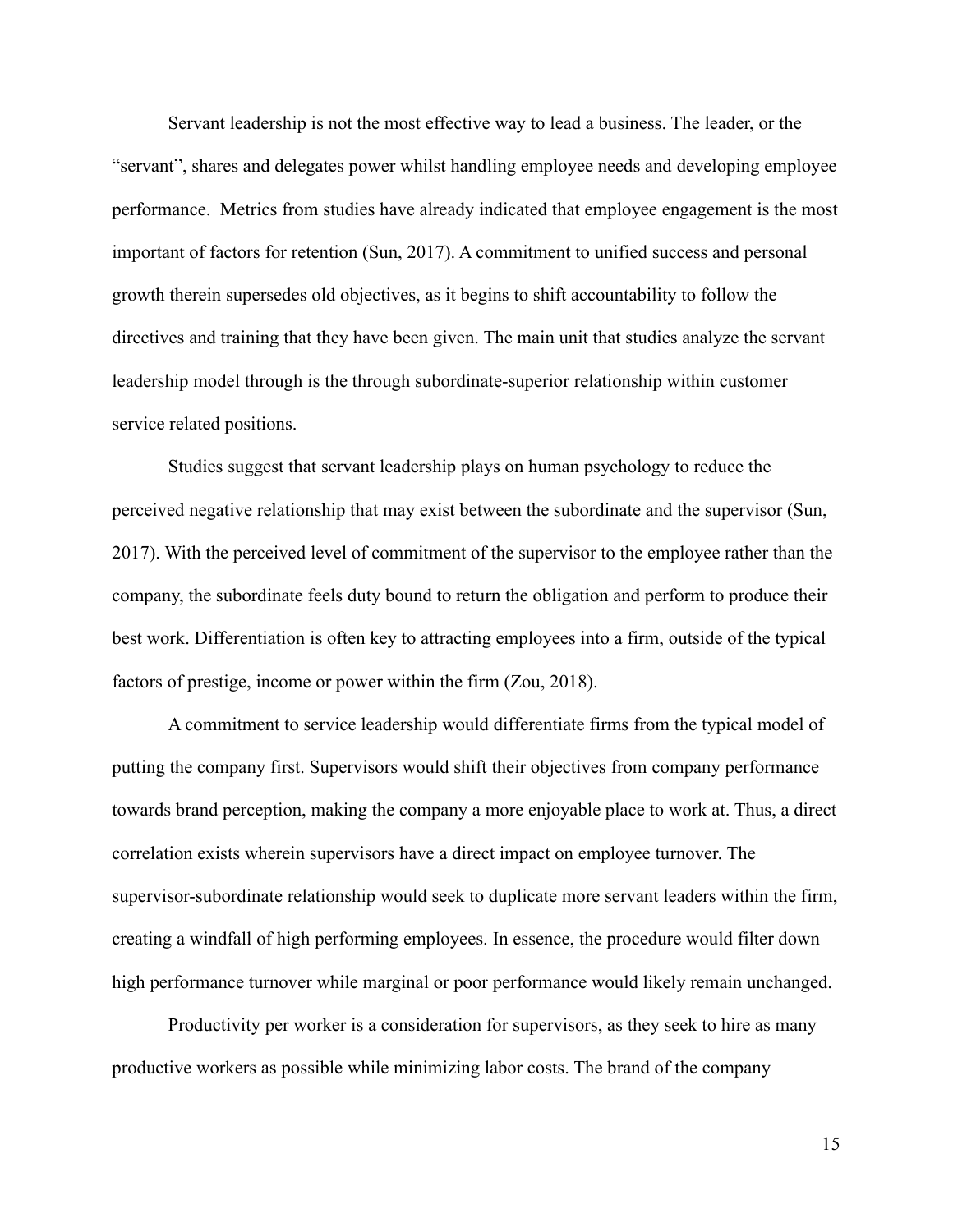improves as the relationship between the supervisor and the subordinate is modeled for success. Latent stress levels from the employee has a drastic effect on their life outside of work (Zou, 2018). The social support network of the supervisor as well as colleagues within the office is studied to enrich the family life of an employee.

One of the variables that plays a role in leader-employee relations is vertical dyadic linkage (Dansereau, Graen & Haga, 1975). This variable measures the frequency of communicative exchanges between employees and leaders. Graen et al. found that the vertical dyad linkage (VDL) level is strongly correlated with the resignation of an employee, with more frequent exchanges and a higher VDL being correlated with a lower chance of turnover (1973). According to Graen and Ginsburgh, "This relationship was so strong that it appeared that leaders at some point completely ceased sending relevant communication to those members who subsequently resigned…" (Graen & Haga, 23)

What this indicates is that VDL level seems to predict employee turnover because the cessation of frequent exchanges between leaders and their employees often leads to employee resignation. Graen and Ginsburgh extended this idea by creating a model in which factors such as "leader attention, sensitivity, support, reward, and satisfaction with leader relations" all determine the overall VDL level (1977). If an employee perceives have an inadequate level of attachment, they will have lower levels of these variables and their VDL level will decrease. The overall attachment to work will then decrease and employee's will have a higher tendency to resign.

VDL also ties in to leader member exchange (LMX) and the emotional intelligence of leaders (Jordan & Troth, 2011). This is a result of data indicating that leaders who are able to encourage more emotionally intelligent responses in employees are able to facilitate better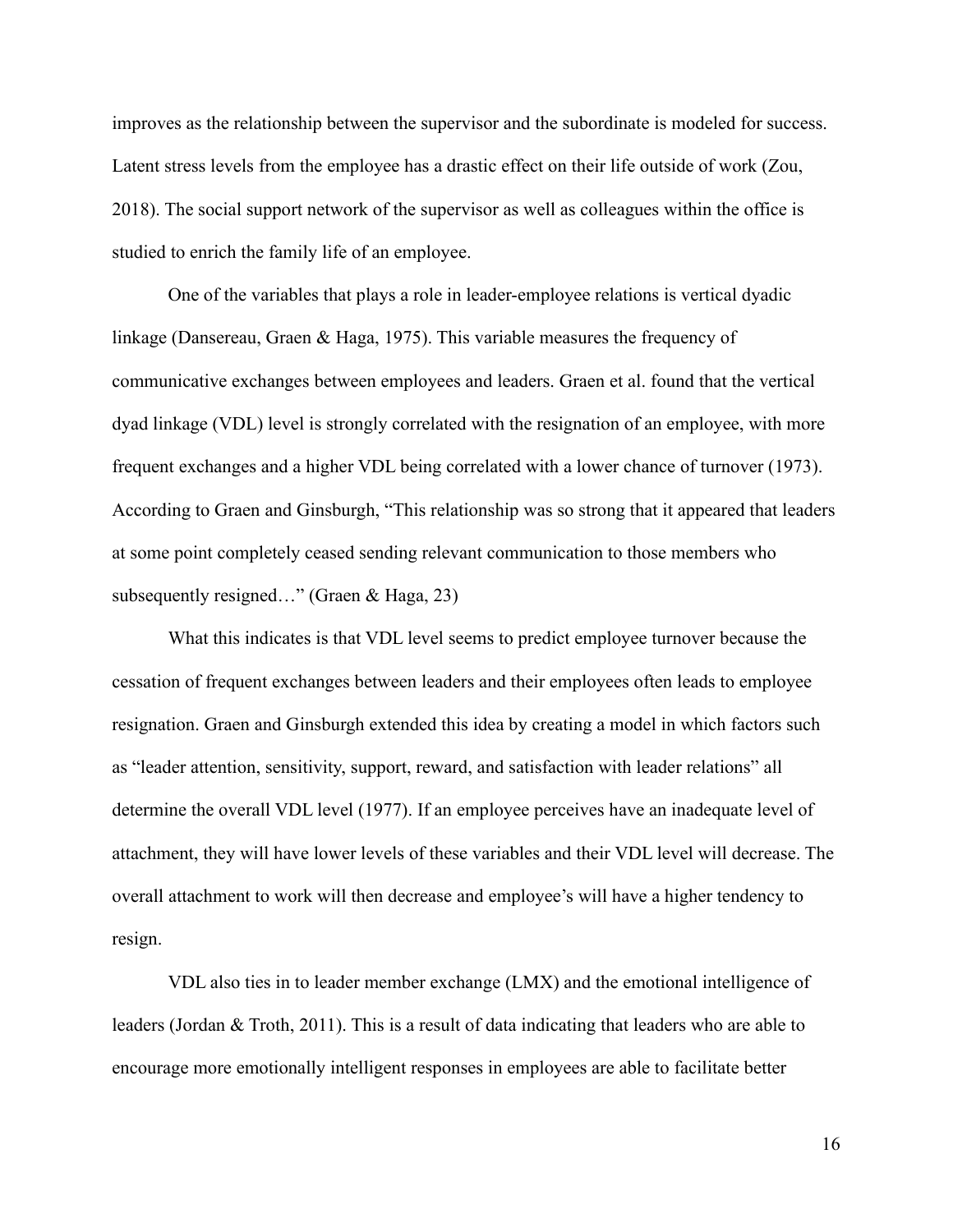exchanges and improving the overall attitude of employees (Jordan & Troth, 2011). Leaders who are charismatic and more emotionally intelligent can use these skills to increase employee morale, cultivate a more transformational style of leadership, and reduce instances of turnover (Jordan & Troth, 2011). Emotional intelligence in leadership has thought to be a by-product of the self-awareness of leaders, as Sosik and Megerian produced a 1999 study which found that "correlations between emotional intelligence aspects, leader behavior, and performance varied as a function of self-awareness of managers" (p. 367). Therefore, leaders who are more self-aware are in turn more emotionally intelligent, and this emotional intelligence can help produce employment stability.

#### **Leadership Strategies to Promote Employee Stability**

To understand the way in which employee stability is manifested, it is necessary to review the factors that affect it. This is something Porter et al. examine by arguing that organizational commitment is a result of "a strong desire to remain a part of the organization, a willingness to exert high levels of effort on behalf of the organization, and a definite belief in and acceptance of the values and goals of the organization" (1976). Therefore, organizations with leaders that fail to cultivate these feelings in their employees will inevitably experience higher levels of turnover if the employees are unwilling to commit to the organization.

The stance of response that a company take in response to the trend of employee turnover ultimately dictates how it will go about "fixing" the issue. The current normative social behavior is to keep the workplace professional, and to remove the stressors or isolate the problems that an employee may have that prevent them from being productive (Duhigg 2016). These inputs that companies have adopted range from free transportation in urban centers, childcare centers on campus, places to sleep and transforming the workplace into a second home (Duhigg 2016).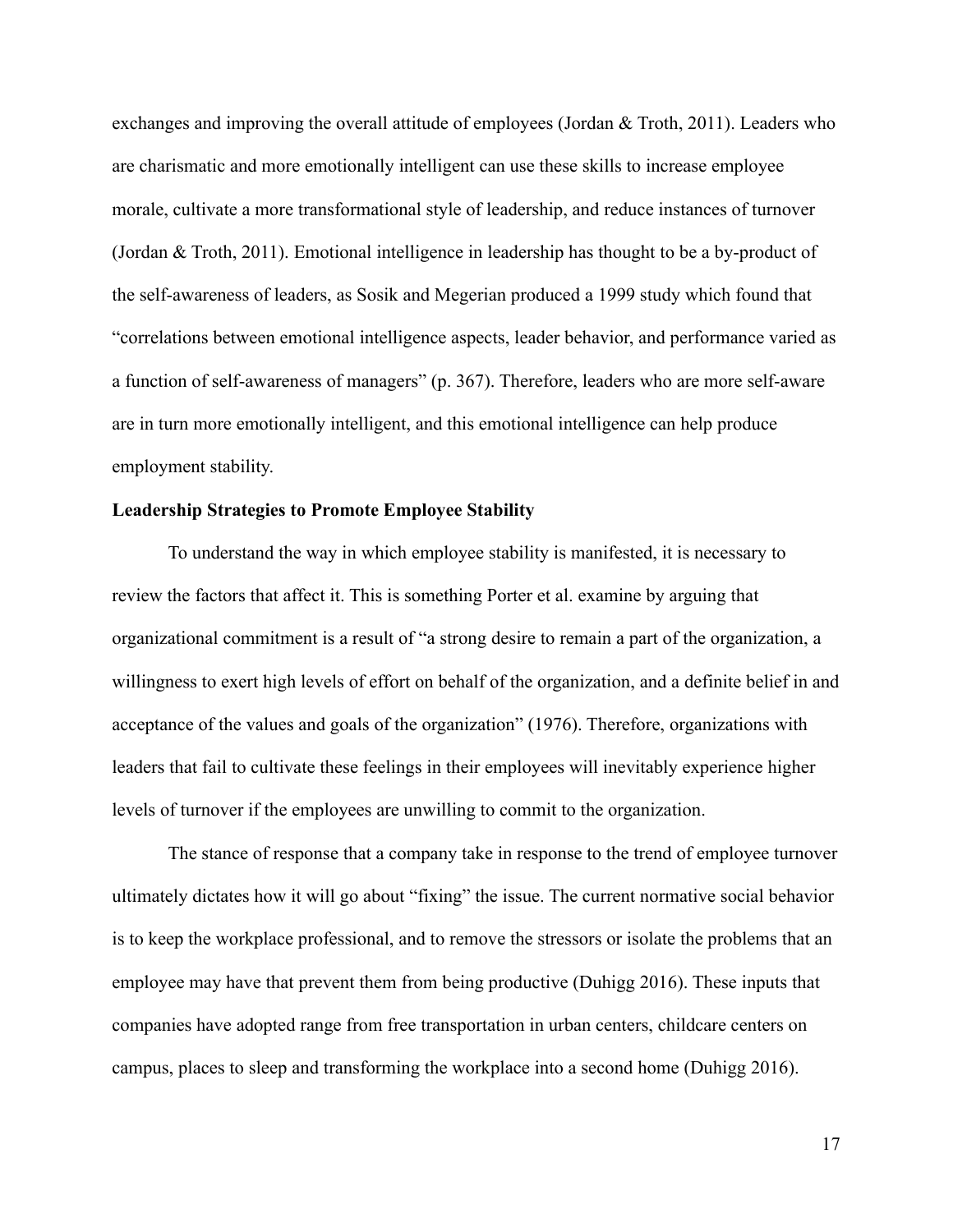Much like a controlled experiment, firms have been working to eliminate any variables that can affect company performance. Perceived comfort and work-life balance have been known to be high on the priority list of most employees who apply to firms (Duhigg 2016).

Another strategy involves the use of reward and recognition. Ramlall conducted a series of surveys in 2003 to study factors affecting employee turnover and found that "The three forms of recognition and reward most frequently cited by the respondents were verbal praise from supervisors and other leaders, salary increases, and gift certificates" (p. 67). These rewards corresponded with employee performance and were given out by managers in an attempt to please the employees. Ramlall measured their satisfaction with these rewards and recognition and found that their satisfaction measured between neutral and satisfied (2003, p. 67). More specifically, the mean score of the respondents was 3.53 with a three indicating a neutral response and a four indicating a satisfied response.

Other respondents from Ramlall's study spoke about a flexible work schedule being something that could specifically be implemented as a strategy to reduce employee turnover (2003, p. 67). This is something that has been studied in experiments such as Dalton and Mesch' 1990 study on the effects of a flexible-scheduling program on absenteeism and turnover. The authors' results indicated that were "gross reductions in employee absenteeism after the flexiblescheduling intervention for the experimental group, while no such changes were evident in the control group" (Dalton & Mesch, 1990, p. 370). The reason this is effective is that it gives employees more power to distribute their schedule and working hours over the course of the day to be more convenient to their wants and needs. Dalton and Mesch state that the goal of a flexible work schedule is to "allow employees maximum latitude in scheduling their hours" (1990, p. 371).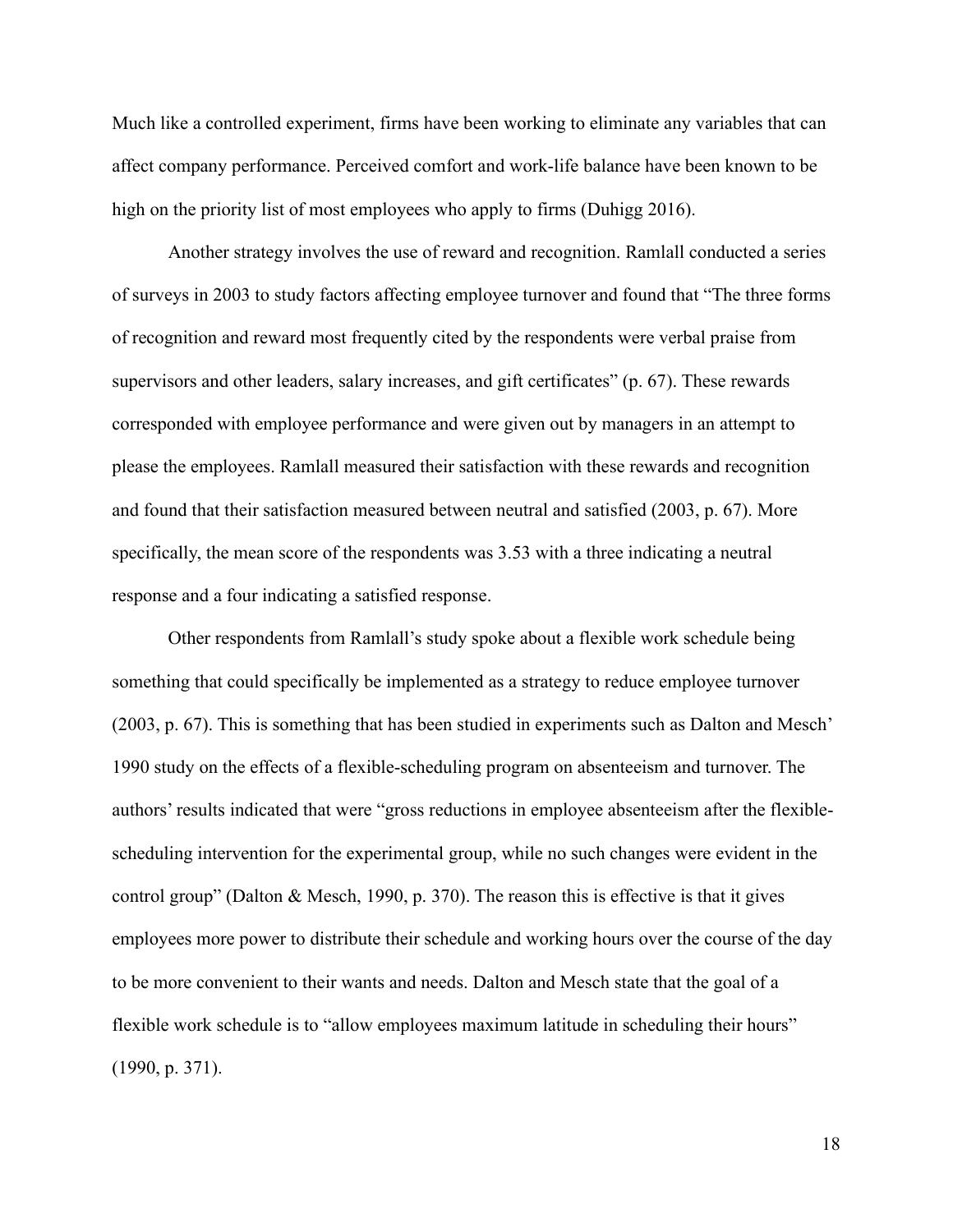Flexible scheduling falls under the umbrella of work-family policies that help employees to have a more balanced work and family life, which in turn is thought to increase their workplace satisfaction and reduce the risk of turnover. Batt and Valcour examined some of these work-family policies in their 2003 study such as "referral and financial resources for child and elder care, on-site child care, family leave, and flexible scheduling and work arrangements" (p. 190). The reason many of these employees end up retaining their jobs and experience an increase in work satisfaction is because these human resource systems "shape desired employee behaviors and attitudes by forging psychological links between organizational and employee goals" (Arthur, 1994). Effective human resource practices allow employees to work better effective communication.

## **Theoretical Framework**

One of the more recent models on employee turnover was published in 2004 by Peterson, which is the Organizational Model of Employee Persistence. This model examines the effect of organizational practices on the rate of employee turnover using a human resource development perspective (Peterson, 2004). It breaks down the reasons that lead to a turnover decision into a few categories including initial intention, goals, commitment and satisfaction. For instance, the performance integration section includes both job performance and interactions with managers (Peterson, 2004). If employees feel as though their job performance is lacking and have unpleasant interactions with managers, then this will have a positive impact on the decision to leave the company. The same is true of the organizational integration section. Employees who have a poor social experience in their workplace in addition to unpleasant interactions with coworkers will be more likely to make the decision to leave the company (Peterson 2004).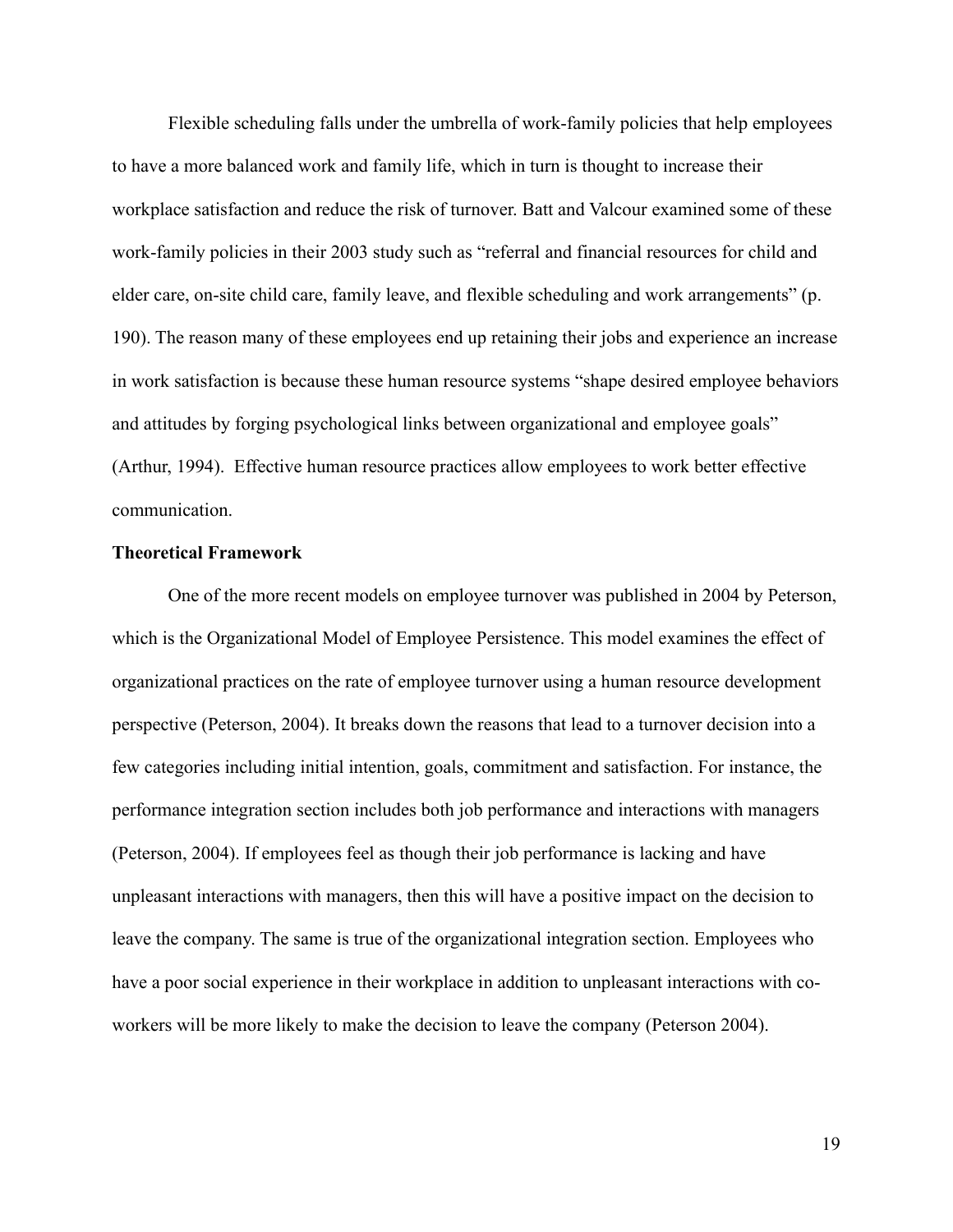Peterson's model helps show how the single turnover decision is influenced by a series of factors which all build in to the employee's final decision.

Peterson's model is not entirely new in the sense that much of it is based off of an earlier model known as the Longitudinal Model of Institutional Departure. This is an academic model created by Tinto in 1987 which breaks down the departure decision into a few different steps and categories. Even though it was originally designed for use in academic institutions, it is still quite relevant to professional organizations. According to the model, individuals will enter into an institution with pre-entry attributes while developing goals and commitments (Tinto, 1987). From there they will go through institutional experiences and personal/normative integration that will reshape their goals and commitments that will have a final effect on the outcome, or decision on whether or not they will depart from the organization. So at every step in the individual's journey, they will encounter a series positive or negative experiences that will be unconsciously totaled in their perception of the organization.

Another relevant theoretical model is the Meta-analytical Model of Organizational Commitment. This is a model from 1990 which examined the effect of personal traits, rolerelated characteristics, structural characteristics and work experiences on organizational commitment (Mathieu & Zajac, 1990). The model made a few important distinctions, such as the fact that personal traits such as education, company tenure, age and self-efficacy can all have an effect on commitment (Mathieu & Zajac, 1990). The researchers who built the model also noted that employees tend to commit to companies that are able to fulfill their need for growth and achievement (Mathieu & Zajac, 1990). This is important research that is relevant to the hospitality industry, as employees who feel unfilled in their work duties will seemingly be more likely to leave if they are not growing or achieving anything substantial.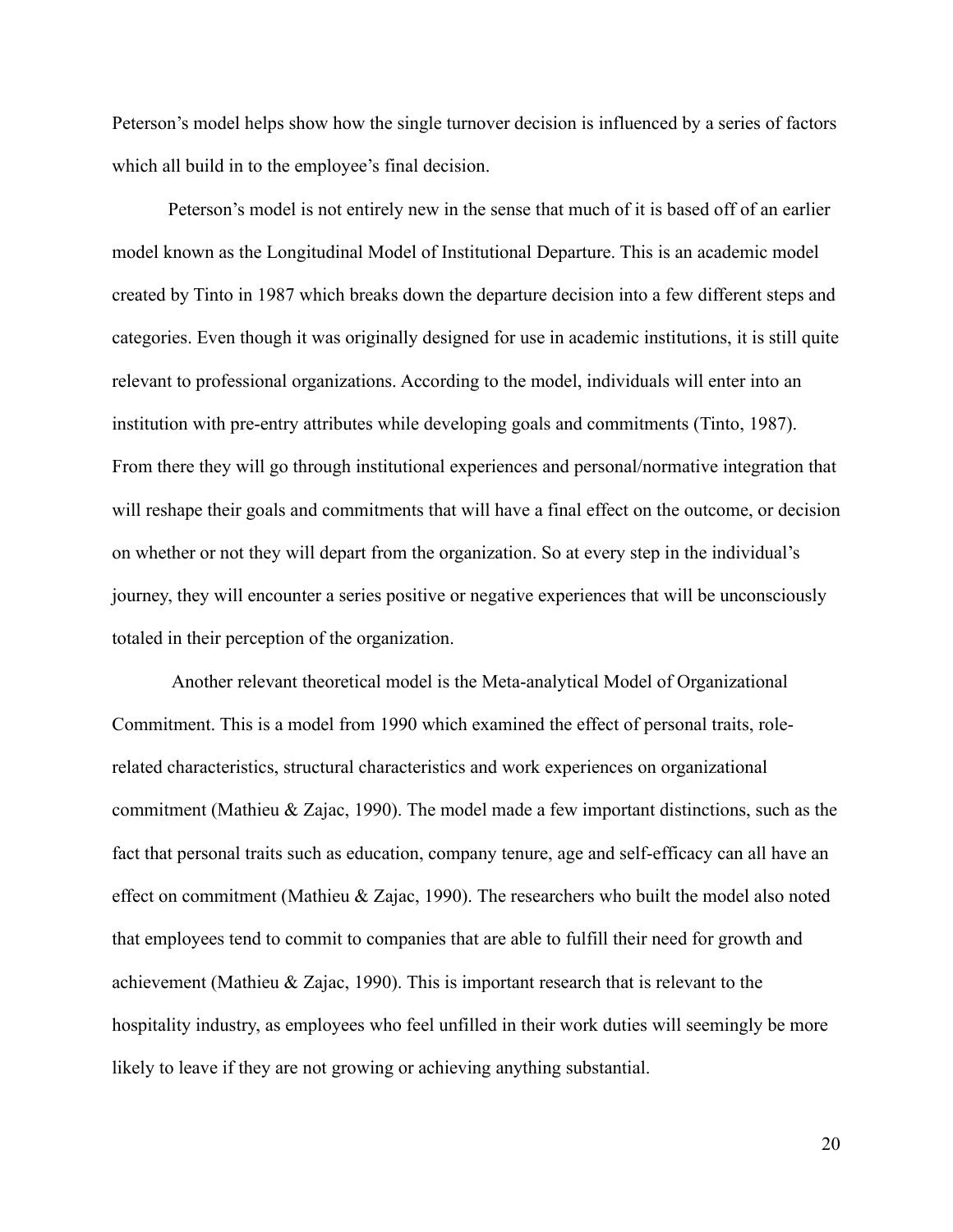# **Summary**

In summary, business leaders play a substantial role in determining employee turnover. It must be acknowledged that it would be decidedly difficult to minimize employee turnover because circumstance may force voluntary or involuntary departures from a firm. Nonetheless, modular recommendations can be made towards how companies currently control for employee turnover. The process is largely ineffective, as most employers continue to forego an employeebased model for the holistic needs of the company.

Employee turnover is affected by the nature of the leader and the leader's ability to demonstrate emotional intelligence. Leaders who are more self-aware have higher levels of emotional intelligence, which are used to bring out better exchanges better employees that over time can reduce instances of turnover. A commitment from leaders to bettering relationships with subordinates goes quite a long way to improving the morale of the company. With improved morale as well as lowered levels of stress, supervisors may notice an improved performance from their subordinates. Companies are embracing these models of leadership to reinvent how they prevent employee turnover. Improvements to the quality of life at work along with identifying the qualities of the most productive workers likely will improve. In terms of specific strategies, leaders implement rewards and recognition to help foster employee commitment.

Performing actions such as praising employees, providing them regularly expected raises, and compensating them in other forms all work towards reducing turnover by increasing employee satisfaction. Additionally, flexible work schedules motivate employees to retain their position as the benefits of flexible work allow employees more balanced family lives.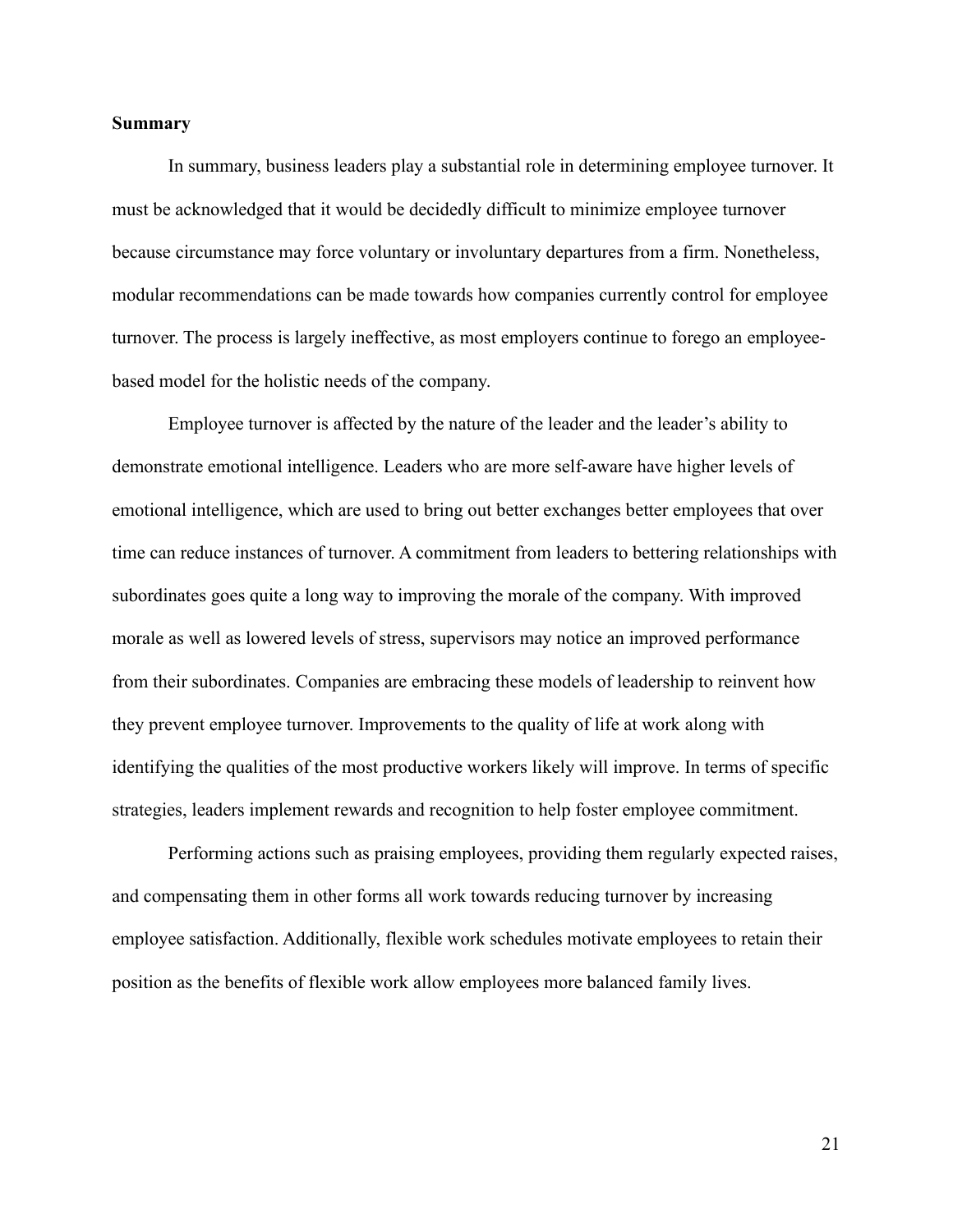# **Chapter 3**

# **Survey Questions**

Providing survey questions to representatives of several Minnesota industries can help to extract information about techniques to reduce turnover that would normally be inaccessible to a research team. Surveys offer the advantage of being convenient to answer for the managers, but there are some disadvantages to this method as well. For instance, follow-up questions cannot be asked when distributing a survey and the survey is less interactive compared to an in-person interview. However, o This is especially true if they feel as though they are being monitored by their companies during an in-person interview and would be motivated to distort their answers in order to please their employers. Surveys help to eliminate this problem and the anonymous nature of the results means that the managers can be free to praise and critique as much of their company's turnover techniques as they would like.

In designing the survey, it was important to consider how a manager might approach the issue of turnover and what questions they are asking on a regular basis. The decisions that lead to an employee's decision to leave an organization are ultimately issues that tie into internal conflict, so managers need to ask questions such as:

- What can be done to improve employee-management relations if the employees are unhappy with the managers?
- How can employees better be recognized for their work and empowered on the job?
- What can be done to resolve internal politics in a more constructive and beneficial manner?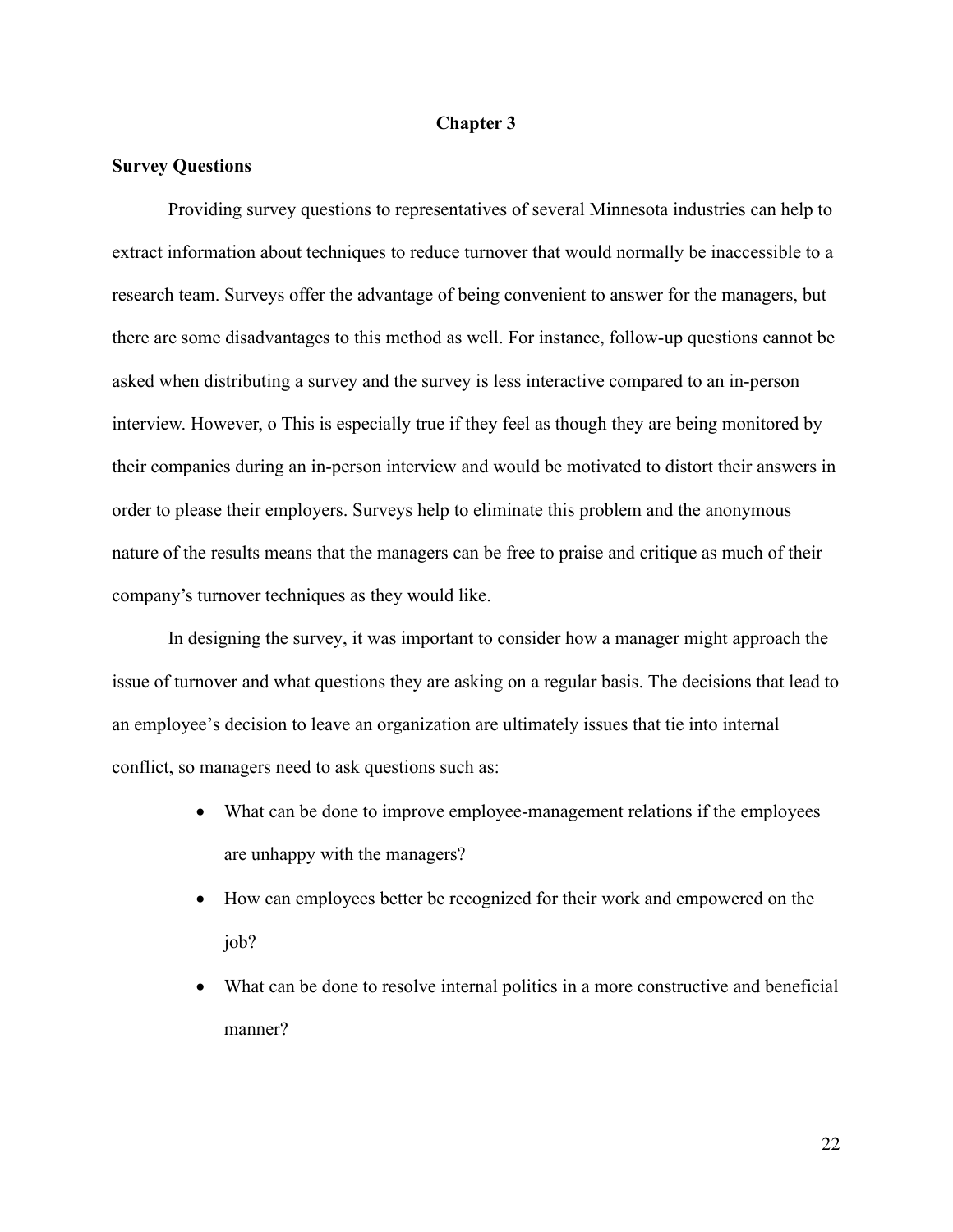• What issues might be perceived to be benign and irrelevant to managers but important and relevant to employees?

Additionally, business leaders can start to ask questions about a potential rewards system to incentivize employees to stay on the job. This might involve asking:

- What type of reward system can be implemented that brings value to both the company and employee?
- How can employees be motivated to work harder for both the customer and themselves?
- What are the most cost-effective incentive systems that could be implemented that also help to reduce turnover?
- Are all corporate positions able to be integrated into an incentives system?

Finally, managers need to question their existing training system to determine if there is some kind of underlying flaw that is producing employees who experience the same issues without them being resolved during the training process.

# **Research Design**

The research design selected for this field project is the use of data collection and survey research. Surveys allow for a wide array of data to be collected from a remote location while also being scalable and modifiable. For instance, a follow-up study could be performed by distributing the same survey used in this study to a greater number of managers. The survey could also be modified to be distributed to employees. Additionally, survey research will be used to show the role management and ownership has on employee turnover. This will be linked to external data describing the turnover rate of each of the four companies and how poor and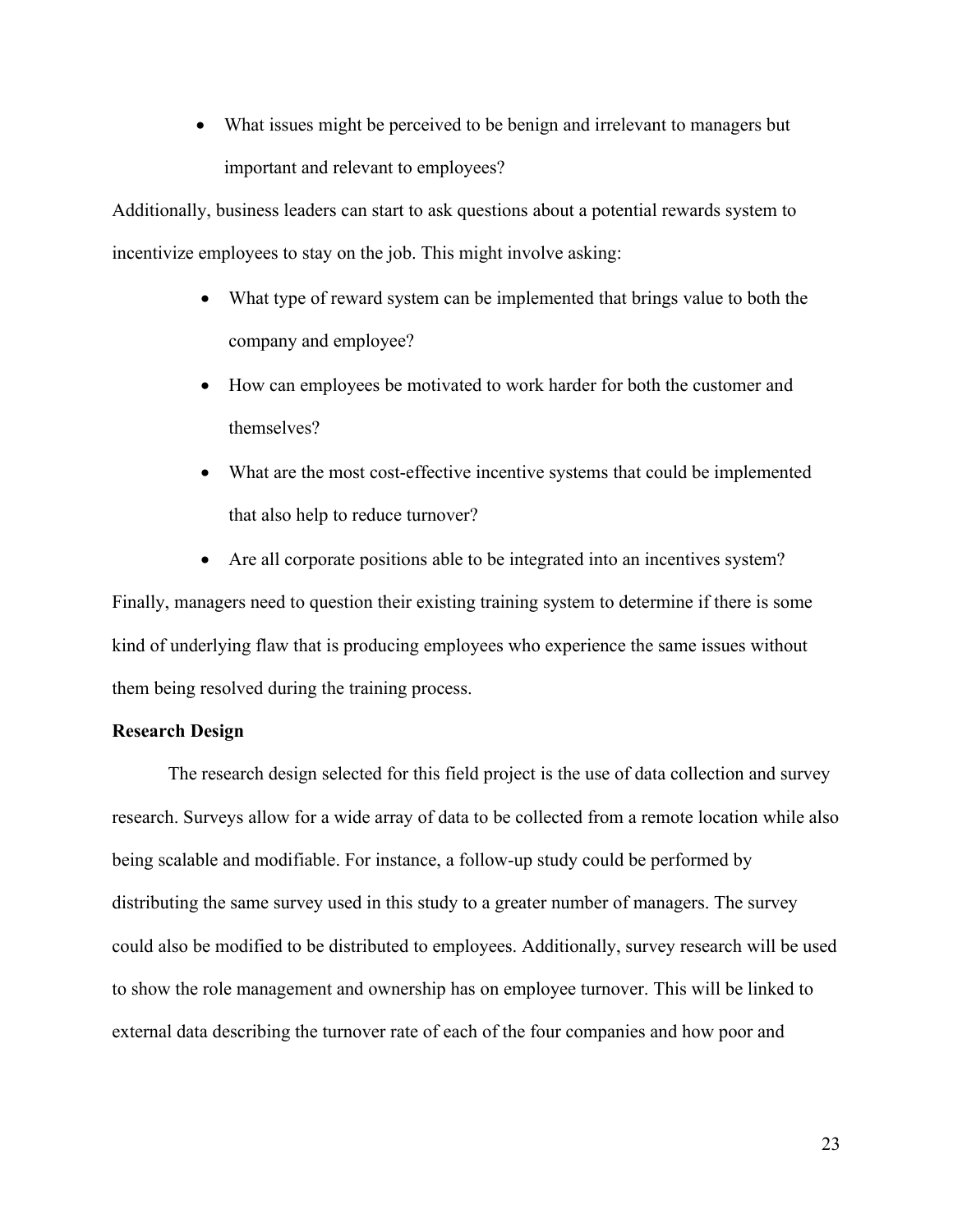successful management and ownership practices can lead to an increase and decrease in employee turnover.

The survey research will have four groups consisting of managerial representatives from four Minnesota industries. This will include managers from the four largest businesses in Minnesota ranging from 150,000 to 323,000 employees (Kolmar, 2019, para. 3). Considering the size of these companies, it is likely that only examining one manager from each company will mean that an accurate sample size of the company's practices may not be evaluated. This is especially true given the fact that each company location may differ in terms of management practices and each company also has different types of internal teams that utilize different management styles and techniques. For instance, Cargill has products and services ranging from beauty to transportation, pharmaceutical, agriculture, and risk management. A manager working in one of these areas of specialization will likely have an experience that is far different from another manager even though both are under the umbrella of a single corporation.

In terms of the design, the survey was created to cover as many different areas that affect turnover as possible. This was done to ensure that managers can provide comprehensive answers about their experience. The process of conducting the survey is relatively simple as it involves a design phase, a distribution phase, and a collection and analysis phase. The study will then conclude by taking note of the results and determining what similarities and differences exist between the management styles.

This research design will contain the following characteristics:

• Time limitations; the survey will be distributed within a two-month period. Specifically, the months of February and March.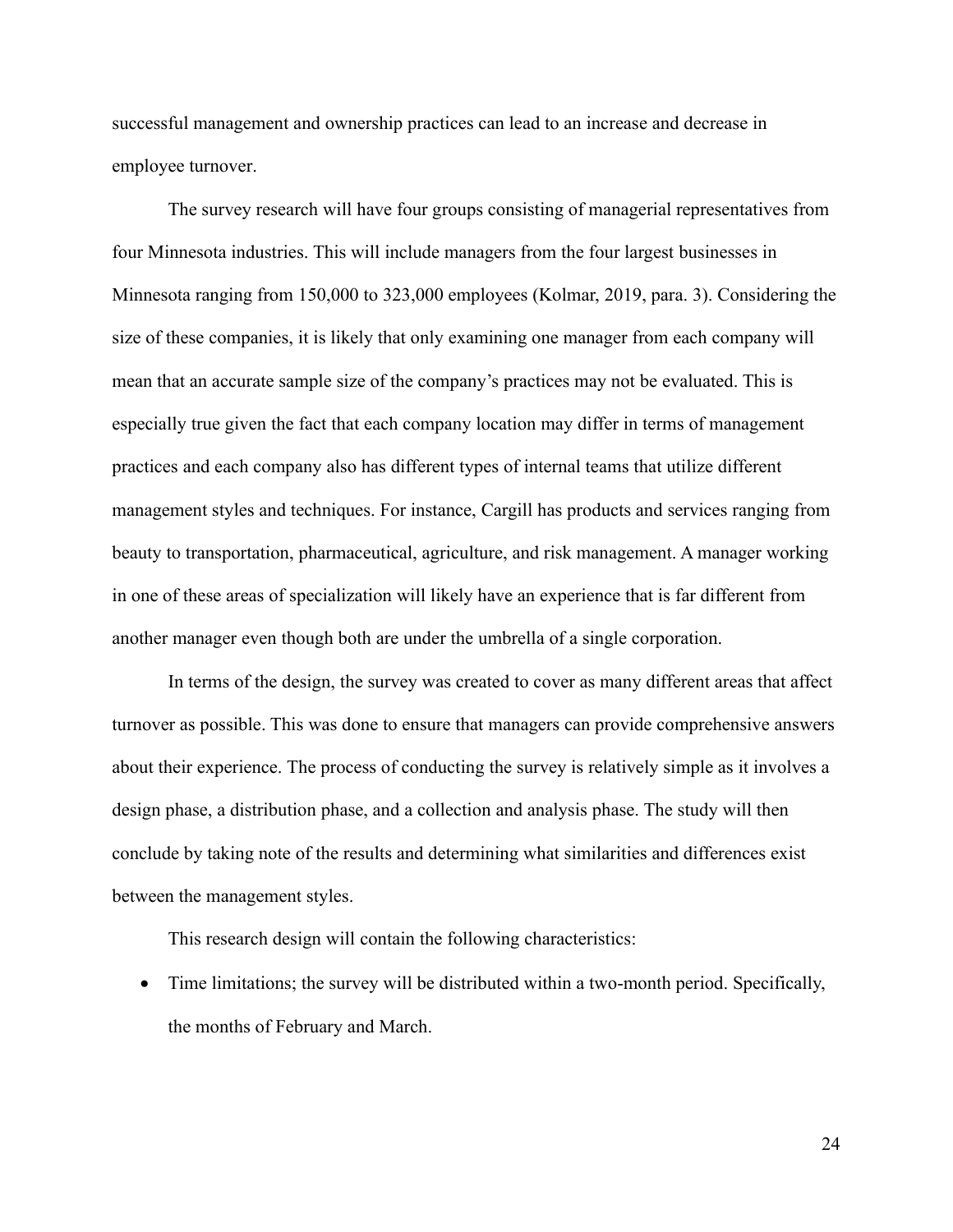• Location limitations; the data will be collected only from Minnesota businesses and will be gathered remotely and inputted into a single workstation.

#### **Rationale for Research Design**

Survey and data collection are the best design for the study as they hold stronger advantages to how the study concludes the relationship between variable changes within research groups. The results of a true experimental design are statistically analyzed so there is fact-based information that cannot be altered or denied. Because the research is experimental, other researchers and studies can replicate the study easily. Based on the groups within this study, it is easy to have a variable change (having one group's schedule changed). Also, cause and effect of a hypothesis can be derived so that researchers can again analyze the details of the study.

#### **Research Questions**

The following research questions will provide guidance for this research project: What role does leadership play in regard to turnovers in the workforce? Does amount of time working for the business affect the employee's turnover rate? Is workplace freedom (the ability to choose a schedule, have say in changes, etc.) something that is of true value to employees

Does work availability (part-time, full-time) affect turnover rate?

# **Research Setting**

The research study will be conducted online after four managers involved in running Minnesota businesses are identified. An online setting is preferable because it will remove the time and resource constraints that may come with a traditional in-person interview setting. Given the busy schedule of many of these managers, it is considerably easier to ask them to fill out an online survey in their own time than to have them come to a physical location. After the surveys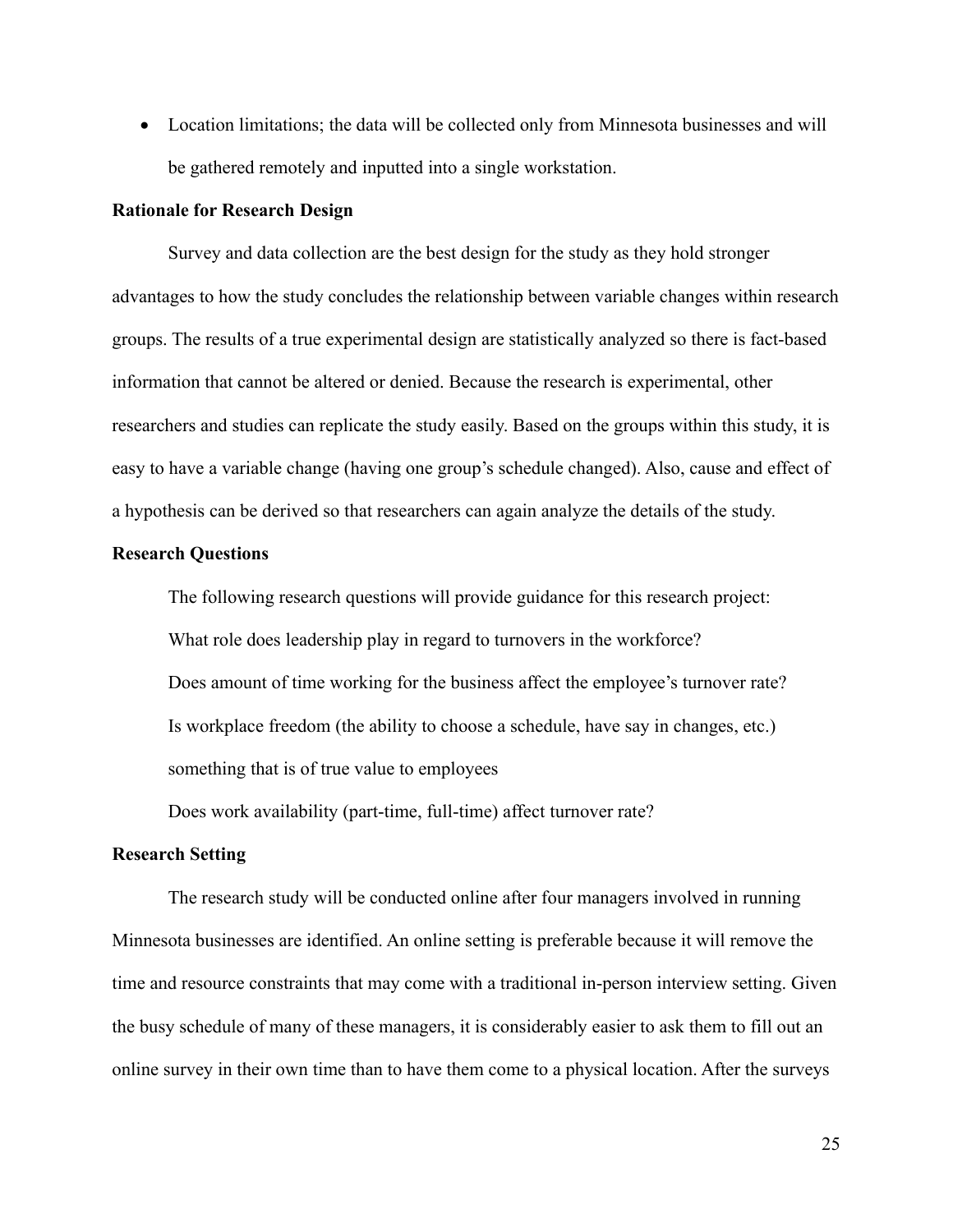are distributed, the managers will be told that they have one week to complete and return the survey via email. Once the email results are collected, the surveys will be encrypted on a single workstation so that the data is protected. This will also help to prevent unnecessary changes to the data.

#### **Research Sample**

The research sample consists of management employees from four businesses. Each of the management employees have been employed in their respective businesses for at least one year. Due to the role leadership plays in this company, almost all management positions require full-time schedules. All employees agreed to be part of research of employee satisfaction through the company. Each manager also agreed to refrain from providing confidential information that could risk harming their companies. To maintain an even, anonymous, and genuine research study, the managers were asked to not discuss the standards required from the survey. The survey was not mandatory and managers who chose to opt out were not included in the study. Additionally, each of the managers were chosen from business locations within the city of Minneapolis. This was done to create consistency across each of the four companies.

Although identifying information will not be included within the study, some basic demographic information regarding the managers will be included to provide a better picture of their background, experience and qualifications. The ages of the managers were initially collected but were ultimately left out of the study as to protect the privacy of the participants. First, the manager of Target is a woman who had previously worked for the company for seven years as a guest service team member as well as a sales floor team member. Through showing excellence in her work effort as well as a dedication to learn multiple positions, this employee was able to apply for an internal management position after a previous manager at her store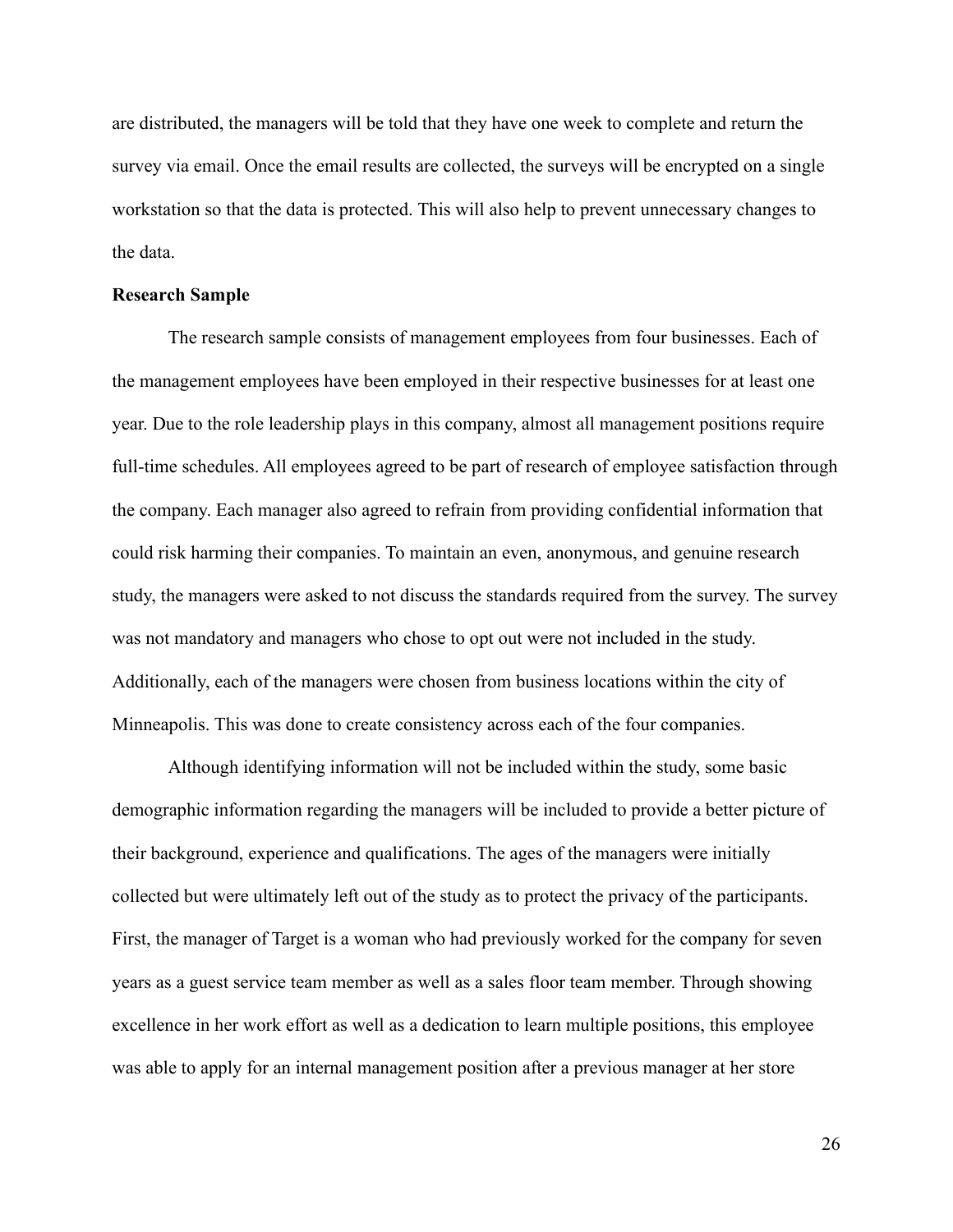retired. She has currently worked in management for two years and her official job title is "Executive Team Leader." In addition to performing standard employee management duties, she also helps in assisting with operations like sales, payroll, and performance management.

The next manager that was surveyed is a woman working at UnitedHealth Group. She has been employed in management for five years and prior to this worked in both administrative and clerical duties and also worked as an RN for several years after obtaining a four-year degree. Her official job title is "Project Manager" and much of her work is done remotely through conference calls in which she speaks with and organizes projects with team members across the country. Given this remote nature of her work, the way in which she approaches turnover could be considered different compared to the other employees because she does not have many faceto-face interactions with her team. As a result, this has presented a few challenges in keeping employees motivated and team-oriented while communicating with them primarily through an electronic medium.

The third manager is a man working at Country Inns & Suites. Like the previous managers, this manager had also acquired previous experience in their industry and also earned an education by pursuing a hospitality degree. This manager's career path differed though because he previously worked as a staff member at a Hilton and Westin location before applying for the title of "General Manager" at a Minneapolis Country Inns & Suites. He has now been working in this position for three years and has several responsibilities including supervising and recruiting staff members, balancing the hotel budget, taking care of maintenance planning, dealing with customer inquiries, marketing the hotel, etc. This position has some similarities with the Target management position because the turnover rate for the hospitality and retail sales business tend to be a bit higher compared to other industries. This is often a result of the fact that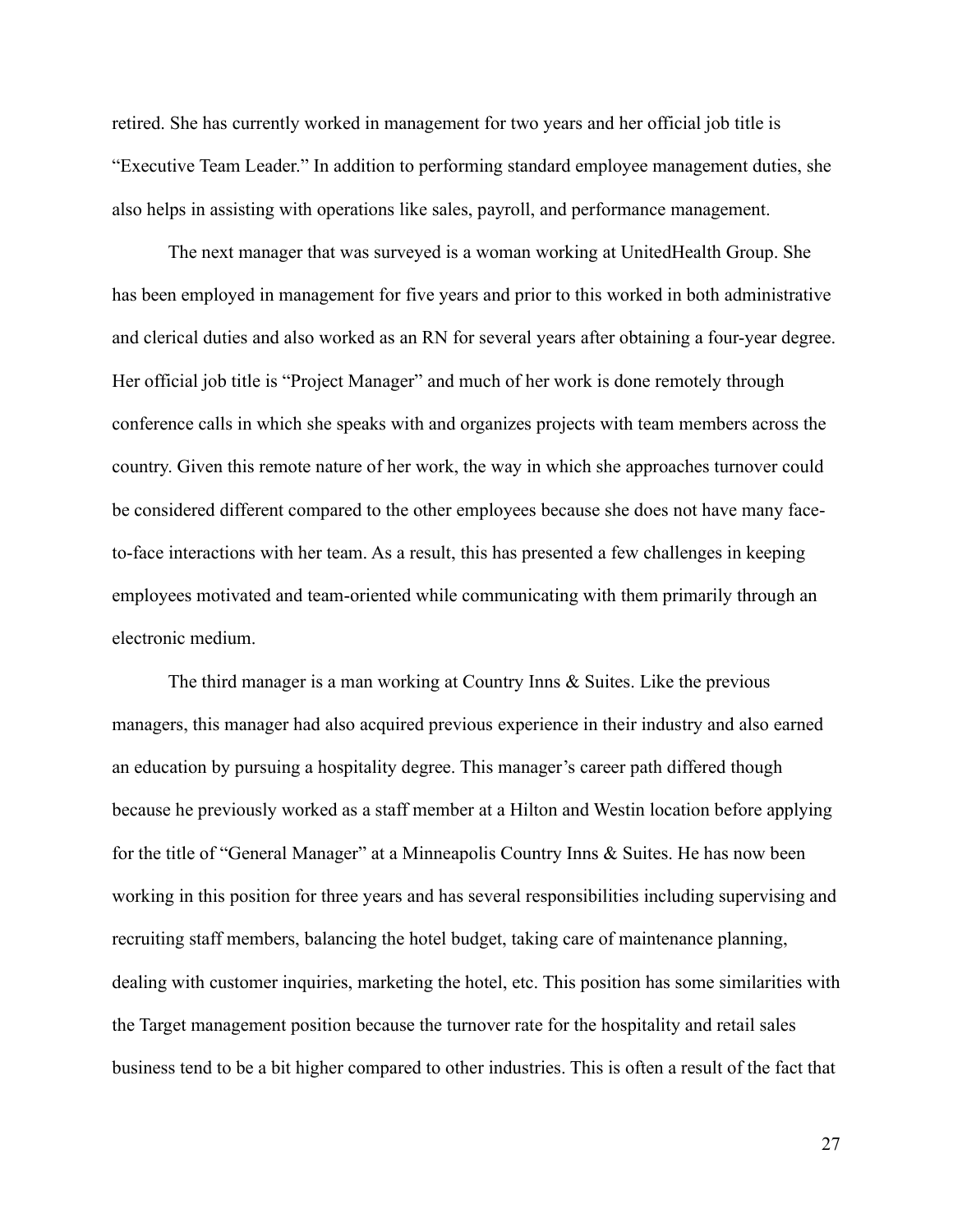many of the positions are low-wage hourly positions filled by college students or employees without a degree.

The last manager is a man with the title of "Sales Operations Manager" who is currently working at Cargill in Minneapolis. He has been with Cargill for the past ten years with his previous work experience coming from working in sales positions at GM and Ford. Management positions at Cargill tend to vary because of the many industries that this company is involved in, but this specific manager is currently working in the agricultural supply chain division of the company. This means that his duties involve managing the business connections between production companies and consumers of grains and oilseeds. He is involved in overseeing the trading and distribution of these products and also occasionally takes on risk management tasks by performing quantitative risk analyses on farm services. Compared to the other four managers, this manager likely does the most traveling and often travels to and from farm locations to oversee grain production facilities. In terms of turnover, he has to balance both internal employee turnover as well as external turnover by maintaining the previous contracts that he has formed with farmers.

## **Role of the Researcher**

For this study, the researcher should maintain an unbiased and professional tone. The researcher will not personally know the status of each manager within the stores so that their conclusion is not altered or bias. The researcher must acknowledge that participation is entirely voluntary. Neither parties will accept monetary compensation or compensation in the form of discounts and goods. Both the researcher and the scheduling managers will not discuss the survey or the study to any employee. Moreover, the researcher and scheduling managers will not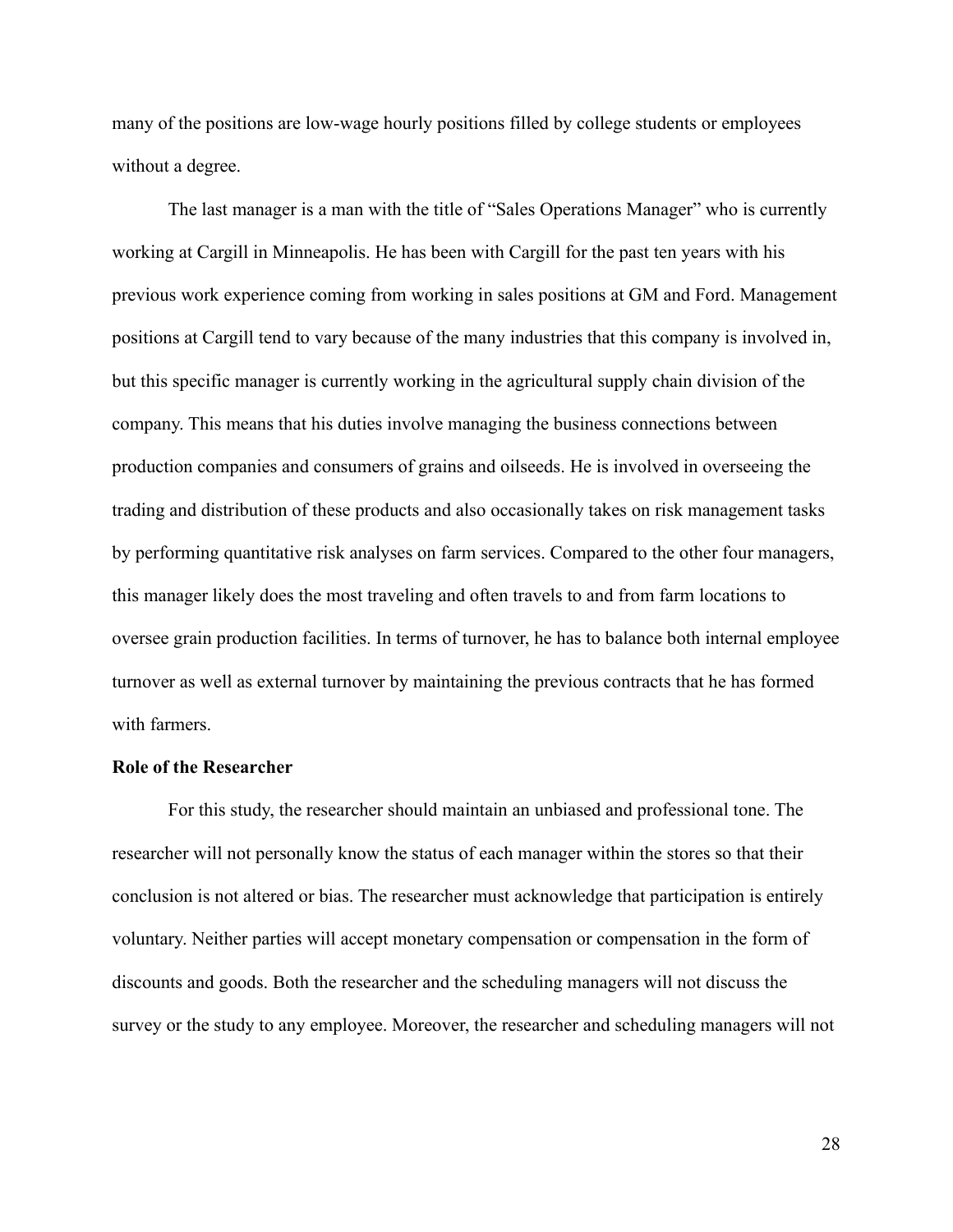discuss the survey or the study outside the initial conversation to start the project. The only time it will be appropriate to discuss the study is during the conclusion of the research project.

Some of the ethical concerns that the researcher has to consider when conducting survey research involve maintaining a respect for persons, minimizing risks to participants, selecting from groups that could benefit from the research, and respecting the communities that the participants are selected from. In this case, this means that the researcher should maintain a respectful and positive attitude when interacting with the participants and should spend time considering the ways in which harm to the participants could be reduced. Although there is essentially no physical harm that the participants face, there is some risk of harm if the participants choose to criticize their employers and the results of the study are leaked to them.

Therefore, proper precautions need to be taken so that the participants can be assured that their involvement is completely anonymous and that they will not be specifically identified through the study. The results of the study should also help to benefit the participants because the conclusions and recommendations will synthesize the data obtained from the participants to reveal new insights about employee turnover that could not be identified from single responses. Finally, the "communities" or the organizations that the managers are representing will be respected as the study will avoid making unnecessary criticisms about each business and will only make objective and fact-based statements about the business structure or practices of each organization.

# **Process and Data Collection**

To ensure that an accurate representation of Minnesota businesses is included within the survey results, four of the largest employers within Minnesota were chosen to be included in this survey. This includes Target, UnitedHealth Group, Country Inns & Suites, and Cargill. Each of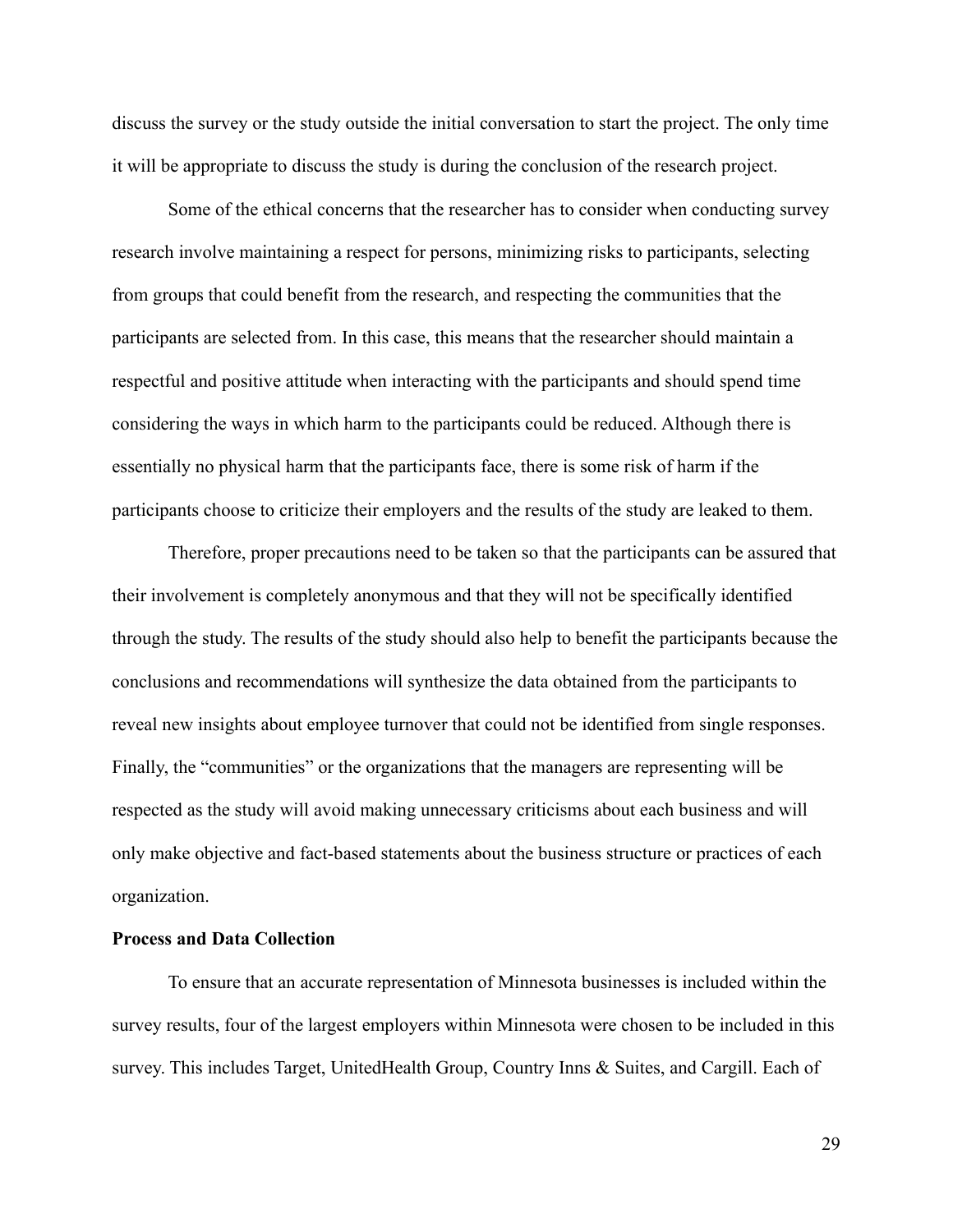these businesses also represents a unique industry including retail sales, healthcare, hospitality, and agriculture. The initial process of data collection will involve phone calls made to several of the aforementioned locations to find managers that will willing to complete the survey. Once these managers are found, initial contact information will be acquired including the manager's store location, job title, previous experience, and email address. The managers will be thanked for their participation and should be told that the surveys will be distributed to them within two weeks via email.

During the process of finding the managers, the survey will need to be created so that is reaches anonymity and standards goals. The survey will be electronically distributed and completed so that data is easily and quickly retrieved. It will be taken on a computer. More specifically, the survey will only be distributed and can only be taken on password protected computers. This ensures that the survey answers will not be altered in anyway. The survey will be taken in private and no other employee may be in the vicinity or able to view the survey while another employee is answering questions.

For the duration of this process, the researcher will not have any contact with possible participants and then true participants of this study. The data will then be collected in the form of spreadsheets and then transferred to a graph so that the information is easily readable. The spreadsheets will contain the employee ID number, long-term or short-term employee, and whether they are full-time or part-time. The scheduling managers will be responsible to track the number of employees who have quit in the duration of the two months. They will then list the employee as 'Quit' and that is all. It is the responsibility of the researcher to convert the information and make conclusions based off of it.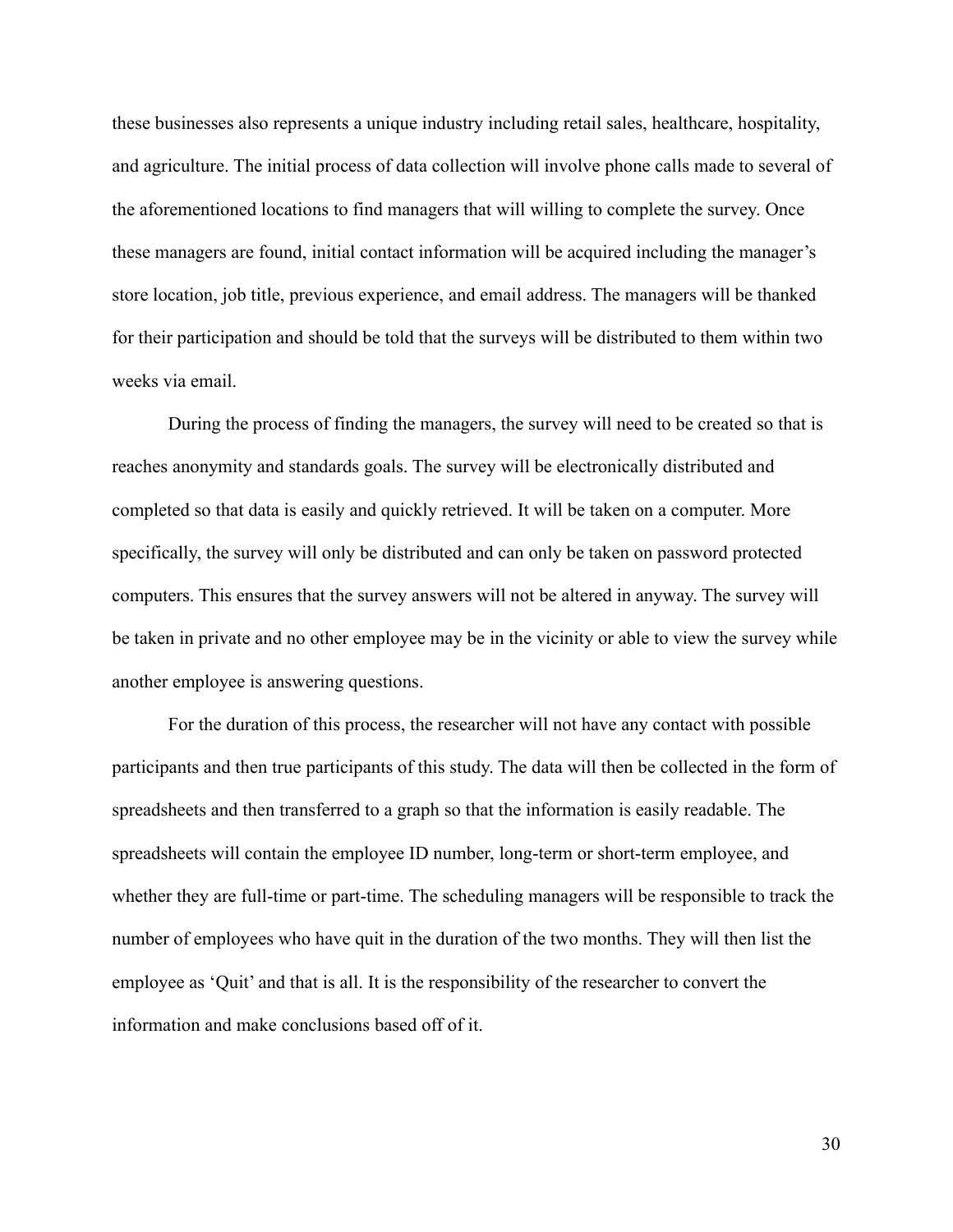## **Instrumentation**

The instrumentation process will consist of a single data sample collected from four managers. The goal of this will be to question the managers regarding how the strategies they use can reduce employee turn-over in areas such as internal communication, employee training, supervisor encouragement, employee recognition, etc. The survey will proceed as follows:

# **Manager Survey**

*Please complete the following survey about the strategies you use to reduce employee turn-over and email this back to me. Your expertise is highly valued and greatly appreciated. The survey items are derived from current research. I am interested in which practices you use, their effectiveness, and any recommendations. If you do not utilize a particular strategy, please note that in Additional Comments. The intended outcome of my research is to develop helpful guidelines for employers and management.* 

#### **FOR THE MANAGEMENT:**

- 1. Internal Communication with Employees.
- 2. Employee Training
- 3. Encouragement from Supervisors
- 4. Employee Recognition / Reward
- 5. Positive Workplace Social Experiences
- 6. Opportunities for Work and Personal Life Balance
- 7. Employee Input About the Work Schedule
- 8. Other Strategies Used to Reduce Employee Turn-Over

The survey will conclude with a thank you to the manager and a notice that no further action is needed. These areas of interest are simple and to the point. They gather only what the researcher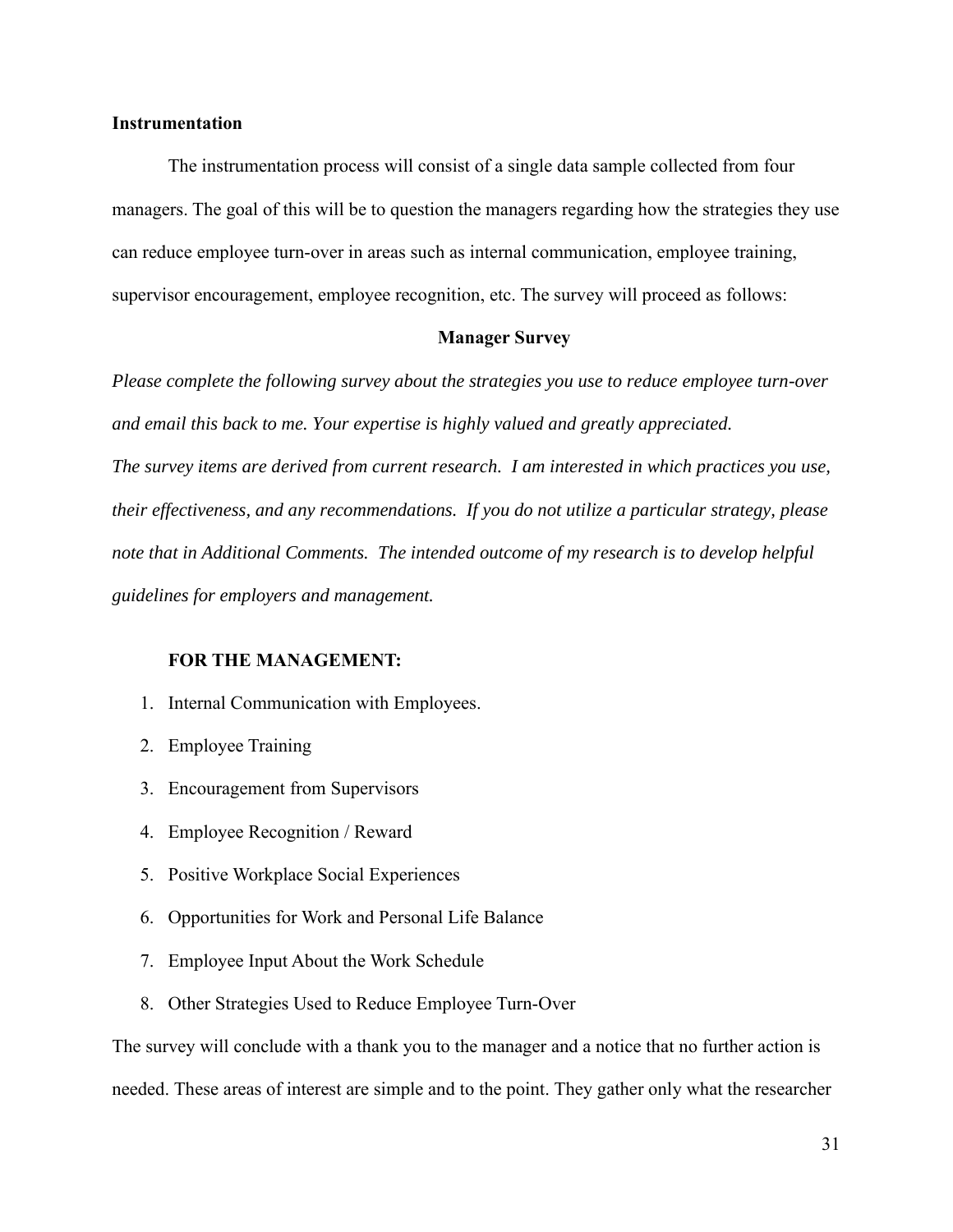needs so that the research study can be properly conducted. The statements the managers are asked to fill out also rely on the provision of factual information rather than conjecture or analysis. It is the role of the researcher to synthesize the data and form these conclusions so the participants were only asked to provide observations and factual statements rather than hypotheses and suppositions.

# **Chapter 4**

# *Insert introduction*

# Table 1: Internal Communication with Employees

| <b>PARTICIPANT</b> | <b>STRATEGIES</b> | DETAILS/EXAMPLES          | <b>COMMENTS</b>           |
|--------------------|-------------------|---------------------------|---------------------------|
|                    | Professional tone | Employees are spoken      | This is also done for new |
|                    |                   | to in a professional tone | hires so they do not feel |
|                    |                   | of voice to make them     | alienated and understand  |
|                    |                   | feel respected as equals. | that they are in a formal |
|                    |                   |                           | employment scenario.      |
|                    | Limited External  | Managers are              | Managers are told to      |
|                    | Communication     | discouraged from using    | refrain from forming      |
|                    |                   | external                  | inappropriate             |
|                    |                   | communications with       | relationships with        |
|                    |                   | employees for anything    | employees so any          |
|                    |                   | other than business-      | communication outside     |
|                    |                   | related                   | of work is kept           |
|                    |                   | communications.           | professional.             |
| $\overline{2}$     | Clear             | Employees are trained     | Many issues within a      |
|                    | Communication     | to communicate in a       | workplace can be          |
|                    | Encouraged        | clear and concise         | prevented using clear     |
|                    |                   | manner to avoid           | communication and         |
|                    |                   | misunderstandings and     | employees are             |
|                    |                   | mistakes.                 | encouraged to ask         |
|                    |                   |                           | questions when they are   |
|                    |                   |                           | unsure of something.      |
|                    | Clarification     | Employees are trained     | It has been found that a  |
|                    |                   | to ask for clarification  | large percentage of       |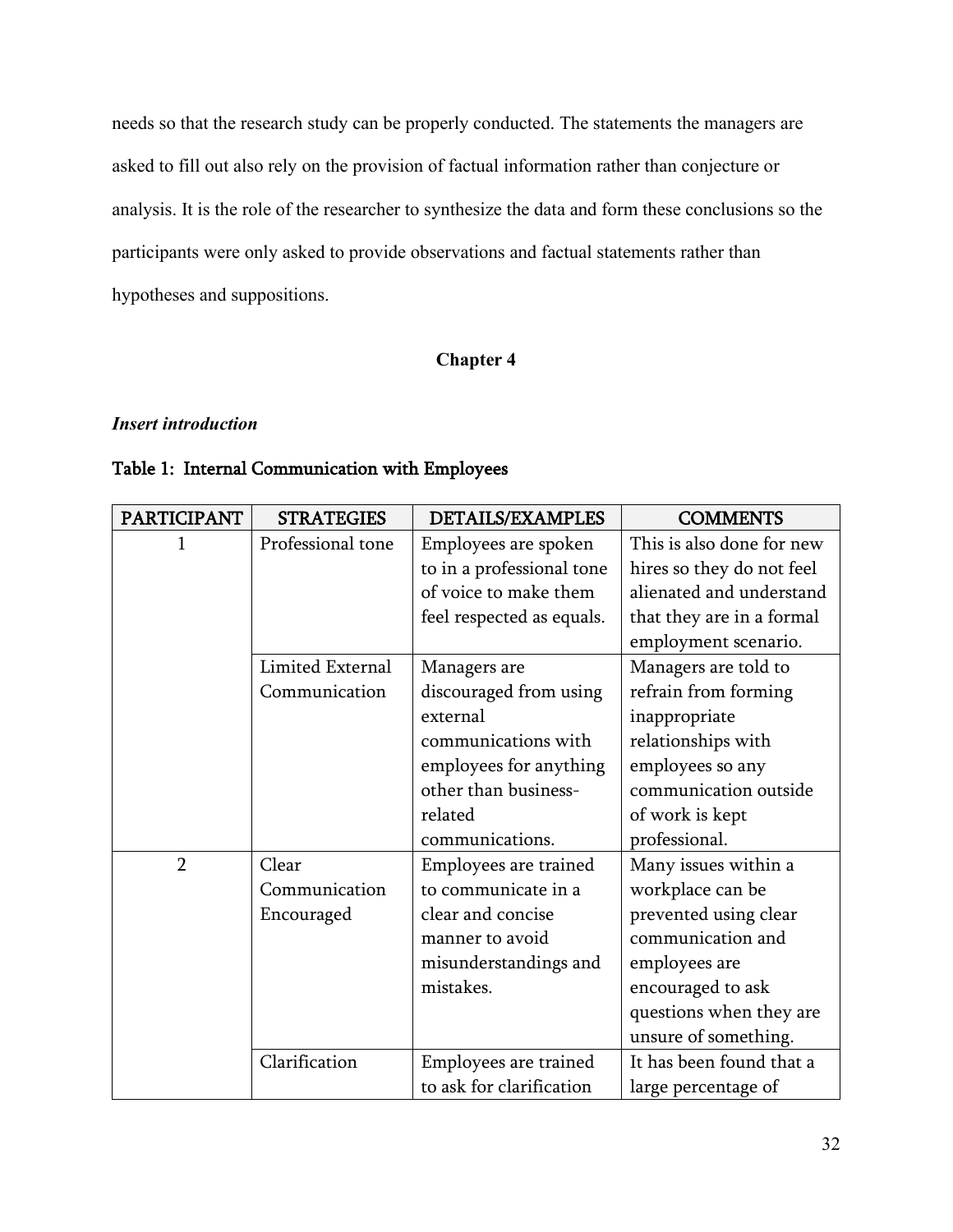|                |                        | on things they might     | medical errors are due to    |
|----------------|------------------------|--------------------------|------------------------------|
|                |                        | not understand such as   | problems with a lack of      |
|                |                        | work responsibilities or | clarification on issues like |
|                |                        | unclear handwriting.     | physician handwriting,       |
|                |                        |                          | so our employees are         |
|                |                        |                          | trained to ask for           |
|                |                        |                          | clarification to clear up    |
|                |                        |                          | any issues with this.        |
| 3              | <b>Open Discussion</b> | Employees are told to    | Open communication           |
|                | of Issues              | discuss any issues they  | creates a healthier work     |
|                |                        | may have with            | environment and allows       |
|                |                        | managers before the      | employees to deal with       |
|                |                        | issues are allowed to    | issues before they get out   |
|                |                        | balloon up and become    | of control.                  |
|                |                        | more problematic.        |                              |
| $\overline{4}$ | Open                   | Managers often work to   | This has helped create       |
|                | Communications         | create an atmosphere of  | several positive changes     |
|                |                        | open communication       | regarding the display of     |
|                |                        | where employees do not   | merchandise as well as       |
|                |                        | feel threatened to speak | on holiday work hours.       |
|                |                        | out on perceived         |                              |
|                |                        | workplace issues.        |                              |

Every participant emphasized the importance of effective internal communication. Collectively, the strategies focused on clear and open professional communication.

Participant 1 uses a professional tone with employees, and limits communication to only business-related issues. The manager spoke about how setting a professional tone can quite literally set the tone of the work environment and will let the employee know that they are in a formal and professional setting. This manager also noted employee feedback allows staff to speak their mind about the training processes. The company can then make improvements based on their recommendations. If the employees are allowed to give input, then this makes them feel more valued as team members and reduces their odds of turnover.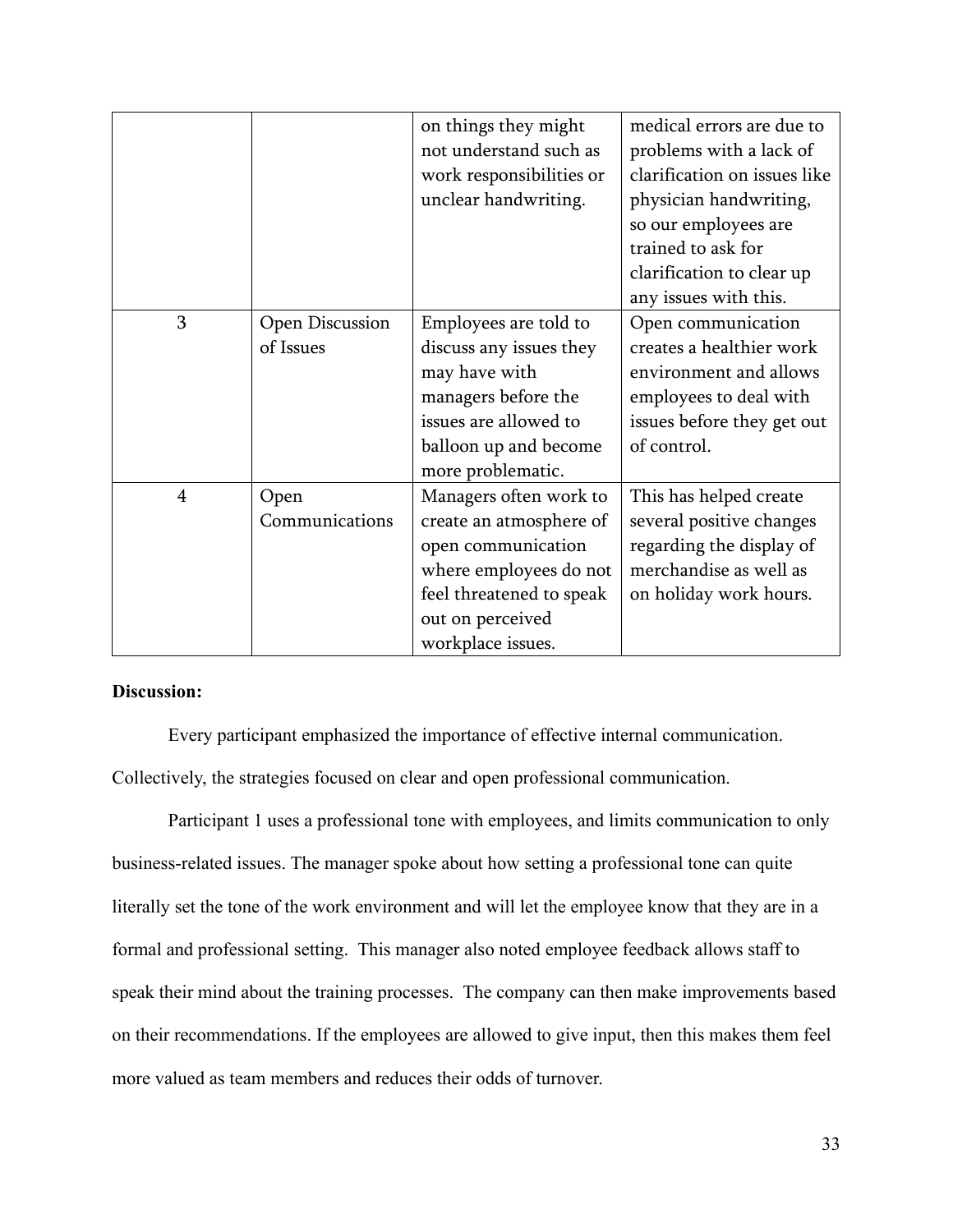Participant 2 utilizes two strategies for internal communication category: encouraging the use of clear communication, and stressing the importance of clarification. For instance, the manager reported that many misunderstandings and mistakes can be avoided by training the employees to communicate in a clear and concise manner. If vague communication is used, then this leads to an increased chance of a problem occurring which could potentially lead to some tension between the employee and the organization. However, if the employees are trained in communicating as clearly and precisely as possible, then this greatly reduces the chance of a communication issue occurring.

Participant 3 reported that one of the strategies they used involved the open discussion of issues. Employees are encouraged to discuss any issues or disputes they may be experiencing so that the manager can attempt to help them solve the issue before it becomes more problematic. By addressing the issues early, they can be quickly dealt with and this creates a healthier overall work environment in which employees are not discouraged from speaking up about problems they are facing. If problems feel as though they will be ignored and will not be listened to, this may increase the likelihood of turnover.

Participant 4 noted how using open communications is important to creating an environment in which employees do not feel threatened to speak out on perceived workplace issues. This strategy has helped create a few positive changes in which things such as holiday work hours have been modified as a result of employee feedback. Environments in which employees do feel intimidated to speak out are often quite hostile and may encourage employees to eventually leave the organization if they feel as though their managers and co-workers are constantly creating tension with them. These environments may often be a product of a passive aggressive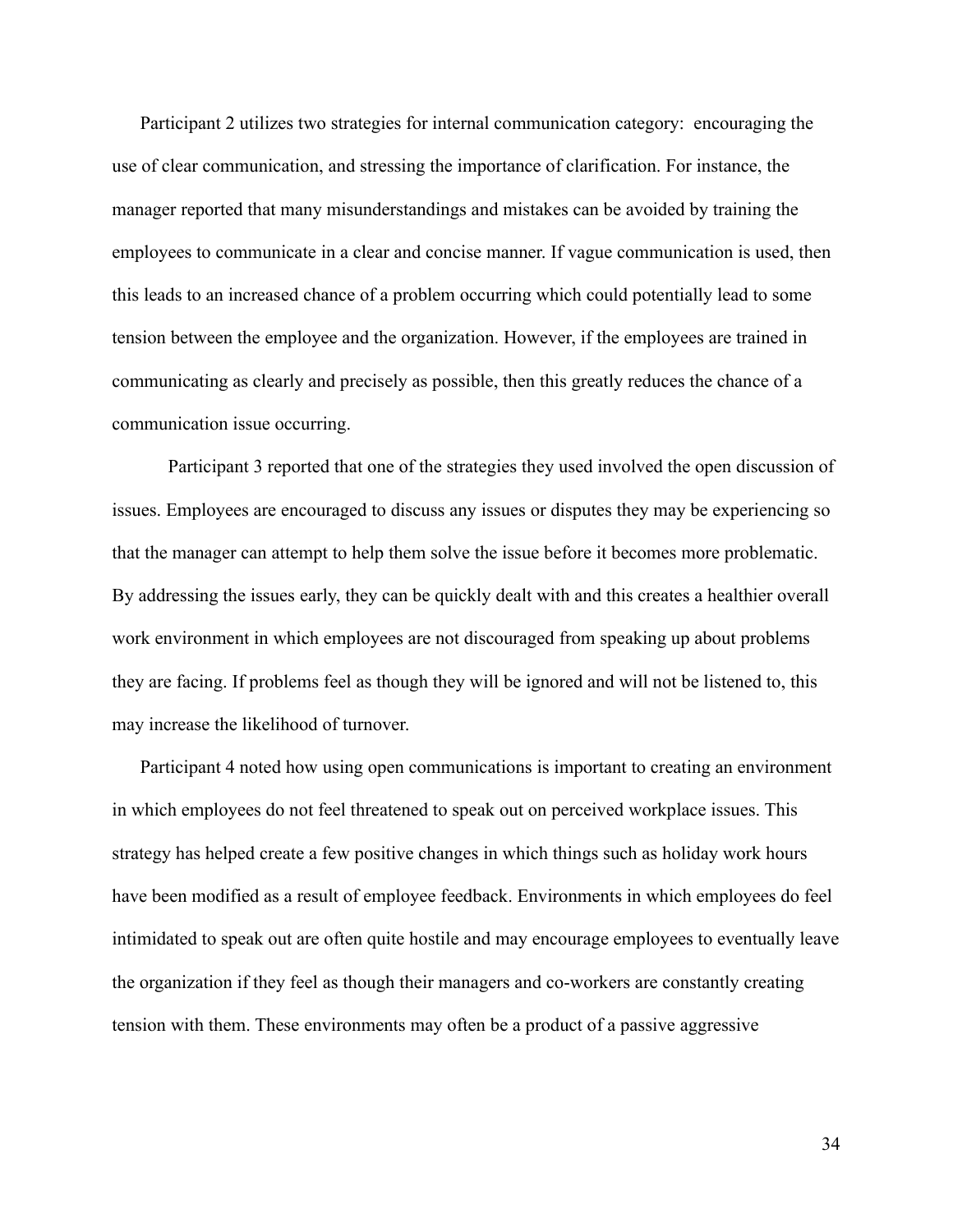communication style that can be avoided by using a more open and direct style of

communication.

# Table 2: Employee Training

| <b>PARTICIPANT</b> | <b>STRATEGIES</b>             | <b>DETAILS/EXAMPLES</b>                                                                                                                                                    | <b>COMMENTS</b>                                                                                                                                                                 |
|--------------------|-------------------------------|----------------------------------------------------------------------------------------------------------------------------------------------------------------------------|---------------------------------------------------------------------------------------------------------------------------------------------------------------------------------|
| 1                  | Employee<br>Feedback          | Employee feedback is<br>valued during training<br>to improve the training<br>processes and to allow<br>the employees feel as<br>though their voices can<br>make an impact. | Several changes have<br>been made to both<br>training and general store<br>processes as a result of<br>employee feedback<br>during and after training.                          |
| $\overline{2}$     | Continual<br>Training         | Employees are given<br>continual training<br>throughout their<br>employment regarding<br>new company policies<br>and products.                                             | By providing continual<br>training, employees often<br>feel that they are getting<br>something of value by<br>committing to the<br>organization and can<br>avoid stagnation.    |
| 3                  | Employee Input<br>on Training | Current employees are<br>encouraged to give<br>feedback on training<br>methods for new<br>employees to facilitate<br>the creation of a better<br>training system.          | This makes the<br>employees feel more<br>involved and in control<br>of their environment<br>which can reduce<br>turnover.                                                       |
| $\overline{4}$     | All-Encompassing<br>Training  | Training for new<br>employees teaches them<br>about all aspects of the<br>business and does not<br>just limit their training<br>to the position they will<br>be working.   | Showing employees what<br>managers and corporate<br>employees do helps to<br>keep them out of the<br>dark and allows them to<br>understand the business<br>to a greater degree. |

# **Discussion:**

Every participant provides employee training. Collectively, the strategies focus on continual, all-encompassing training as well as employee input/feedback.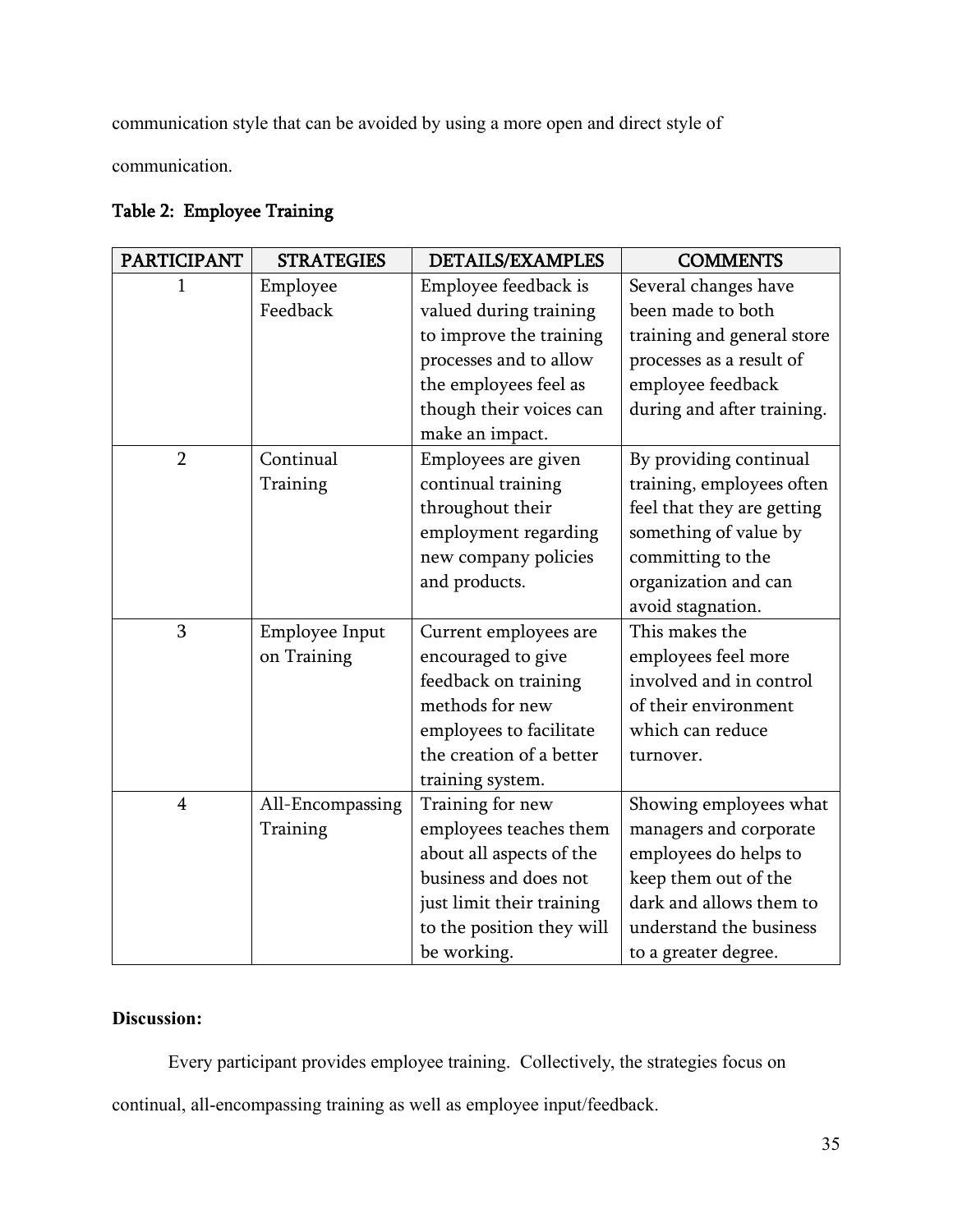Participant 1 mentioned that positive feedback is regularly used. By encouraging managers to compliment employees when they exceed expectations, this creates a positive incentive for employees to continue to demonstrate competence. Not only that, but employees who receive such feedback may be less likely to leave the company if they feel as though their actions and efforts are being acknowledged.

Participant 2 said employees are provided continual training throughout their employment. This ensures that the employees are constantly learning about new company policies, products, and procedures and makes them feel as if they are learning new skills by staying employed. It is often the case that employees may feel as though their careers are stagnating if they stay with an organization long-term and do not improve any of their competencies.

Participant 3 reported that employee input on training is used to facilitate a better training system. This ties into the open discussion of issues strategy because it involves making the employees feel more in control of their environment and more involved in it. Employees who make good suggestions that are used to modify the training program are rewarded with praise and feel like they are making a positive difference within their organizations.

Participant 4 mentioned employees are often given an all-encompassing training program in which they are taught key skills in other areas of the business that they might not be directly involved in. This helps to ensure that they are more informed about the business and keeps them out of the dark regarding some of the business practices. Not only this, but it teaches the employees that the organization cares about them and trusts them to be involved with multiple disciplines. Although this area alone might not be able to prevent turnover, the combination of this and several other strategies may help to reduce turnover levels.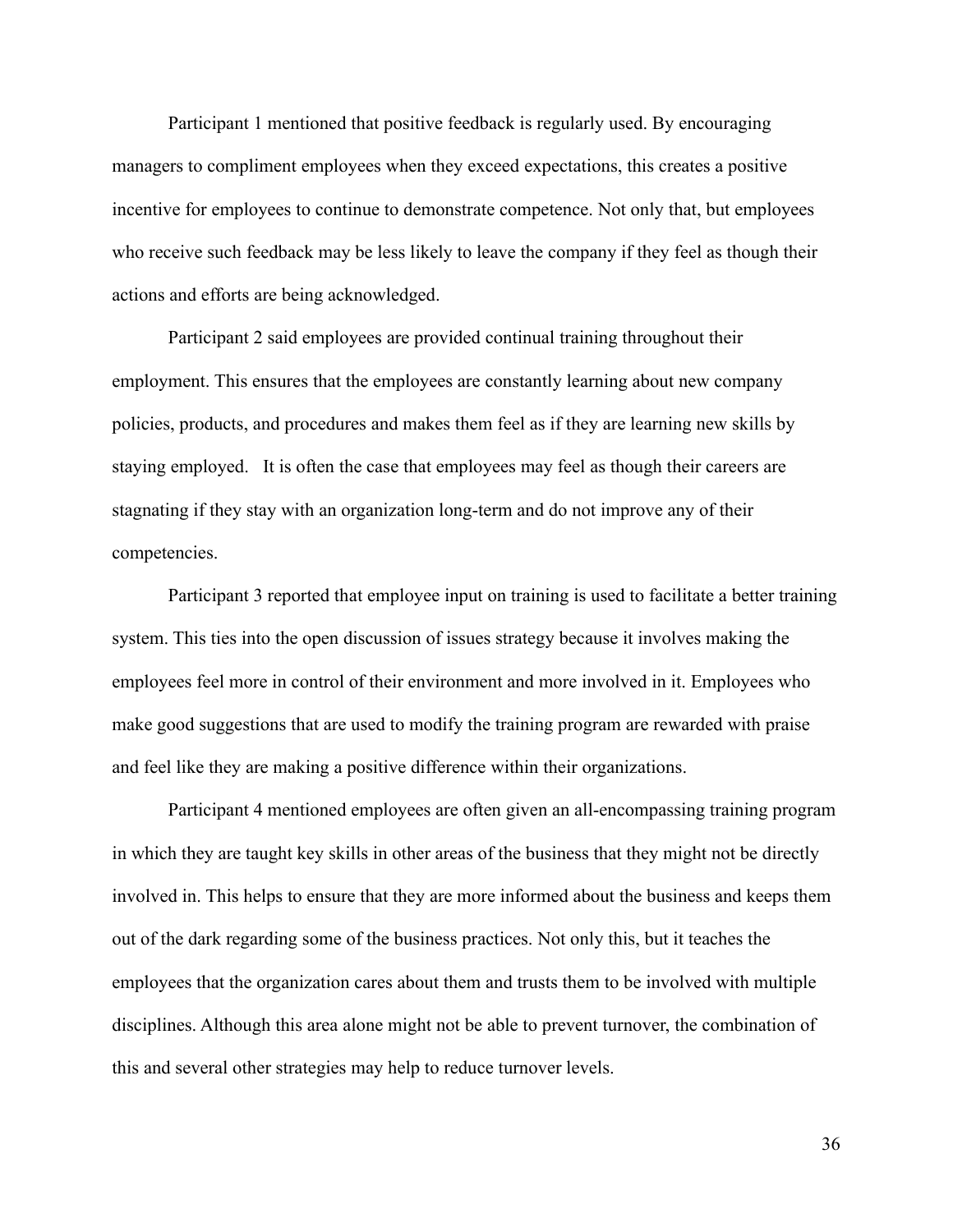# Table 3: Encouragement from Supervisors

| <b>PARTICIPANT</b> | <b>SPECIFIC</b><br><b>STRATEGIES</b><br><b>USED</b>                 | <b>DETAILS/EXAMPLES</b>                                                                                                                                                                                   | <b>ADDITIONAL</b><br><b>COMMENTS</b><br>(e.g., impact,<br>recommendations)                                                                                                                         |
|--------------------|---------------------------------------------------------------------|-----------------------------------------------------------------------------------------------------------------------------------------------------------------------------------------------------------|----------------------------------------------------------------------------------------------------------------------------------------------------------------------------------------------------|
| $\mathbf{1}$       | Positive<br>Feedback                                                | Managers are<br>encouraged to provide<br>positive feedback by<br>complimenting<br>employees when they<br>are exceeding<br>expectations in their<br>work and are regularly<br>demonstrating<br>competence. | Employees need to<br>feel as if they matter<br>and by providing<br>them positive<br>feedback, this acts as<br>a form of<br>encouragement that<br>can reduce their<br>likelihood of<br>resignation. |
| $\overline{2}$     | Positive<br>Feedback                                                | If an employee exceeds<br>a customer satisfaction<br>goal or shows signs of<br>improvement,<br>supervisors will<br>provide them positive<br>feedback.                                                     | Positive feedback<br>helps employees to<br>feel accomplished<br>and appreciated.                                                                                                                   |
| 3                  | Managers are<br><b>Told to Provide</b><br>Positive<br>Encouragement | Employees who are<br>doing well in meeting<br>and exceeding their<br>goals are provided<br>encouragement by<br>management to<br>continue doing a good<br>job.                                             | Positive<br>encouragement<br>makes employees<br>feel better about<br>themselves and their<br>position in the<br>company which can<br>lower the rate of<br>turnover.                                |
| $\overline{4}$     | Regular Use of<br>Encouragement                                     | Supervisors regularly<br>encourage employees<br>to do a good job by<br>stressing goals and<br>complimenting<br>employees who meet<br>those goals.                                                         | Compliments help<br>employees feel<br>appreciated and<br>more integrated into<br>the business.                                                                                                     |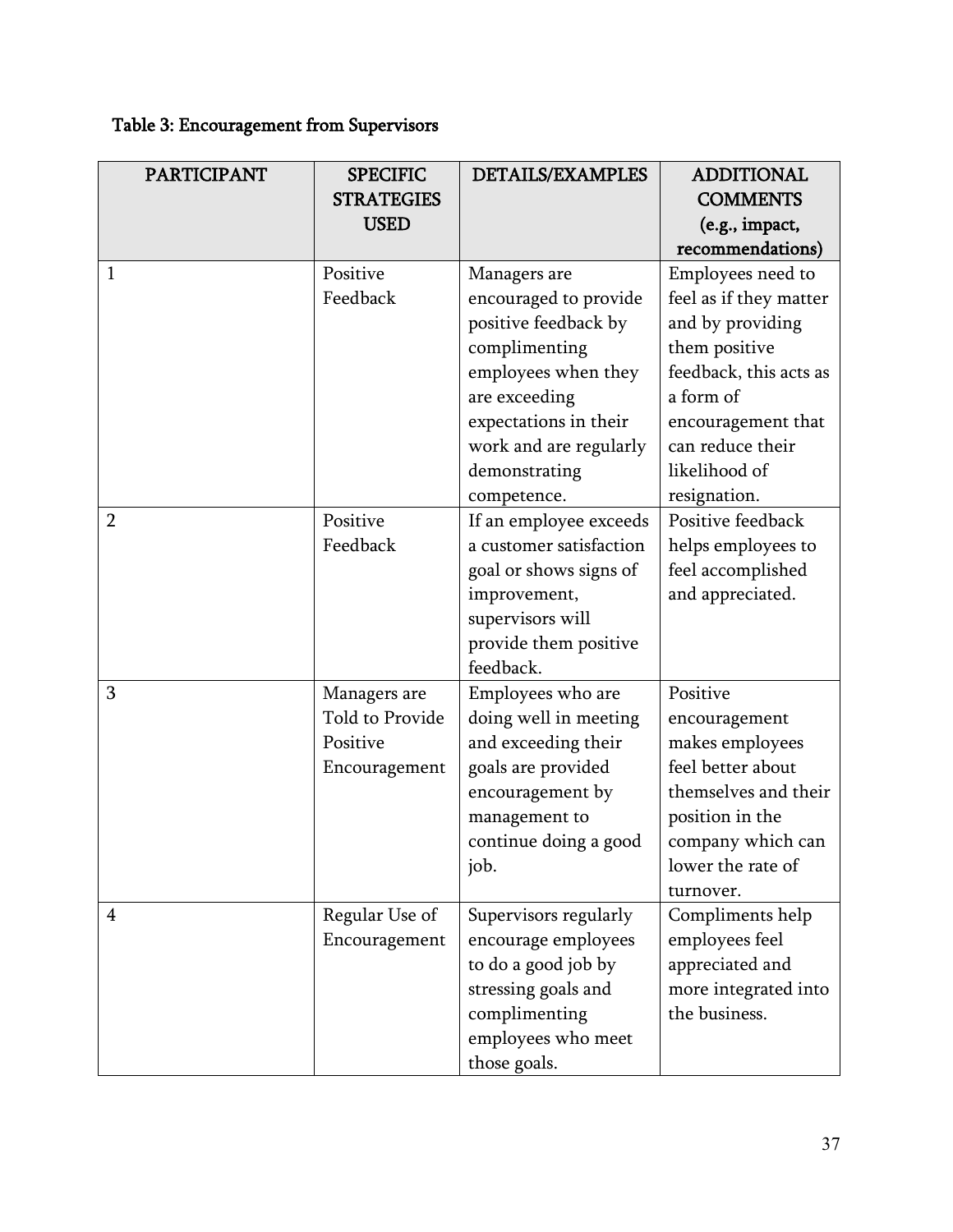Regarding encouragement from supervisors, the manager wrote that positive feedback is used to encourage employees who have shown signs of improvement. This helps the employees to feel appreciated and accomplished and also tells them that their employers recognize the work they have been putting in. If employees' work efforts are gone unnoticed, this may increase their odds of turnover because they might start to feel unappreciated for their hard work.

| <b>PARTICIPANT</b> | <b>SPECIFIC</b><br><b>STRATEGIES</b> | <b>DETAILS/EXAMPLES</b>                                                                                                                                                             | <b>ADDITIONAL</b><br><b>COMMENTS</b>                                                                                           |
|--------------------|--------------------------------------|-------------------------------------------------------------------------------------------------------------------------------------------------------------------------------------|--------------------------------------------------------------------------------------------------------------------------------|
|                    | <b>USED</b>                          |                                                                                                                                                                                     | (e.g., impact,                                                                                                                 |
|                    |                                      |                                                                                                                                                                                     | recommendations)                                                                                                               |
| $\mathbf{1}$       | Employee of<br>the Month<br>Program  | Each month, one<br>employee is chosen as<br>the "Employee of the<br>Month" and is given a<br>special reward along<br>with a small monetary                                          | This strategy is<br>similar to positive<br>feedback in that<br>employees who are<br>rewarded for doing<br>well will feel       |
|                    |                                      | bonus.                                                                                                                                                                              | appreciated and will<br>be less likely to<br>leave.                                                                            |
| $\overline{2}$     | Annual<br>Employee<br>Awards         | The company hosts an<br>annual awards program<br>in which employees are<br>recognized for<br>outstanding<br>achievement in areas<br>like customer<br>satisfaction or<br>competency. | Recognizing these<br>employees helps<br>them to feel<br>appreciated rather<br>than having their<br>talents go<br>unrecognized. |
| 3                  | Employee of<br>the Month<br>Program  | An employee who does<br>exceptionally well is<br>rewarded as the<br>Employee of the Month<br>and is given a small<br>bonus.                                                         | This is an incentive<br>program that<br>encourages<br>employees to work<br>harder and tells them                               |

Table 4: Employee Recognition / Reward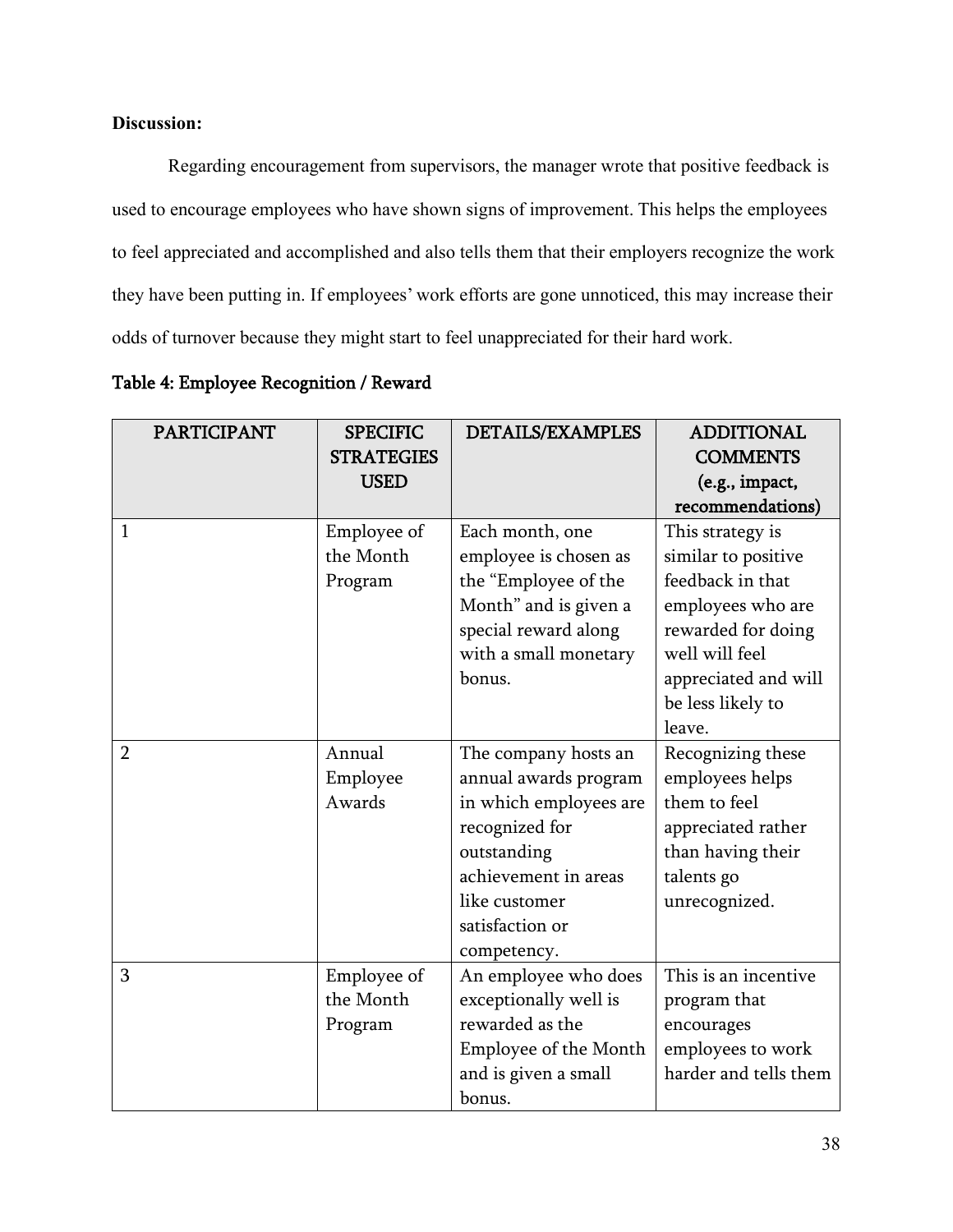|   |             |                       | that we appreciate   |
|---|-------------|-----------------------|----------------------|
|   |             |                       | their effort.        |
| 4 | Employee of | Employees who are     | The title usually    |
|   | the Month   | able to exceed        | shifts to a new      |
|   | Program     | expectations over the | employee each        |
|   |             | course of a month are | month but            |
|   |             | awarded with the      | employees who        |
|   |             | "Employee of the      | demonstrate          |
|   |             | Month" title.         | extraordinary effort |
|   |             |                       | over several months  |
|   |             |                       | can win multiple     |
|   |             |                       | titles.              |

The next category is employee recognition, and the manager reported that their company makes use of an employee of the month program that comes with a small monetary bonus. Just like positive feedback, this helps to reward employees who are doing well, makes them feel more appreciated, and discourages them from leaving early. Financial bonuses are especially powerful motivators, so if employees have something to work towards each month, this will give them more reason to remain with the company.

| <b>PARTICIPANT</b> | <b>SPECIFIC</b>      | <b>DETAILS/EXAMPLES</b> | <b>ADDITIONAL</b>     |
|--------------------|----------------------|-------------------------|-----------------------|
|                    | <b>STRATEGIES</b>    |                         | <b>COMMENTS</b>       |
|                    | <b>USED</b>          |                         | (e.g., impact,        |
|                    |                      |                         | recommendations)      |
|                    | <b>Annual Events</b> | Each year the store     | This event allows the |
|                    |                      | hosts an employee-only  | employees to          |
|                    |                      | Christmas party to      | socialize while also  |
|                    |                      | celebrate completing a  | reviewing the work    |
|                    |                      | busy holiday season     | they've done          |
|                    |                      | and to reward the       | throughout the year.  |
|                    |                      | employees for their     | It is not mandatory   |
|                    |                      | hard work.              | but most employees    |
|                    |                      |                         | end up attending.     |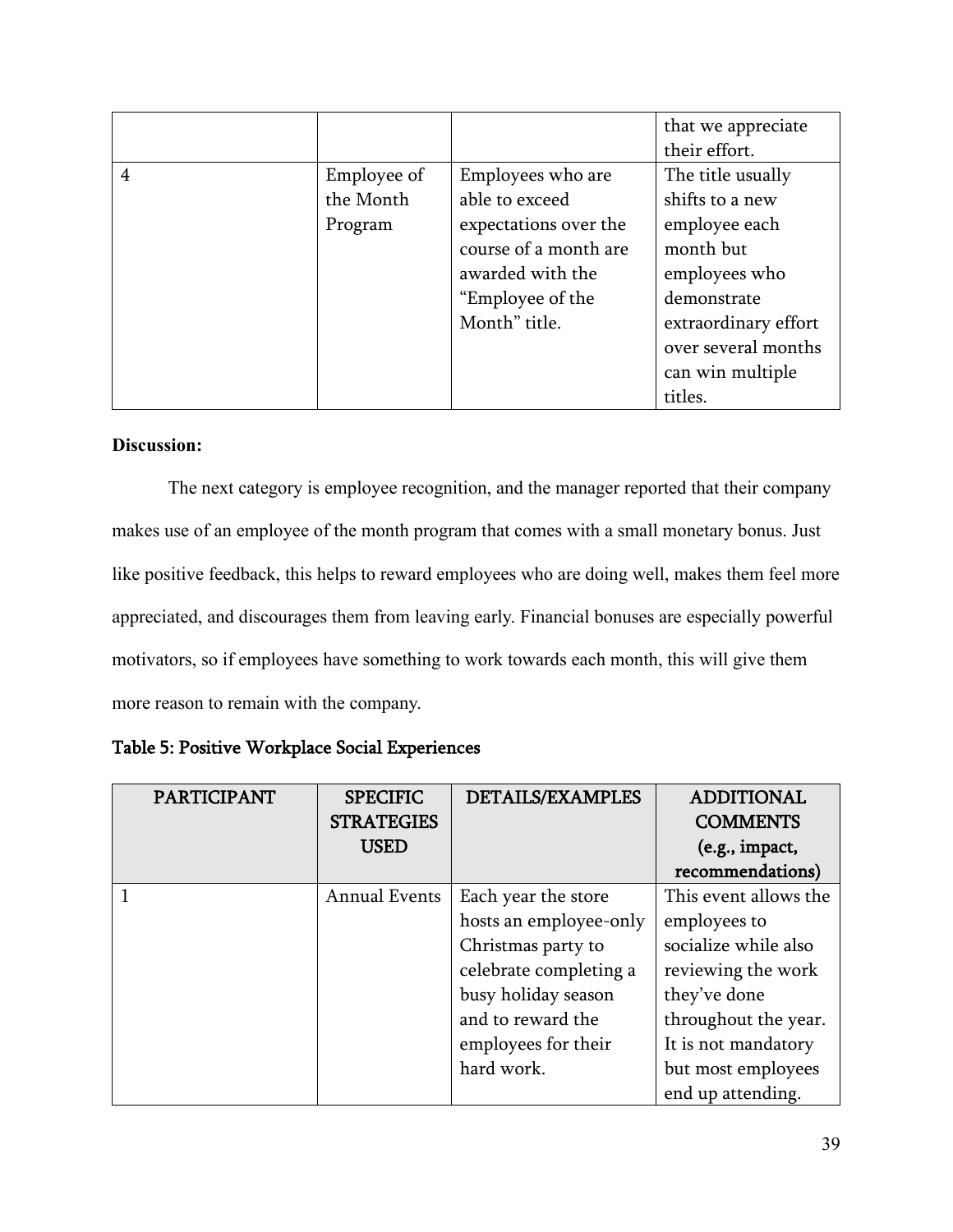| $\overline{2}$ | Monthly              | Each month various       | Employees don't        |
|----------------|----------------------|--------------------------|------------------------|
|                | Lunches              | teams will get together  | always have the        |
|                |                      | on a lunch outing to     | opportunity to build   |
|                |                      | facilitate positive      | these relationships at |
|                |                      | communication and the    | work so ensuring       |
|                |                      | development of strong    | they are               |
|                |                      | social relationships.    | communicating in       |
|                |                      |                          | this manner allows     |
|                |                      |                          | them to get to know    |
|                |                      |                          | each other on a more   |
|                |                      |                          | personal level.        |
| 3              | <b>Annual Events</b> | The company hosts        | This has helped to     |
|                |                      | annual events such as    | create a work          |
|                |                      | Halloween and            | environment with       |
|                |                      | Christmas parties that   | stronger social ties   |
|                |                      | employees are invited    | and employees are      |
|                |                      | to so they can socialize | less likely to         |
|                |                      | and form stronger        | turnover when they     |
|                |                      | relationships.           | realize how many       |
|                |                      |                          | friends they've made   |
|                |                      |                          | at work.               |
| $\overline{4}$ | Social               | Employees are            | As a result of this,   |
|                | Relationships        | encouraged to form       | employees are more     |
|                | Encouraged           | social relationships     | connected with one     |
|                |                      | with one another to      | another and the urge   |
|                |                      | feel as though they are  | to turnover is         |
|                |                      | more integrated with     | lowered because        |
|                |                      | the business and part of | they feel more         |
|                |                      | a family.                | attached to the        |
|                |                      |                          | organization.          |

The next category involves positive workplace social experiences and the manager described how Target hosts annual events to reward the employees for their hard work. For instance, the store hosts an employee-only Christmas party to celebrate the end of a laborious holiday season. Hosting these events is important because it helps to strengthen the social fabric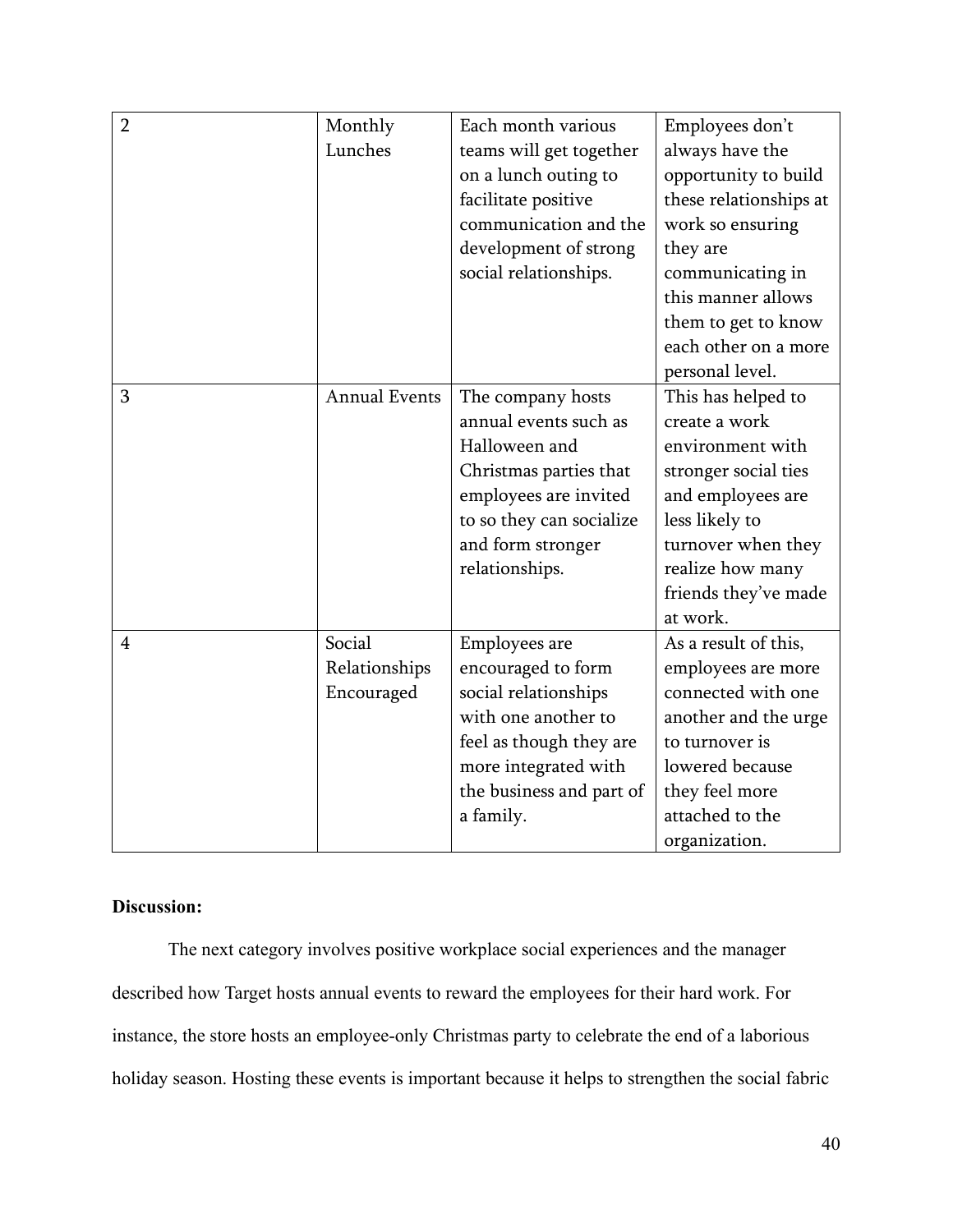of the company and also acts as an incentive that employees can look forward to at the end of each year. If they worked harder than ever during the holidays and then had nothing to look forward to, this may increase their odds of turnover.

| <b>PARTICIPANT</b> | <b>SPECIFIC</b>     | <b>DETAILS/EXAMPLES</b>  | <b>ADDITIONAL</b>      |
|--------------------|---------------------|--------------------------|------------------------|
|                    | <b>STRATEGIES</b>   |                          | <b>COMMENTS</b>        |
|                    | <b>USED</b>         |                          | (e.g., impact,         |
|                    |                     |                          | recommendations)       |
| 1                  | Employees           | If an employee wants to  | Providing this         |
|                    | <b>Given Option</b> | have a Friday night      | flexibility allows     |
|                    | to Switch           | shift off, they could    | employees to           |
|                    | Shifts              | choose to exchange       | optimize their         |
|                    |                     | their shift with another | schedules around       |
|                    |                     | employee as long as the  | their personal lives   |
|                    |                     | two employees have       | and reduces the        |
|                    |                     | the same job title.      | chances they will      |
|                    |                     |                          | leave based on a lack  |
|                    |                     |                          | of personal life       |
|                    |                     |                          | balance.               |
| $\overline{2}$     | Flexible            | Employees who agree      | Having this type of    |
|                    | Scheduling          | to work while being      | scheduling reduces     |
|                    |                     | "on-call" can choose to  | turnover because       |
|                    |                     | modify their work        | employees do not       |
|                    |                     | hours with approval      | have to sacrifice part |
|                    |                     | from management.         | of their personal      |
|                    |                     |                          | lives to come to       |
|                    |                     |                          | work.                  |
| 3                  | Flexible Work       | Employees are provided   | We employ many         |
|                    | Schedule            | the opportunity to       | students and parents   |
|                    |                     | design a flexible work   | with busy schedules    |
|                    |                     | schedule if they have    | so providing flexible  |
|                    |                     | other obligations they   | schedules helps        |
|                    |                     | need to attend to.       | reduce the turnover    |
|                    |                     |                          | rate for these         |
|                    |                     |                          | employees.             |
| 4                  | Ample Sick          | Management has           | Turnover has greatly   |
|                    | Days Provided       | recognized the need to   | decreased since the    |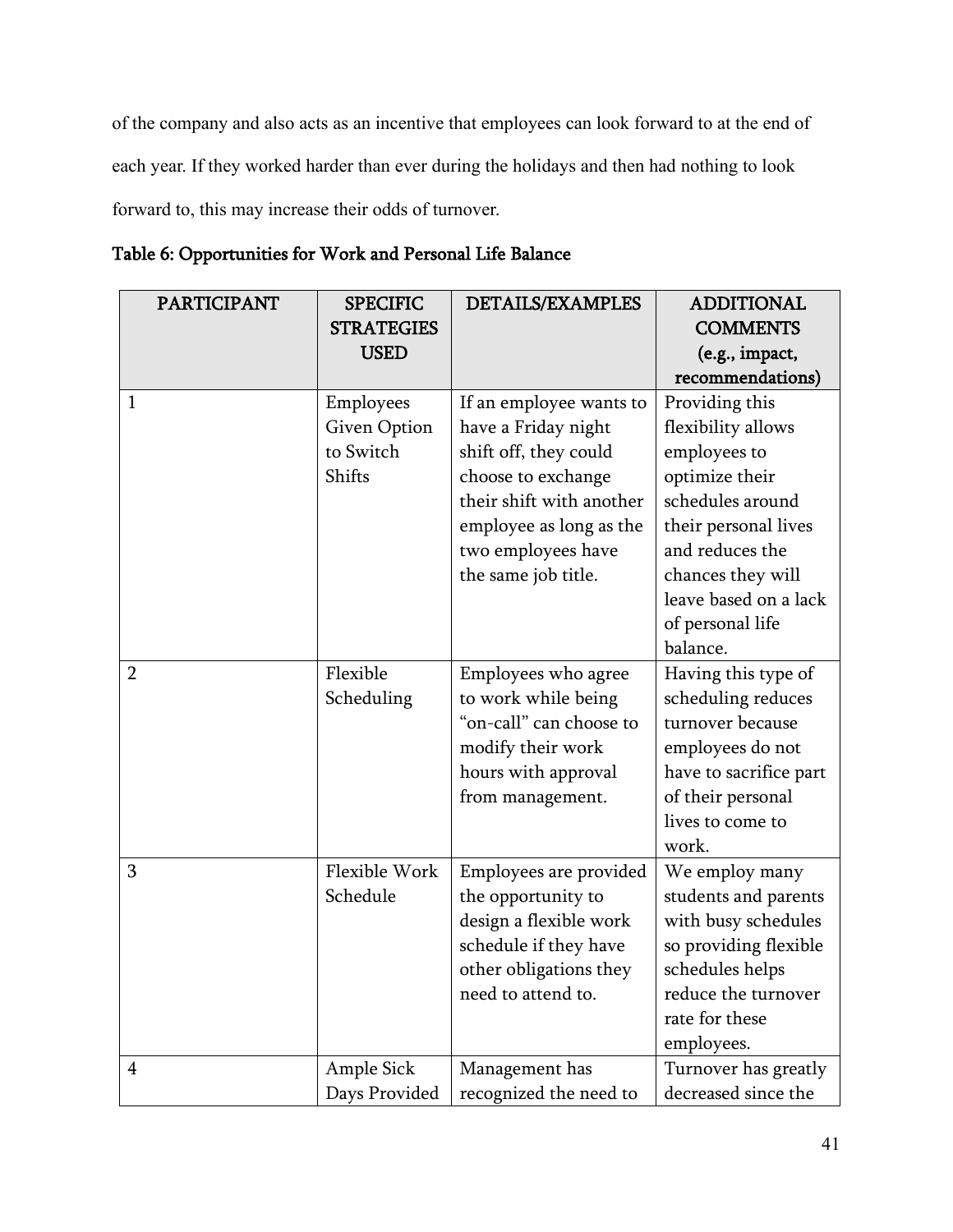|  | provide sick days as a  | sick day program    |
|--|-------------------------|---------------------|
|  | result of previous      | was implemented for |
|  | employees having been   | new and existing    |
|  | dismissed after calling | employees.          |
|  | in sick and being       |                     |
|  | unable to find a        |                     |
|  | replacement.            |                     |

The manager also described the methods in place to institute work and personal life balance, one of which involves giving employees the option to switch shifts. This means that employees of the same rank can agree to switch shifts with one another to optimize their schedules and increase flexibility. Without this system in place, the employees would be stuck within their schedules and could not take time off if they needed to attend an important life event.

| <b>PARTICIPANT</b> | <b>SPECIFIC</b>   | <b>DETAILS/EXAMPLES</b> | <b>ADDITIONAL</b>      |
|--------------------|-------------------|-------------------------|------------------------|
|                    | <b>STRATEGIES</b> |                         | <b>COMMENTS</b>        |
|                    | <b>USED</b>       |                         | (e.g., impact,         |
|                    |                   |                         | recommendations)       |
|                    | Employee          | Employee input          | Employees who have     |
|                    | Input             | regarding schedules is  | their schedule         |
|                    | Encouraged        | encouraged and          | requests met often     |
|                    |                   | managers consider the   | report higher job      |
|                    |                   | requests of employees   | satisfaction, which is |
|                    |                   | when putting together   | something that can     |
|                    |                   | the schedules.          | help to reduce         |
|                    |                   |                         | turnover.              |
| $\overline{2}$     | Flexible          | Employees are allowed   | Employees who are      |
|                    | Scheduling        | to make requests        | allowed to modify      |
|                    |                   | regarding their         | their schedule are     |
|                    |                   | schedules that          | generally happier      |

Table 7: Employee Input About the Work Schedule (flexible schedule)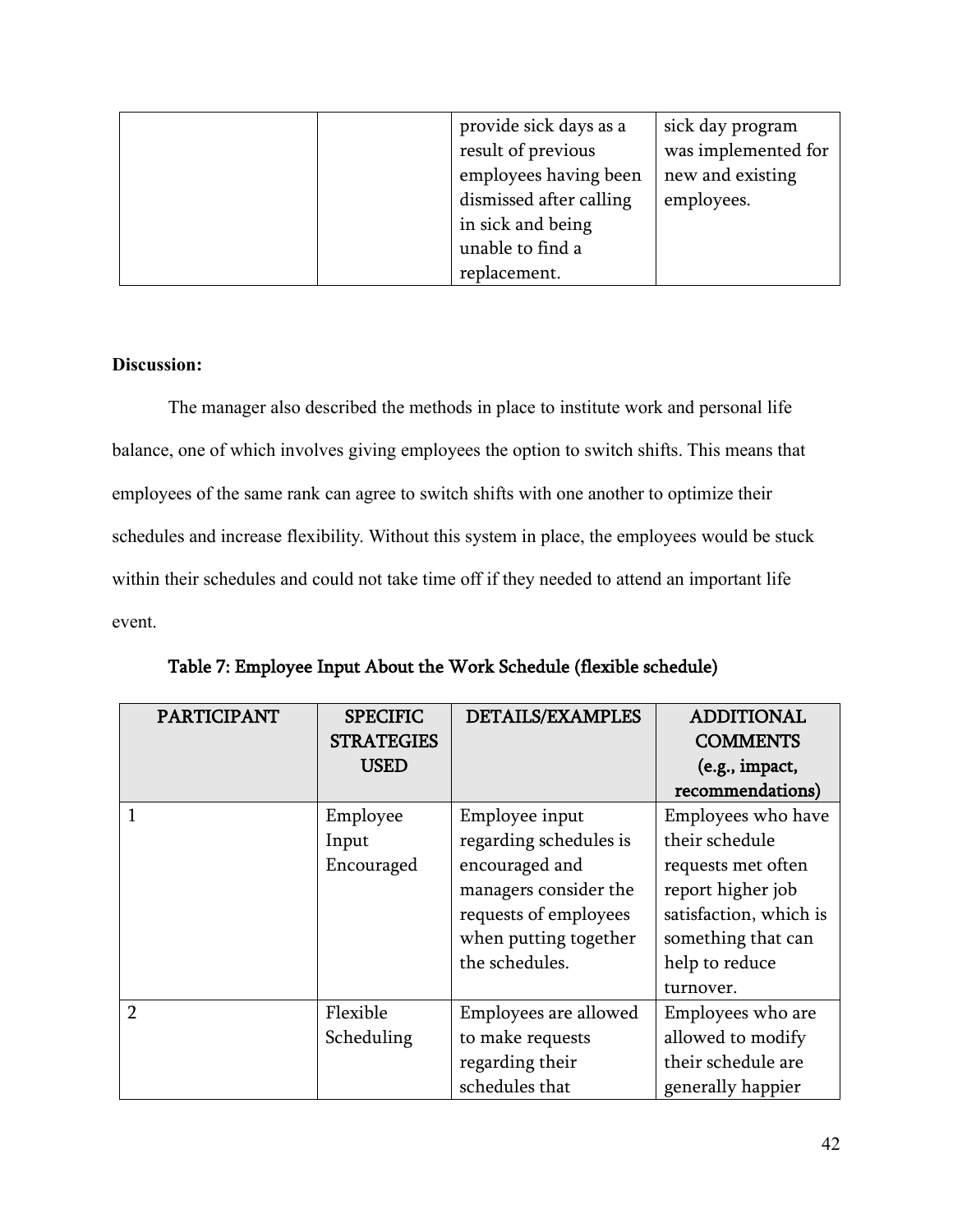|   |            | managers will use and   | and stick around     |
|---|------------|-------------------------|----------------------|
|   |            | adjust based on         | longer because they  |
|   |            | seniority.              | do not have to give  |
|   |            |                         | something up to      |
|   |            |                         | work here.           |
| 3 |            | $N/A$ (Same as #6)      |                      |
| 4 | Flexible   | Employees help provide  | Employees are not    |
|   | Scheduling | input about their ideal | always granted the   |
|   | Program    | schedule and are also   | schedule they        |
|   |            | allowed to trade shifts | requested, but the   |
|   |            | with other employees.   | fact that they can   |
|   |            |                         | trade schedules with |
|   |            |                         | other employees      |
|   |            |                         | ensures that there   |
|   |            |                         | are multiple         |
|   |            |                         | strategies they can  |
|   |            |                         | use to develop a     |
|   |            |                         | schedule that works  |
|   |            |                         | for them.            |

After this, the manager recorded their answers about employee input for the work schedule. They wrote that employees are encouraged to speak with their managers to inform them about the optimal schedule they would want to follow, and the manager can consider these requests when forming the schedule. The manager stated that the employees who often have these requests met end up reporting higher job satisfaction and are less likely to turnover. This makes sense because job flexibility is a major part of being content and happy on the job, and if employees feel like they are forced to work a schedule that prevents them from working on important tasks in their life, they may be more likely to seek out work with another organization. Although the manager cannot always make these accommodations for every employee, the fact that the managers strive to do so at least tells the employees that their needs are being looked after.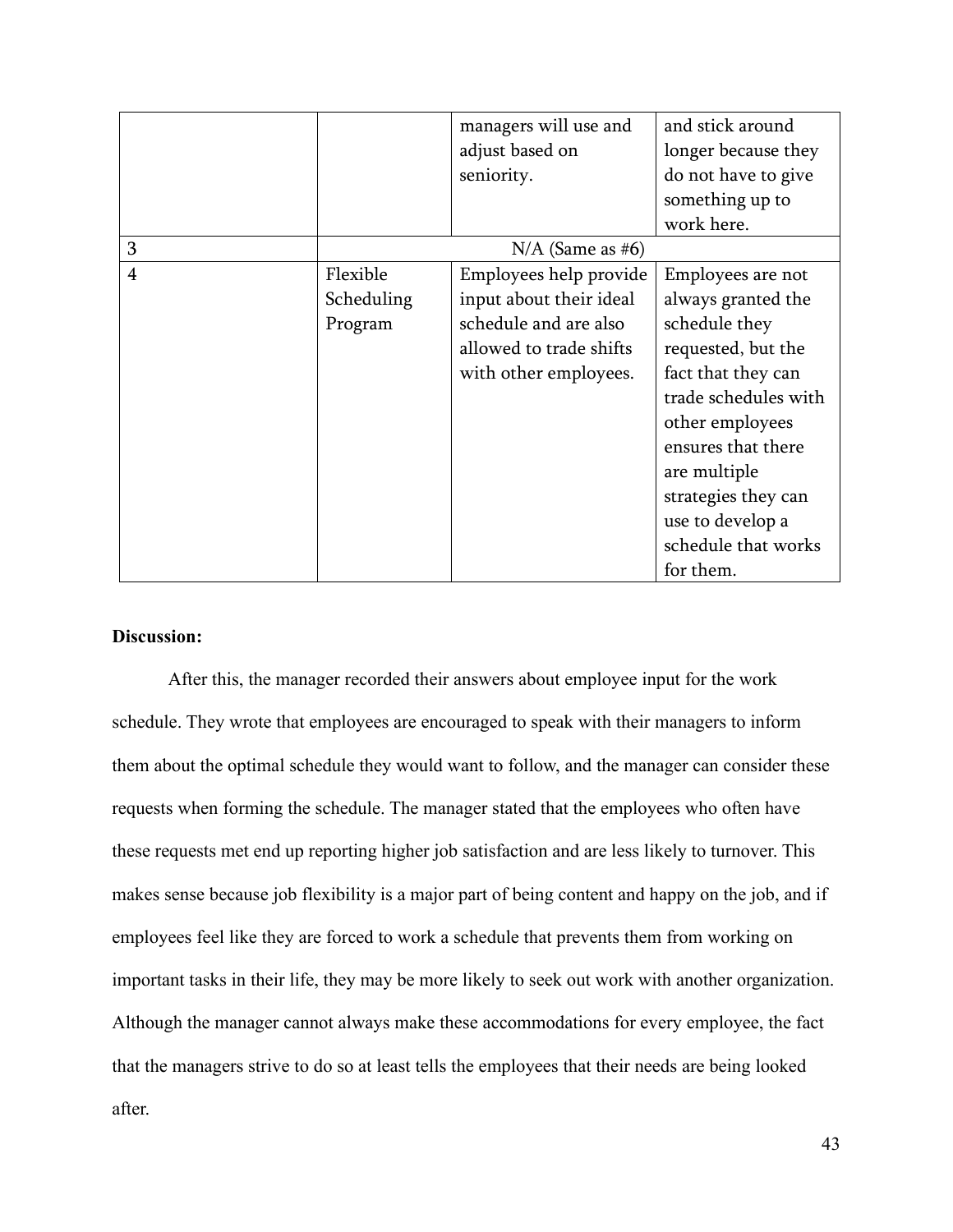# Table 8: Other Strategies Used to Reduce Employee Turn-Over

| <b>MANAGER</b><br><b>NUMBER</b> | <b>SPECIFIC</b><br><b>STRATEGIES</b><br><b>USED</b> | <b>DETAILS/EXAMPLES</b>  | <b>ADDITIONAL</b><br><b>COMMENTS</b><br>(e.g., impact, |
|---------------------------------|-----------------------------------------------------|--------------------------|--------------------------------------------------------|
|                                 |                                                     |                          | recommendations)                                       |
| $\mathbf{1}$                    | <b>Bonus</b>                                        | Employees are offered    | Many employees have                                    |
|                                 | Incentives                                          | bonus incentives in the  | an interest in our                                     |
|                                 |                                                     | form of store discounts  | store's product line-up,                               |
|                                 |                                                     | as long as they are      | and the discount they                                  |
|                                 |                                                     | continue to work for     | receive while working                                  |
|                                 |                                                     | Target.                  | here incentivizes them                                 |
|                                 |                                                     |                          | to continue working so                                 |
|                                 |                                                     |                          | they can receive this                                  |
|                                 |                                                     |                          | discount.                                              |
| $\overline{2}$                  | Opportunities                                       | Employees are given      | This is important                                      |
|                                 | for                                                 | the ability to pursue    | because employees                                      |
|                                 | Advancement                                         | advanced positions if    | who feel they are                                      |
|                                 |                                                     | they commit              | working a "dead-end                                    |
|                                 |                                                     | themselves to both       | job" are less likely to                                |
|                                 |                                                     | training and education.  | stay on a long-term                                    |
|                                 |                                                     |                          | basis if they feel like                                |
|                                 |                                                     |                          | their work will not                                    |
|                                 |                                                     |                          | allow them to achieve                                  |
|                                 |                                                     |                          | a better position.                                     |
| 3                               | Career                                              | Employees who            | We want our                                            |
|                                 | Advancement                                         | continue to impress      | employees to feel like                                 |
|                                 |                                                     | with their work ethic    | exceptional effort is                                  |
|                                 |                                                     | and ability to complete  | rewarded and this is                                   |
|                                 |                                                     | goals are considered for | something that is                                      |
|                                 |                                                     | management and           | provided through                                       |
|                                 |                                                     | corporate positions.     | higher-paying jobs that                                |
|                                 |                                                     |                          | are occasionally made                                  |
|                                 |                                                     |                          | available.                                             |
| 4                               | <b>Order Discounts</b>                              | Employees who have       | The increasing                                         |
|                                 |                                                     | stayed with our          | discount provides an                                   |
|                                 |                                                     | business for three       | incentive for                                          |
|                                 |                                                     | months or more are       | employees to                                           |
|                                 |                                                     | provided discounts that  | continuing working at                                  |
|                                 |                                                     |                          | the store because both                                 |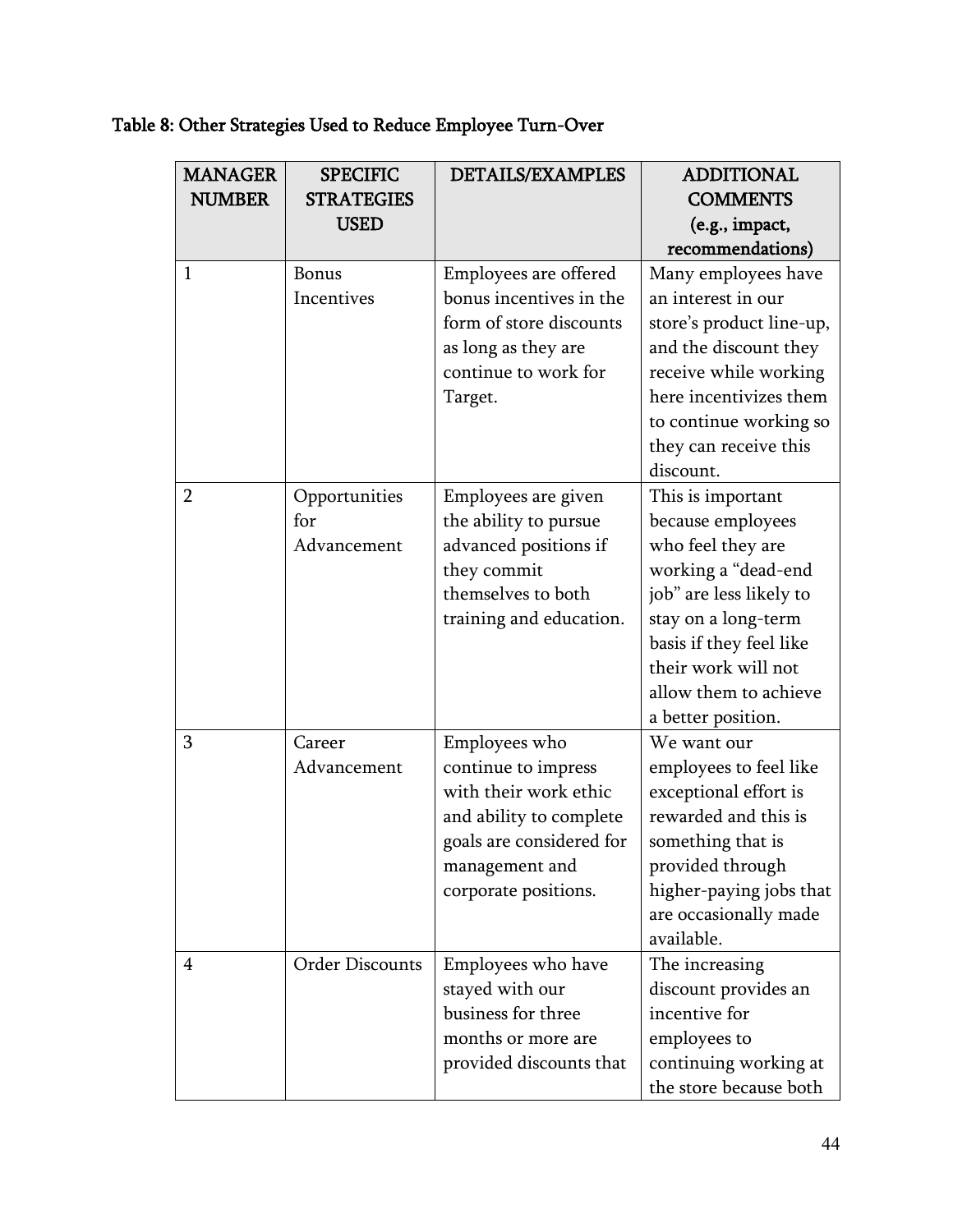| increase by a small   | their salary and     |
|-----------------------|----------------------|
| percentage each year. | discount rate will   |
|                       | increase every year. |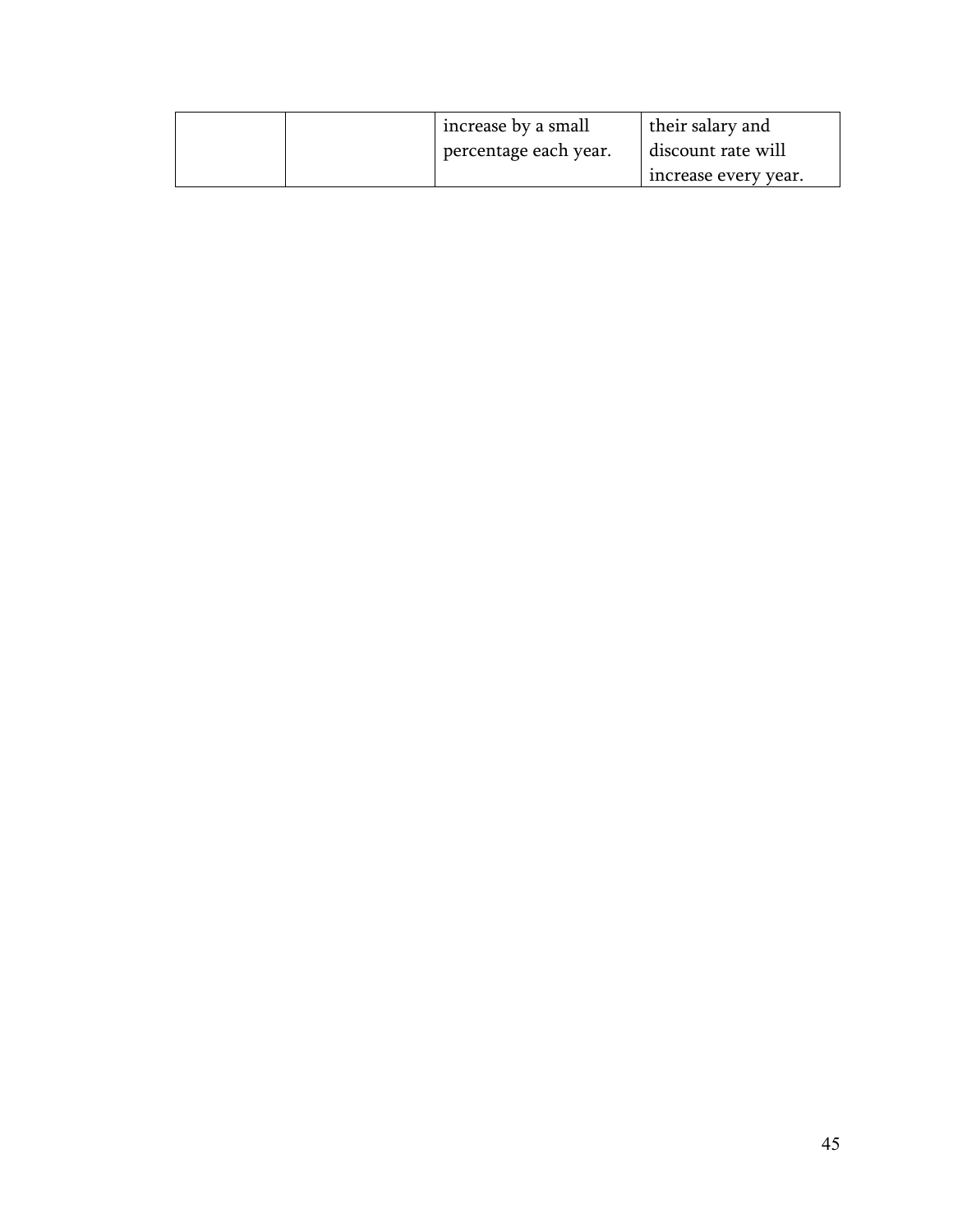The last category involves reporting on any other strategies that the manager used to reduce employee turnover. The manager reported that bonus incentives are offered to employees who continue to work at Target in the form of store discounts. Many employees regularly use this discount to make purchases, and this discount incentivizes them to continue working at Target. This is especially relevant considering that Target sells "basic needs" items such as groceries and bathroom items like contact solution and shampoo that employees need to purchase on a regular basis. Unlike working at another retail store that might sell goods the employees may not have a personal interest in, the fact that Target sells consumer goods that are not "optional" means that employees will always have a reason to shop here if they are getting a considerable discount.

## **UnitedHealth Group Manager Results**

Looking at employee recognition and rewards, the manager described how annual employee awards are given out through an awards ceremony. Employees are recognized for outstanding achievement in several different categories so there is not just one overall winner. By recognizing these employees and creating a formal ceremony dedicated to them, the company is showing that it cares about them and this can reduce the likelihood of turnover if the employee is being properly recognized. For the fifth category in positive workplace social experiences, one of the things that the company does is that it makes use of monthly lunches in which various teams from the company will come together to meet for a lunch outing. This provides the opportunity for teams to meet that do not normally communicate and also allows employees from other divisions to speak to one another. The fact that the employees are also provided a free lunch at a quality establishment is a positive gesture by the company that does not necessarily have to be done, but is done to facilitate social development and reduce turnover.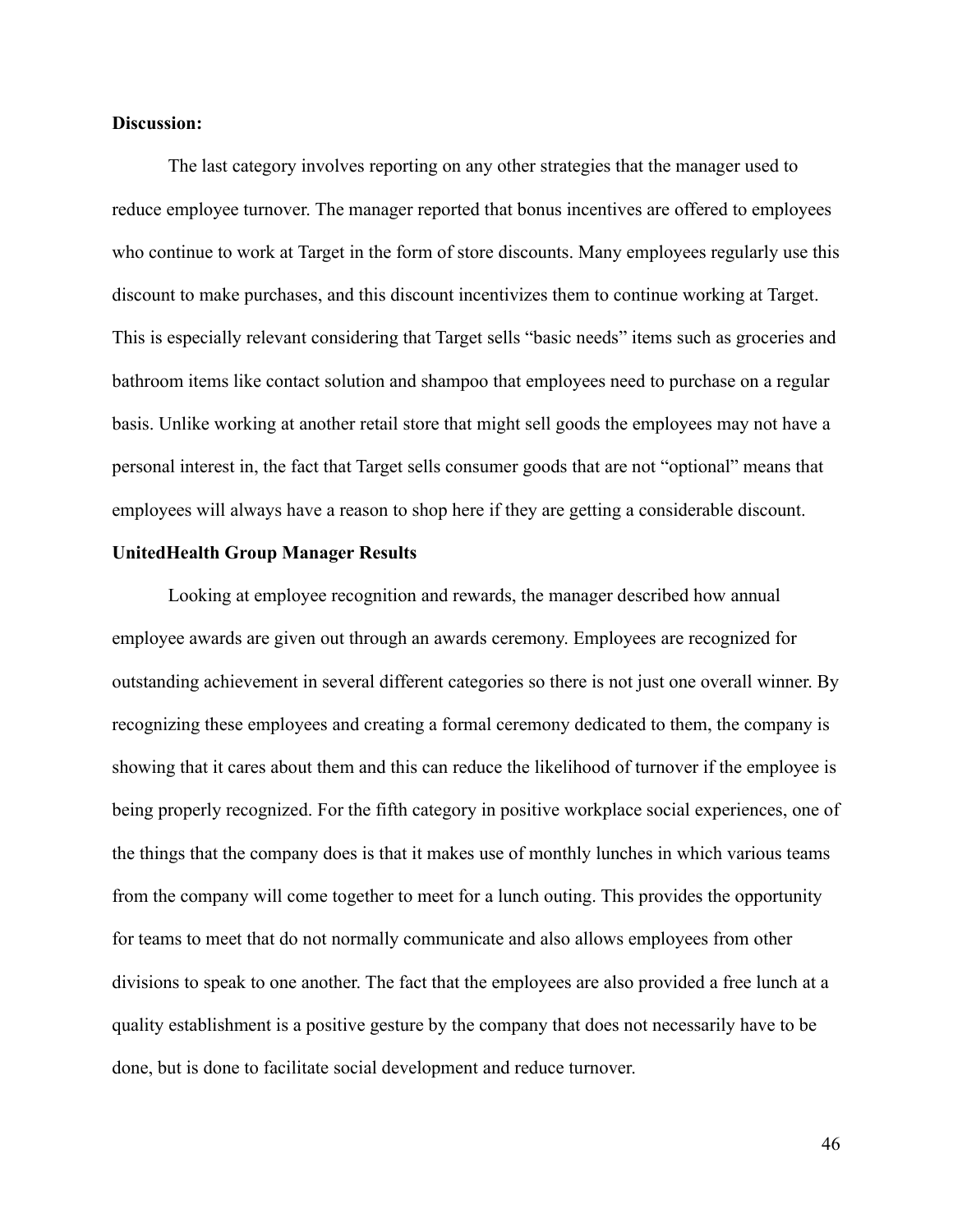Regarding flexible scheduling and work/personal life balance, this is done through a system in which employees who are "on-call" are allowed to modify their everyday work hours. These on-call employees might be called in at all hours of the day in the event of an emergency or personnel issue, so UnitedHealth is trying to make up for the hectic nature of this schedule by encouraging them to decide when they normally work. This means providing employees the chance of three different shifts including a morning, daytime, and evening shift to choose from. Not only does this give employees more flexibility, but it also allows them to adopt to their own preferences as some employees may simply enjoy working nights more than mornings. This flexible scheduling is part of the seventh category as employees who are not considered to be oncall employees can make scheduling requests that are filled by seniority. Employees who are more experienced and have been with the company for a longer period of time are rewarded with the opportunity to make schedule adjustments first, which rewards these employees for being loyal and staying with UnitedHealth for a long period of time.

Lastly, one of the miscellaneous strategies used to reduce employee turnover is that employees are provided several opportunities for advancement within the organization. This involves opportunities for both training and education. Employees who wish to pursue graduate degrees have the option of having some of these costs covered by their employer and can use this education to apply for an internal position within the company. Providing such opportunities for advancement is crucial to reduce turnover because it is often the case that employees will leave a job and cite the fact that they feel as though they are working a "dead-end job" with little room for advancement, which is something that the manager reported.

# **Country Inns & Suites Manager Results**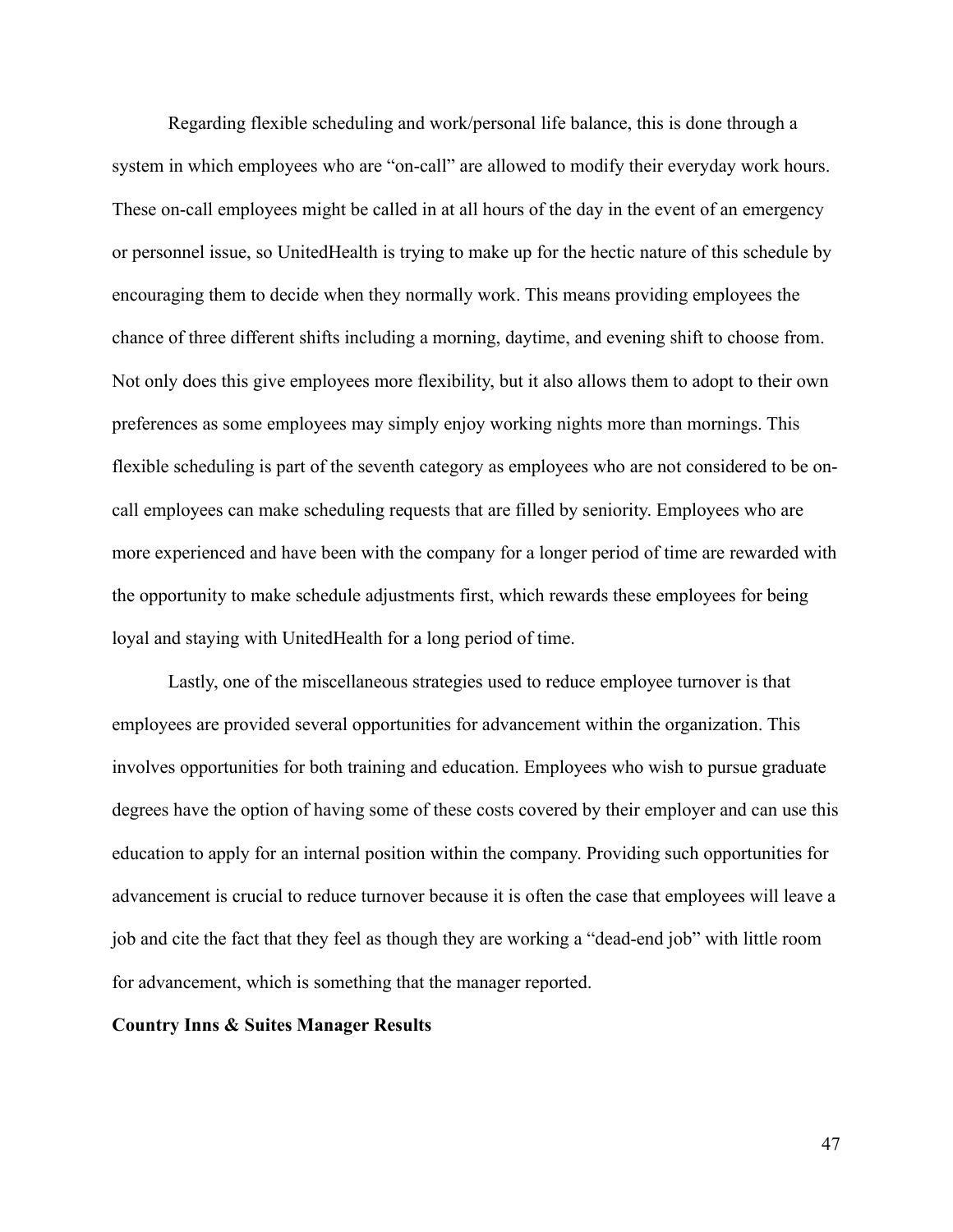. This also relates to the third category involving encouragement from supervisors because the managers are trained to provide positive encourage to employees. If the employees feel better about themselves and their work performance this may reduce the rate of turnover in the case of disgruntled employees. For instance, some employees have found ways to go above and beyond their expectations in the hospitality industry by folding the guest's towels into the shape of animals and will go out of their way to make the guests feel welcome. This kind of behavior is a direct result of the environments the employees are working in because an employee who is displeased with their job is not going to make the extra effort to do something like this.

For the fourth category, employees are given the opportunity to be recognized through an employee of the month program. This comes with a small monetary bonus and gives the employees an incentive to work harder. For instance, this organization has several categories of employee of the month so that employees working within the kitchen, in customer service, and in maintenance each have a chance to win this award by competing with others within their own divisions. This ensures that there are multiple winners each month and creates a bit of intergroup competition that might not normally exist without the program. Regarding the fifth category, the company hosts annual events to create positive workplace social experiences. This involves work parties that take place over Halloween and Christmas that allow the employees to celebrate their hard work, relax, and connect with one another. Employees who might not normally be able to interact with one another can do so at these annual events and can forge new relationships that could motivate them to stay within the company.

The sixth and seventh categories involving flexible scheduling and work and personal life balance essentially involve the same thing and have been combined into a single category. The flexible work schedule is offered to employees who may have other obligations they need to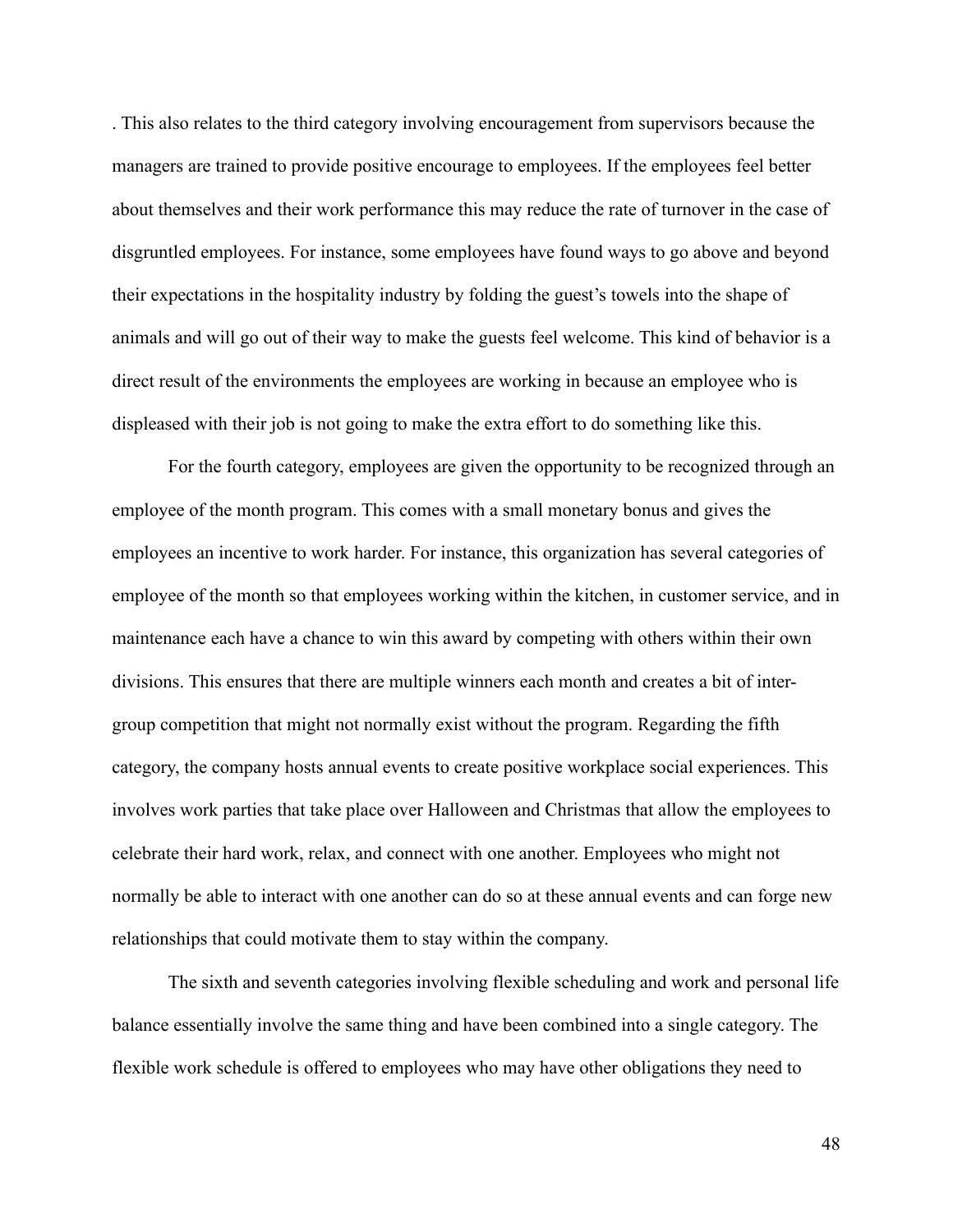attend to such as university classes or parenting. Through flexible scheduling, employees can work multiple shorter shifts over a single 24-hour period or can trade shifts with other employees within their division. Although a manager might not be able to trade positions with a cook, a cook has the option to trade schedules with another cook. Finally, the other strategy used to reduce employee turnover included a career advancement strategy in which employees who do exceptionally well can work towards obtaining a management or corporate position. These internal positions may require additional training or schooling, but they are there for any employee who wants to pursue this path. Just like with the previous companies, Country Inns  $\&$ Suites has recognized that providing a path for career advancement encourages employees to stay within the company because it gives them something to work towards in the future.

## **Cargill Manager Results**

In the third category, the manager described how the regular use of encouragement is utilized so that employees who meet goals are complimented and those who lag behind are encouraged to do better. These struggling employees are not criticized and instead are provided suggestions on how they might be able to resolve the workplace issues they are struggling with. For the employees who are meeting their goals, the use of compliments and positive remarks helps them to feel more appreciated and more integrated into the business. If managers never acknowledged the employee's work ethic, then the employees would be less motivated to continue working as hard as they are. For the fourth category, the manager spoke about how there exists an employee of the month program that is used to recognize employees who are exceeding expectations. This is usually a title that shifts from one employee to another but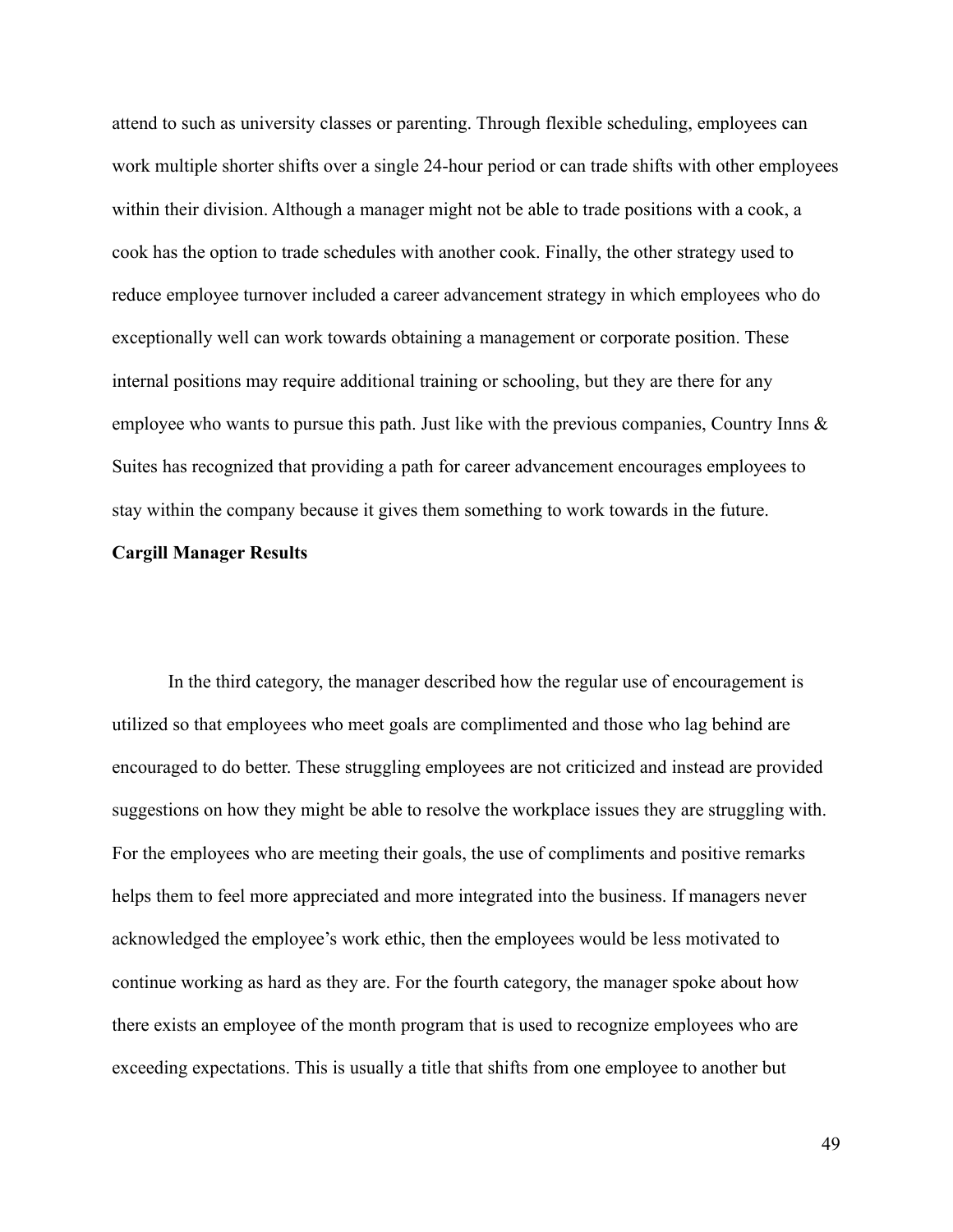employees who are able to demonstrate extraordinary effort are able to win multiple titles in a row. With this award comes recognition and respect, which is often something that new employees strive to earn. By giving them a direct path to earning this, they can feel more at home in this new workplace and can adjust to it at a faster rate.

For the fifth category involving positive workplace social experiences, the manager described how social relationships between employees are encouraged. These social relationships are essentially workplace friendships that can help employees feel more integrated into the business and allows them to feel as though they are part of a family. If the organization is successful at encouraging employees to bond with one another in this manner, then turnover may be reduced if the employees feel more attached to the organization. In the sixth category dealing with opportunities for work and personal life balance, the manager wrote how the organization provides an ample number of sick days for its employees. In the past, management would often discipline or even dismiss an employee who took too many sick days. This would end up creating problems down the road because they employee would have to be replaced and the company might lose out on an otherwise good employee. By adding more sick days that employees can take each year, the company has provided a positive incentive for employees to continue working within the organization because few other organizations might offer this as a sort of incentive package.

Regarding the seventh category dealing with employee input about the work schedule, employees are given the chance to participate in a flexible scheduling program. Through this program, employees can request certain schedules and work hours from management and can also trade shifts with other employees. Even though employees are not always granted the shifts that they request, the fact that multiple options exist for them means that they have several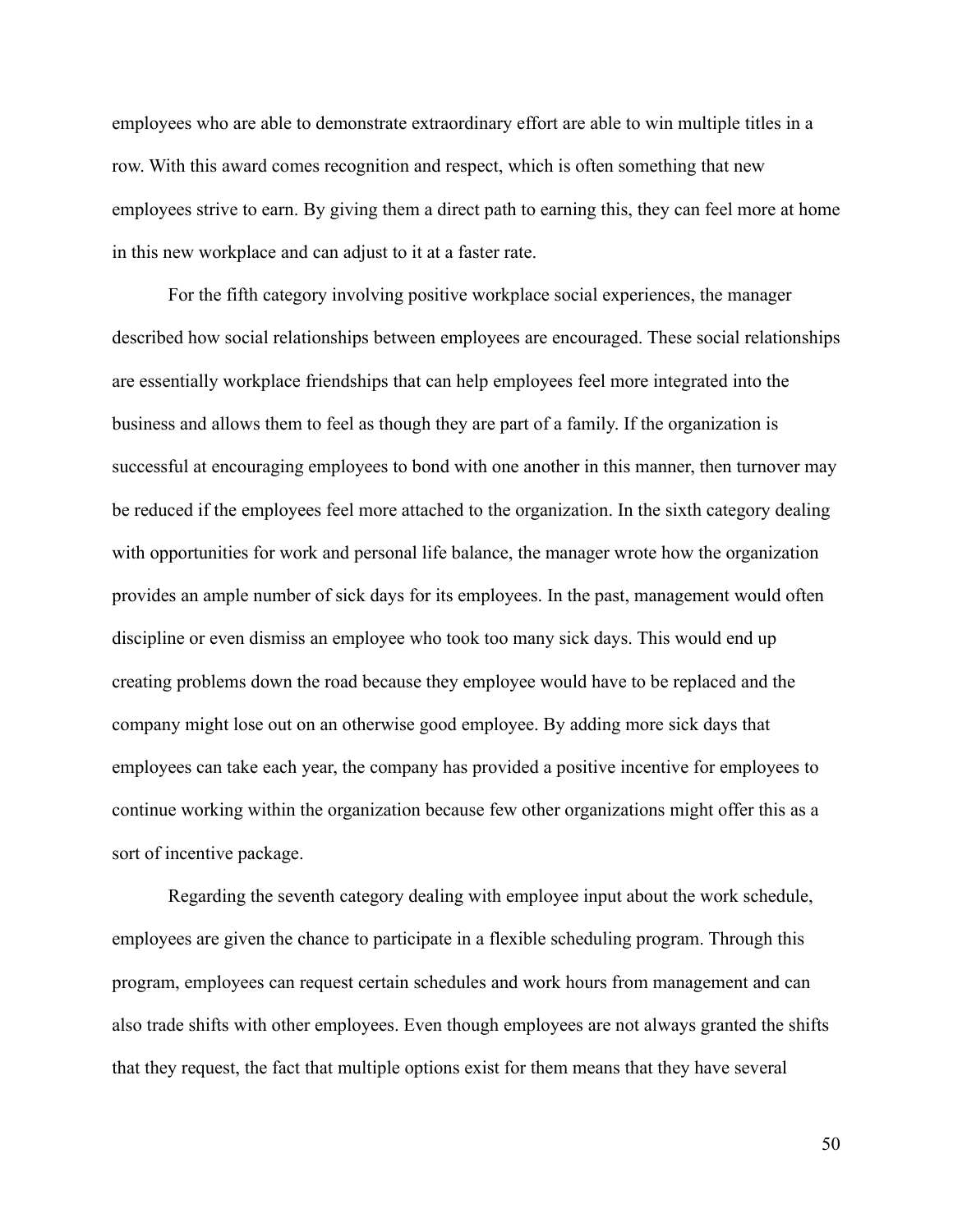choices in crafting the perfect schedule. Having access to such a schedule is often a major part of why some employees choose to stay within an organization long-term because having a good schedule makes their workplace experience much more enjoyable if they can create an optimized schedule where they are forced to make fewer sacrifices.

Finally, the last category involving other strategies to reduce employee turnover involves order discounts. Employees that have been with Cargill for three or more months are provided discounts on company products that increase by a small percentage each year. Given the Cargill is responsible for the manufacture of so many different types of products, this benefit acts as a substantial bonus for employees especially because it only gets bigger over time. Paired with an increasing salary and bonus, employees within this organization are given several financial incentives to ensure that they will want to stick with Cargill over a long-term period of time.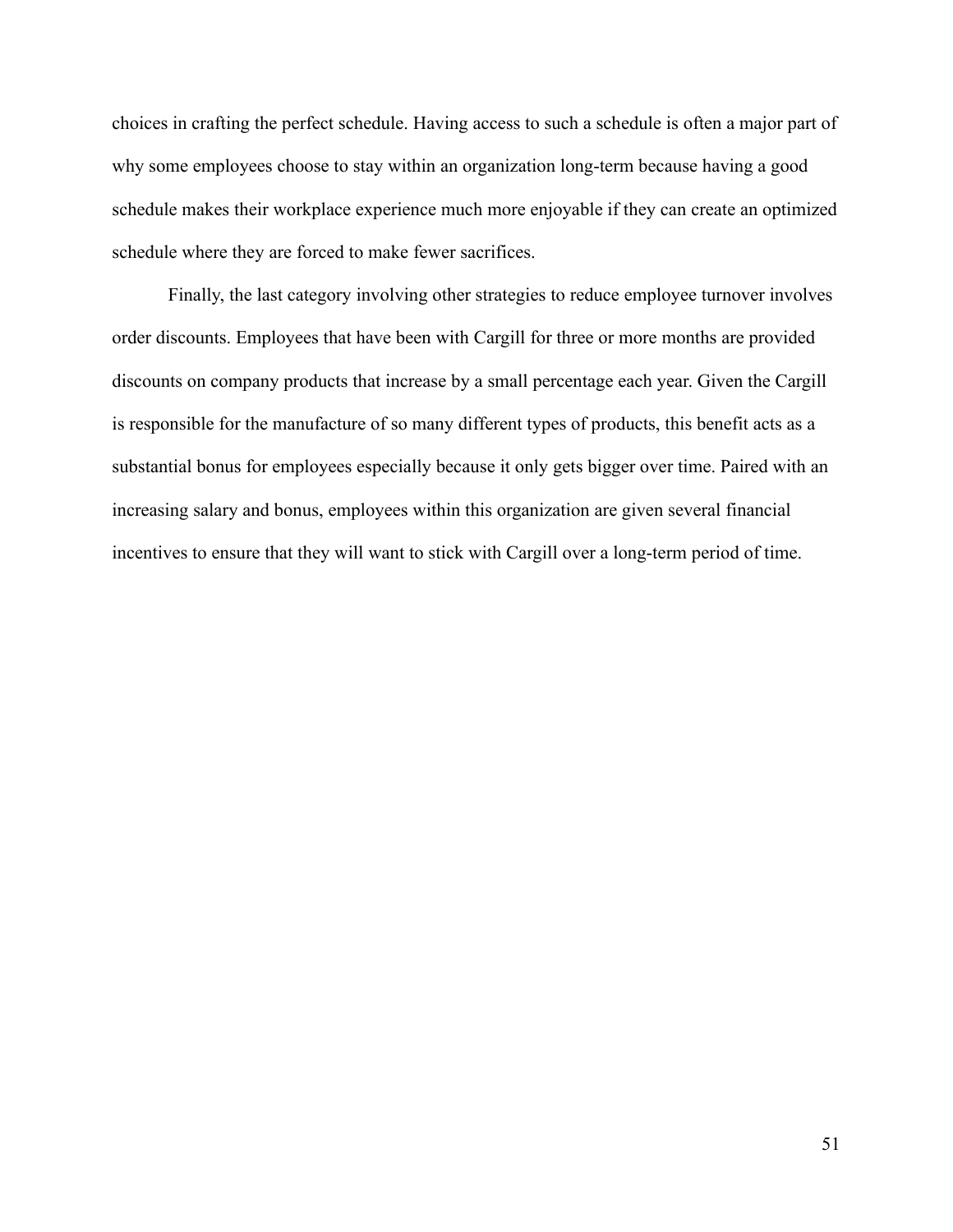#### **Conclusions, Insights, & Recommendations**

It was mentioned that high rates of employee turnover occur in the hospitality industry as a result of three specific factors including lack of pay, excessive instances of internal conflicts, and a lack of employee-growth opportunities (Iverson & Deery). Avoiding dramatic rates of employee turnover is crucial within the hospitality industry due to the burden of costs that occur as a result of losing even a single employee to turnover (McNamara, 2018). Literature has established that reducing employee turnover effectively, requires that businesses develop strategies which address employee concerns that will, in turn, address the likelihood of employee turnover and promote stability within the business (Laureani & Antony, 2010).

This research experiment applied strategy concepts that were inferred under the discretion of literature collected on the topic of employee turnover in the restaurant and hospitality industries. Meta-analysis collections were attributed to each of the three major concerns impacting stability including employee incentives, training processes, and the effects of long-term goal setting. These factors were woven into the questions used to collect qualitative and quantitative data using surveys across four Minnesota organizations. The survey data was collected in order to address concerns of employee turnover and business stability in the hospitality industry. This section will address the conclusions and recommendations that can be inferred in regards to applying effective strategies that will likely promote stability and allow for optimal management of employee turnover within the hospitality industries.

The literature review presented in chapter two revealed that there is a direct connection between employee turnover and management interaction (Carraher, 2011). The Peterson model,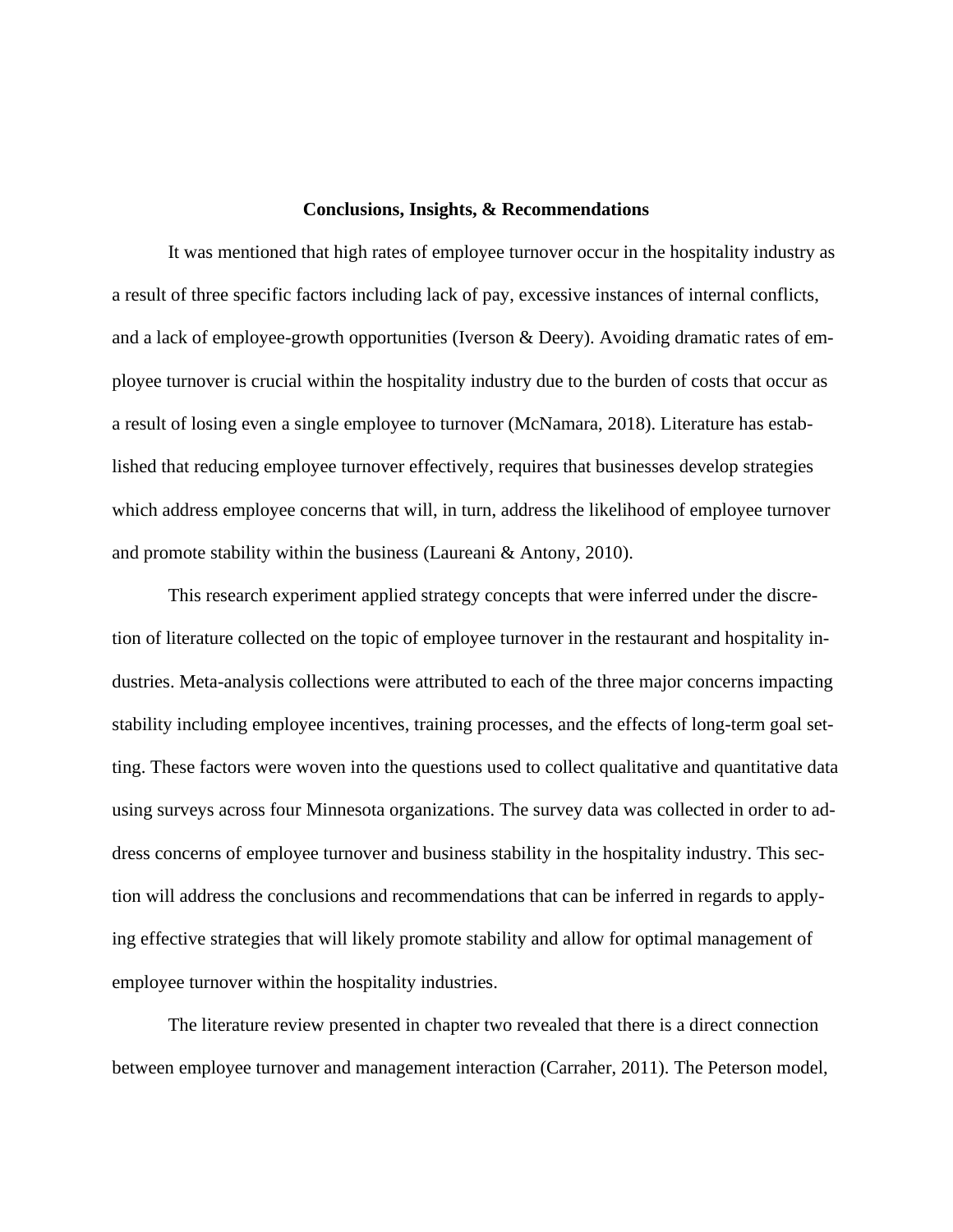also known as the Organizational Model of Employee Persistence (Peterson, 2004) and the Longitudinal Model of Institutional Departure (Tinto, 1987) both echoed this influence. These collections imply that developing effective turnover management and business stability strategies begins with leader awareness of his impact on the company. Leaders must strive to prioritize the promotion of positive leader-employee interactions. Considering that survey data from Cargrill also revealed that those who feel intimidated and hesitant to speak to their leaders, often feel more inclined to leave the company, the role that business leaders play within the company should not be overlooked. For all of these reasons, it is essential that strategy development centers around the management and employee interactions, as this is the make-or-break factor determining business stability within the hospitality industry (Carraher, 2011).

The most jarring insights that can be gauged from reviewing the literature is that 88% of the population of employees choose to leave their position for reasons exclusive of pay (Brown, 2015) and that poor rapport with leaders attributed to the third highest reason for voluntary departures (Sun, 2017). This would, therefore, imply that employee turnover is predominately the result of other factors that may be others unobserved by the organization at stake. This oblivion to other workplace factors influencing employee turnover may cause employers and managers to overlook other factors that encourage employee turnover. Addressing internal conflicts may be an oversight for even the best managers, given the level of common sense that culture carriers surrounding the idea that money is the biggest motivator. It would be a logical assumption that employees decide to enter and leave a company based primarily on the income that the given position is generating. This is not to denounce other vital factors that create job decisions, but it is, nonetheless, a logical presumption.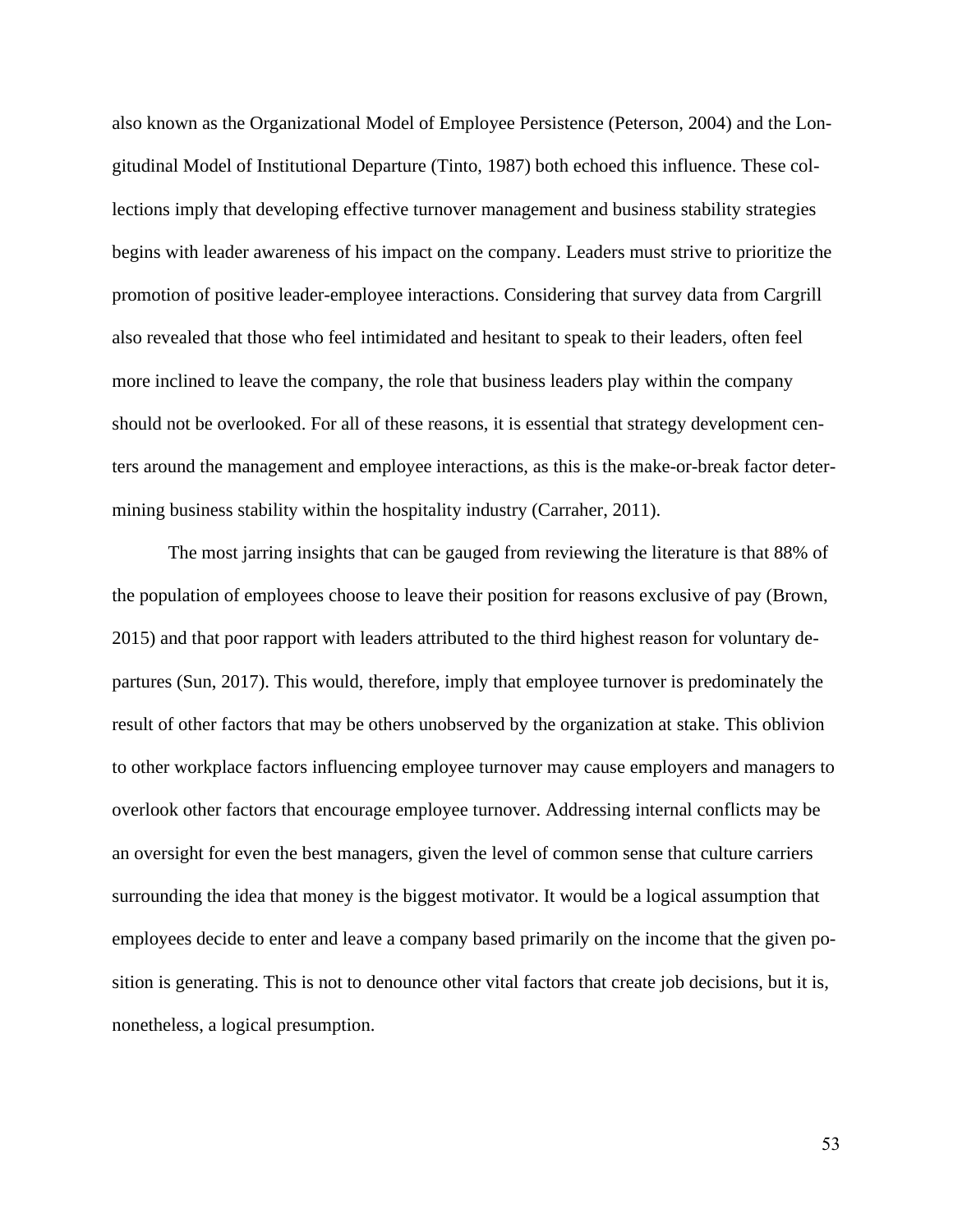Considering that the literature debunks this common belief, there is all the more reason to establish proven strategies that work to better manage employee turnover in the hospitality industry, and really in any business industry seeking to thrive. Organizations require the feedback of employees in regards to their level of satisfaction, their feelings about the boss's likability, their sense of work empowerment, and any underlying factors of internal politics or recognition within the company. (2013). The literature documenting the historical perspectives of employee turnover and business strategy development have noted that employee turnover is akin to the movement of interest rates and inflation. The ever-changing nature of these conditions is similar to employee turnover because it is a matter that is directly influenced by the economy. For example, economic recessions are tied to employee turnover, implying that when the economy is doing poorly, so are the employees (Economic History Services, 2018). A useful insight here would be to keep tabs on the state of the economy and ensure that during times of recession as well as indications towards recession, companies strive to amplify their strategies by considering employee needs aggressively. This could potentially offset any tendencies toward turnover during unfavorable economic periods.

Although this is a helpful practice, the challenges of addressing the leader-employee relationship go beyond economic predisposition. Presently, turnover rates are difficult to manage because of the trade-offs surrounding the cause and effect of employee turnovers. In addition to the disadvantage that trade-offs create for organization success and stability, locational factors also play a role in the likelihood of employee turnover. If employees sense that their title is incompatible with the pay being offered for their option the employee is more likely to leave the company (Huang, 2016). For both economic factors and hierarchal implications, it is vital that the businesses strategies that are utilized to manage employee turnover rates, (that is, the management of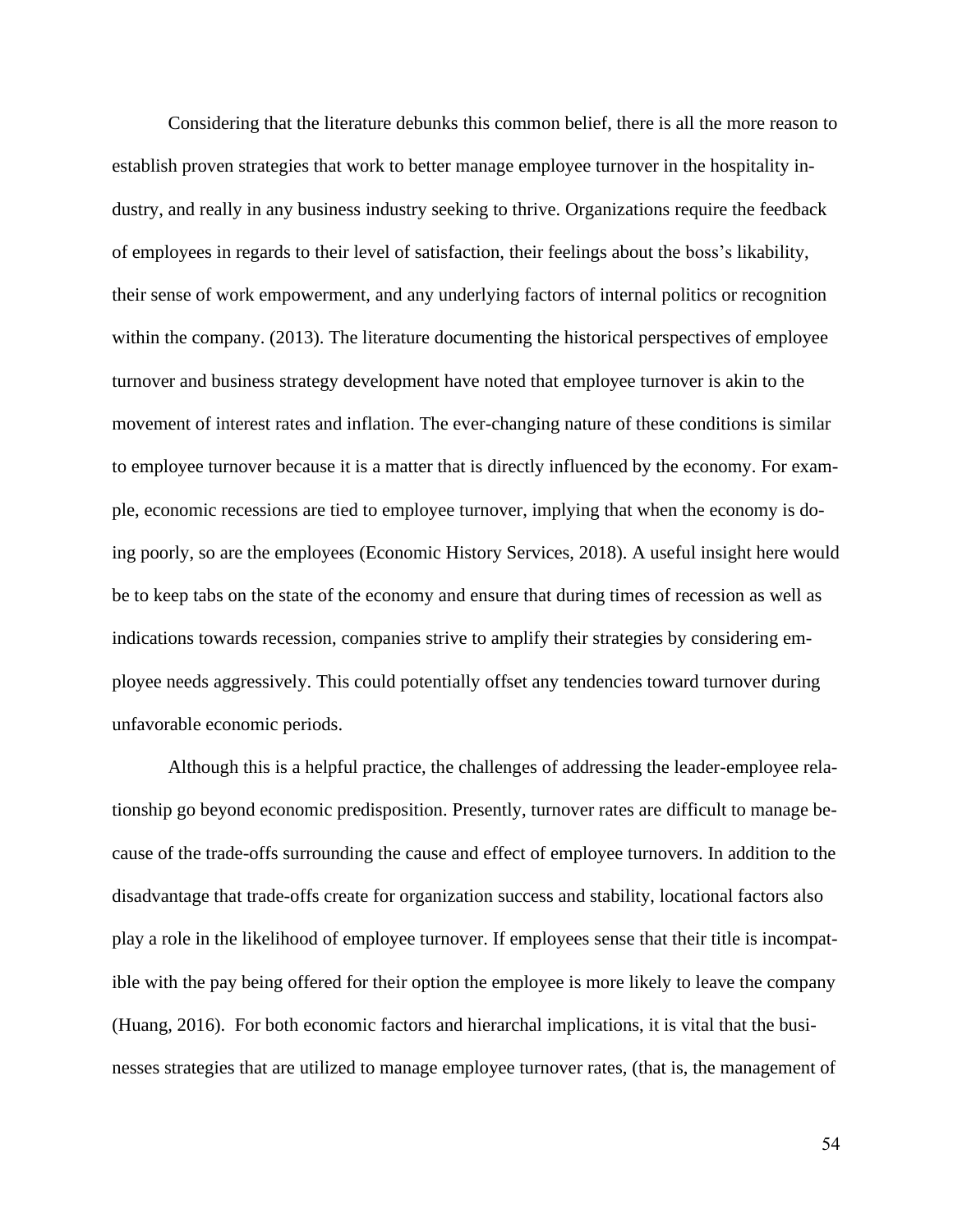both turnover excessiveness and infrequencies), reflect healthy doses of competition within their implementations. Competition was noted in the review to balance the threats of employee turnover, all together. The reason competition addresses this process effectively, is because it makes it easy to initially weave out the employees that perform poorly. This leaves only those to employees who are the most beneficial to the company. Employee turnover can be best assessed from here, by observing how turnover takes shape amongst those remaining top performing employees in the given company, business, organization, or industry (Sullivan, 2018).

Furthermore, whatever the strategy a business chooses to implement as a means of managing employee turnover, please note that this report strongly advises against attempting to eliminate employee turnover altogether. Research has concluded that curbing employee turnover is unavoidable, even in satiations with optimal employee and business conditions (Hom, 2017). For these cases, employee turnover may, in actuality, not be a bad thing, as the skill sets needed for positions evolve with the times, implying that younger newer employees may provide added benefits to the company, that the resigning employees were unable to offer during their time working for the company. Employee turnover also helps business leaders identify those employees who are mismatched with the company from the beginning. This can help leaders better determine the kinds of workers to employ and the kinds of workers to avoid, which helps in lowering the costs of future employee turnover as well. For these reasons, the optimal strategy to adopt is one that reflects to *manage* employee turnover, not eliminate it altogether. Employee turnover should, therefore, be viewed as a filtering process rather than a cut and dry problem.

An effective leadership strategy will include competent, employee-observant business leaders who are capable of balancing their position of authority with humbling characteristics that assign a respectable level of fault to employee and business shortcomings. This balance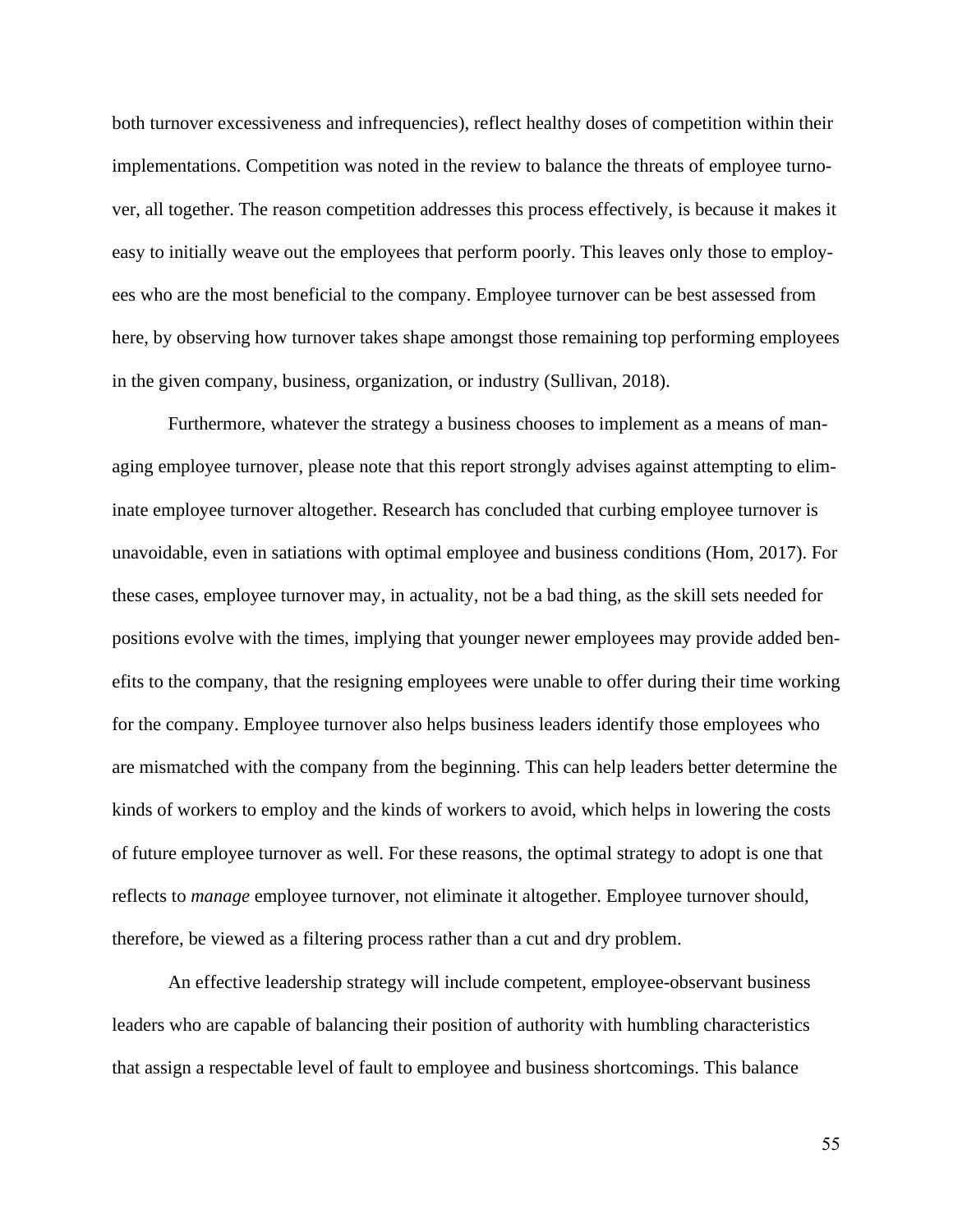allows for the most effective establishments of positively regarded subordinate-supervisor relationships to develop (Zou, 2018).

Leaders should also make a point to regularly engage with their subordinate employee base, as a way to reassure employees of their value and purpose within the company (Sun, 2017). Leader engagement should include correspondence that reflects high emotional intelligence as it has been shown that the percentages of responses facilitate better exchanges and improve the attitude of employees considerably (Jordan & Troth, 2011). An all-encompassing strategy will include establishing effective forms of training, monitoring, brand awareness (differentiation) and feedback protocols. These elements are, collectively, priceless implementations needed to promote stability within a company (Arther, 1994) (Sun, 2017).

In light of these findings, it is encouraged that business leaders move "out with the old and in with the new" and encourage differentiation, in order to prompt stability and regulate employee turnover (Zou, 2018). This is an observation attributed to the research surrounding the concept of "servant leadership" whereby, supervisory roles are placed in the hands of employees, balancing the power within the company in a way that reflects dependency and a sense of teamwork between members. This strategy works regardless of occupational placement within the business hierarchy (Sun, 2017). It is also advised that hospitality organizations pay special attention to company branding, as it has been shown to influence both consumer and employee rapport, therefore securing a greater level of stability within the company (Zou, 2018). The vertical dyadic linage may intertwine with branding either positively or negatively depending on the exchanges that take shape between leaders and employees. Considering that the resignation rate was higher in those employees who had more exchanges with leaders than those with fewer exchanges, it is assumed that the quality of exchanges between leaders and employees is an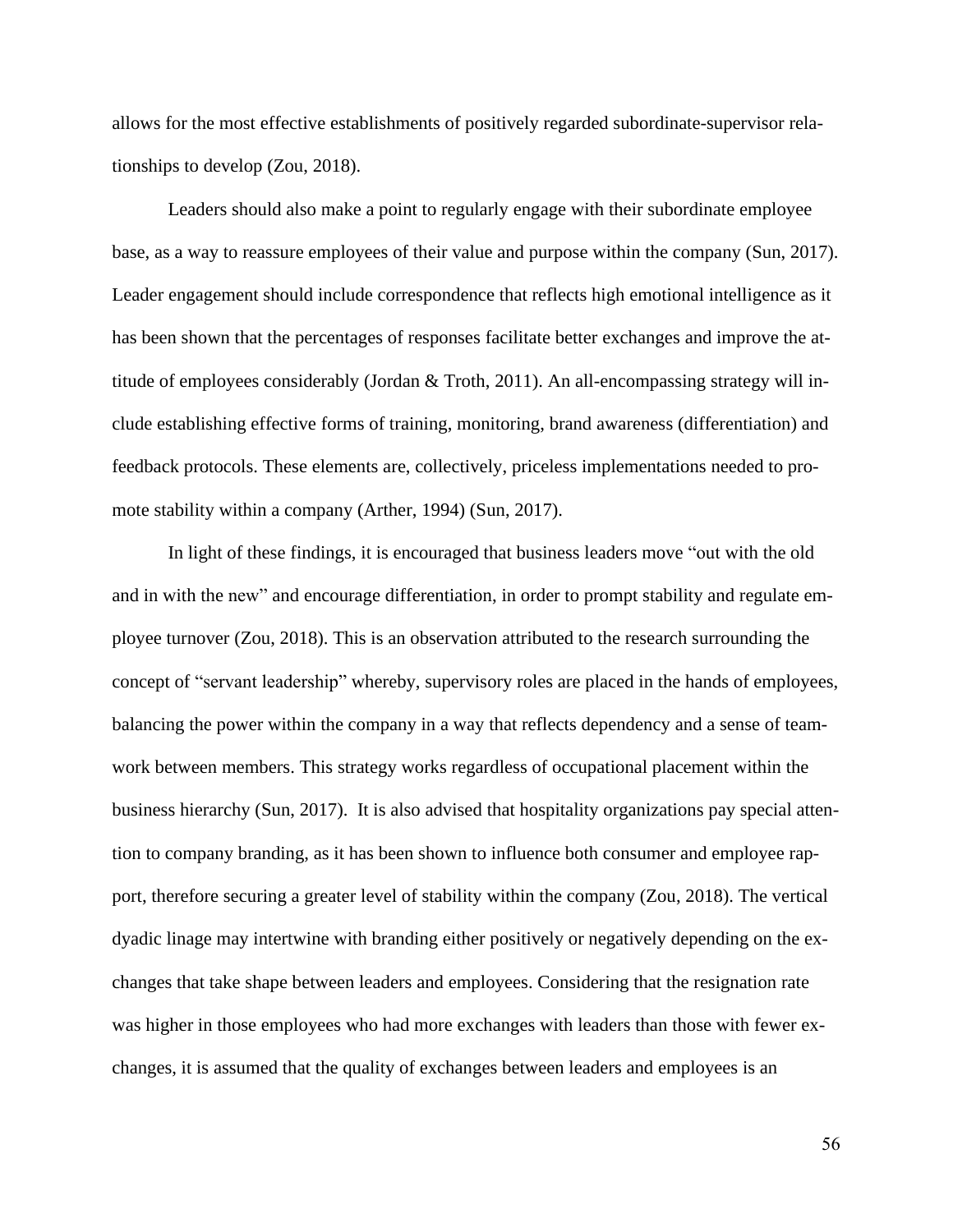essential influencer of an employee's decision to leave the company as well (Dansereau, Graen & Haga, 1975).

The good news is that company branding, when done correctly, can positively work to reduce the level of stress experienced by the employees in regards to actual or perceived negative exchanges between leaders and themselves. Promoting company branding will influence leaders to behave in ways that match the company brand, and in turn, generate more positive exchanges, and subsequently lower rates of employee turnover. This turnover decrease, of course, excludes those who are mismatched with the company mission or objective from the beginning. These turnovers are, a positive realization for the company as poor performing employees can be replaced for better-performing employees (Gaen & Haga, 23). Positive branding, consistent and effective communication, and emotionally-intelligent driven communication styles collectively influence employee morale, which, in turn, reduce instances of turnover and/or allow preventative measures to take place prior to the employee's resignation, should turnover ensure (Jordan & Troth, 2011) (Sosik & Megerian, 1999).

In light of the research that supports employee turnover motivation, the optimal strategy should adopt methods of addressing the factors that encourage employee turnover, exclusive of pay. In addition to those factors aforementioned, further considerations include employee desire to remain in the company, employee willingness to exert heightened work effort, and a genuine belief in the values and goals established by the business (1976). Encouraging these kinds of commitments requires companies to encourage a home feel to the place of business. This requires accommodating work-related and work-associated needs of the employees, such as providing childcare, reliable transportation, sick-day accommodations, and places to sleep provided for by the business (Duhigg, 2016). Flexible work schedules (such as the option to switch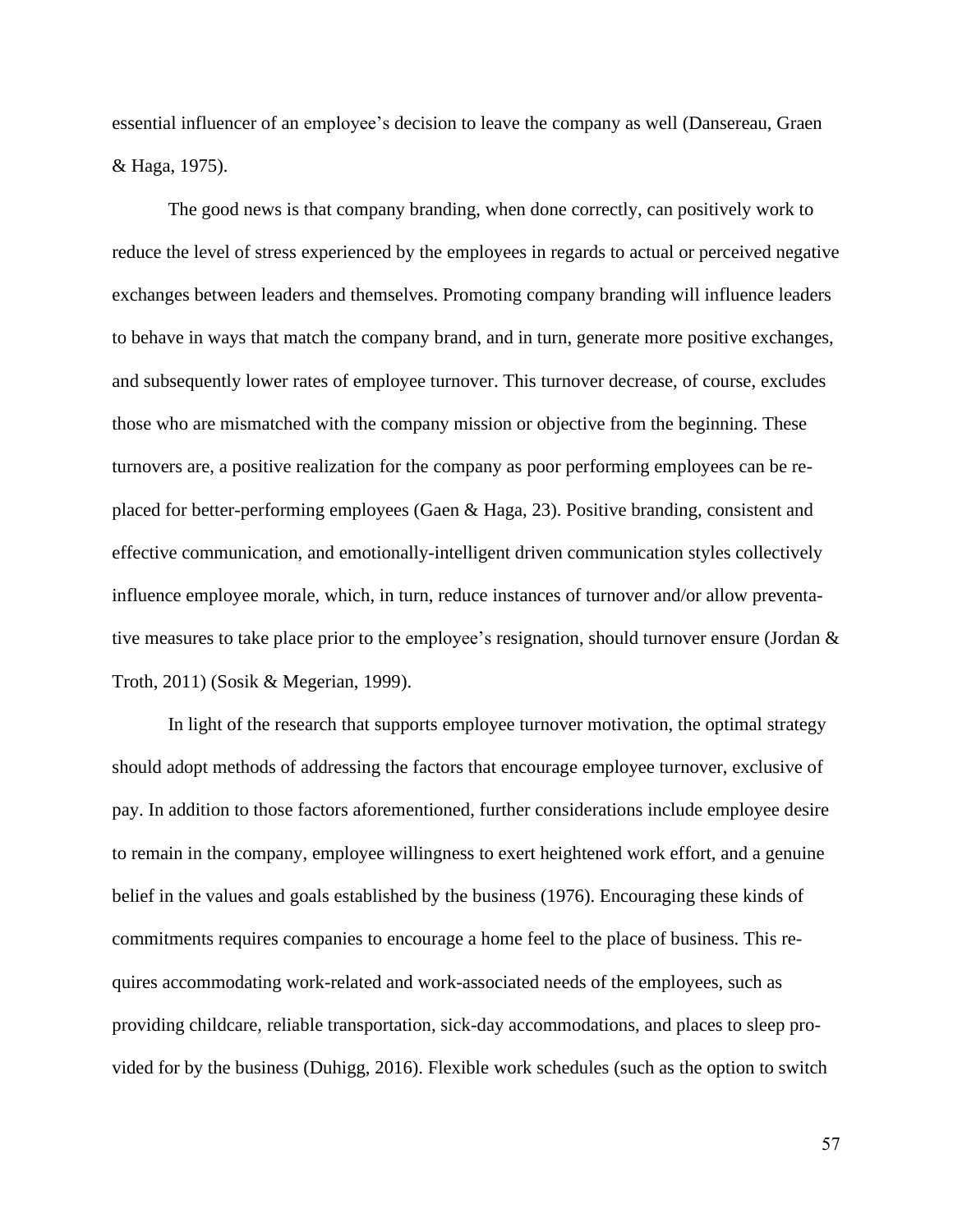shifts, and accommodating the schedules of "on-call employees"), employee input on shift scheduling, increased family-policies, and effective human resource practices (Batt & Volcour) may all be integrated as forms of making the workplace feel like a second home (Ramlall, 2003).

The established strategy may also wish to encourage the use of reward and recognition as a way to manage employee turnover and promote stability within the organization. It was concluded that by attempts to please the employee, employee satisfaction increase reflected work stability and reduced employee turnovers (Ramlall, 2003) (Dalton & Masch, 1990). The data collected in this research pertained to the experiment that gathered data from four Minnesota companies. Concepts of reward and recognition that proved to promote stability and reduce turnover included room for employee feedback, financial bonuses, employee of the month recognitions, workplace discount shopping systems, promoting seniority privilege, annual award ceremonies, and setting a professional tone that encourages employee feedback. Target's use of employeeonly Christmas parties may be emulated to other businesses as a means of creating employee recognition for hard work, and as a way to strengthen the motivation across the company.

The research assessing the four Minnesota companies revealed that for Target, the use of being able to accommodate employee requests regarding shifts was a helpful tactic to reduce employee turnover and promote work stability. For UnitedHealth Group, positive feedback also contributed to this objective. The employee may feel that their needs are met and considered which promotes a positive outlook regarding their position in the company, and a positive outlook on the company itself. In addition to promoting employee accommodation, managers can prevent employee turnover and increase business stability by making the most out of internal communication. UnitedHealth Group revealed that the strategies that work best for them include utilizing clear communication and clarification in order to prevent any potential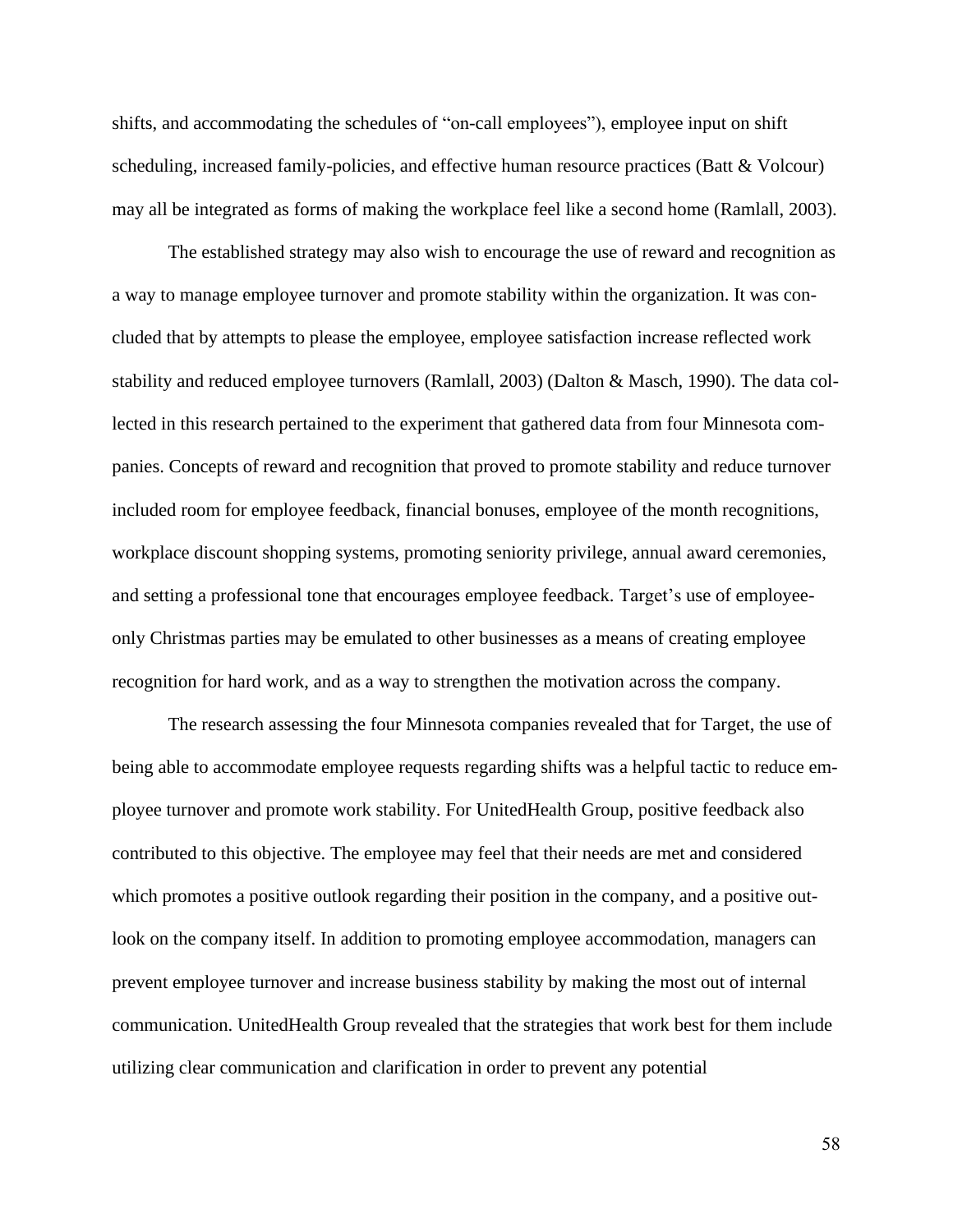misunderstandings and mistakes regarding employees and the objectives of their positions. The data revealed that in conjunction with consistent training, clear communication has aided in reducing medical errors within United Health Group business. Country Inn & Suites and Cargrill both revealed that open communication also promotes clarity and positive employee outlook. A useful insight here would be that companies should strive to tailor their communication style to promote clarity and openness between leaders and employees during training and regular exchanges and discussions.

Training regimes should not only be consistently renewed during the span of employment, but should also provide employees with accurate information about new company policies, products, and procedures. Cargrill attests to training programs that incorporate multi-disciplinary methods, in order to promote employee compensation in areas that are associated with their direct position. The training was said to not only improve employee competence but also to boost employee confidence in their position due to learning and retaining new skills established through regular training. Monthly lunches may also aid in promoting employee competence in addition to being used as a tactic for recognition and reward, as it may give teams who do not usually communicate a chance to interact. A useful insight here is that efforts to facilitate social development and promote company unity, reflect positively on employee outlook. Developing a strategy to promote stability within the company and manage employee turnover should integrate many opportunities for social interactions, in order for employees to feel secure in their place within the company.

Promoting company support through events like monthly lunches may provide employees with a sense of network support which, in turn, may reduce employee turnover with the impression that they have someone to lean on during difficult situations at work. Cargrill echoes the use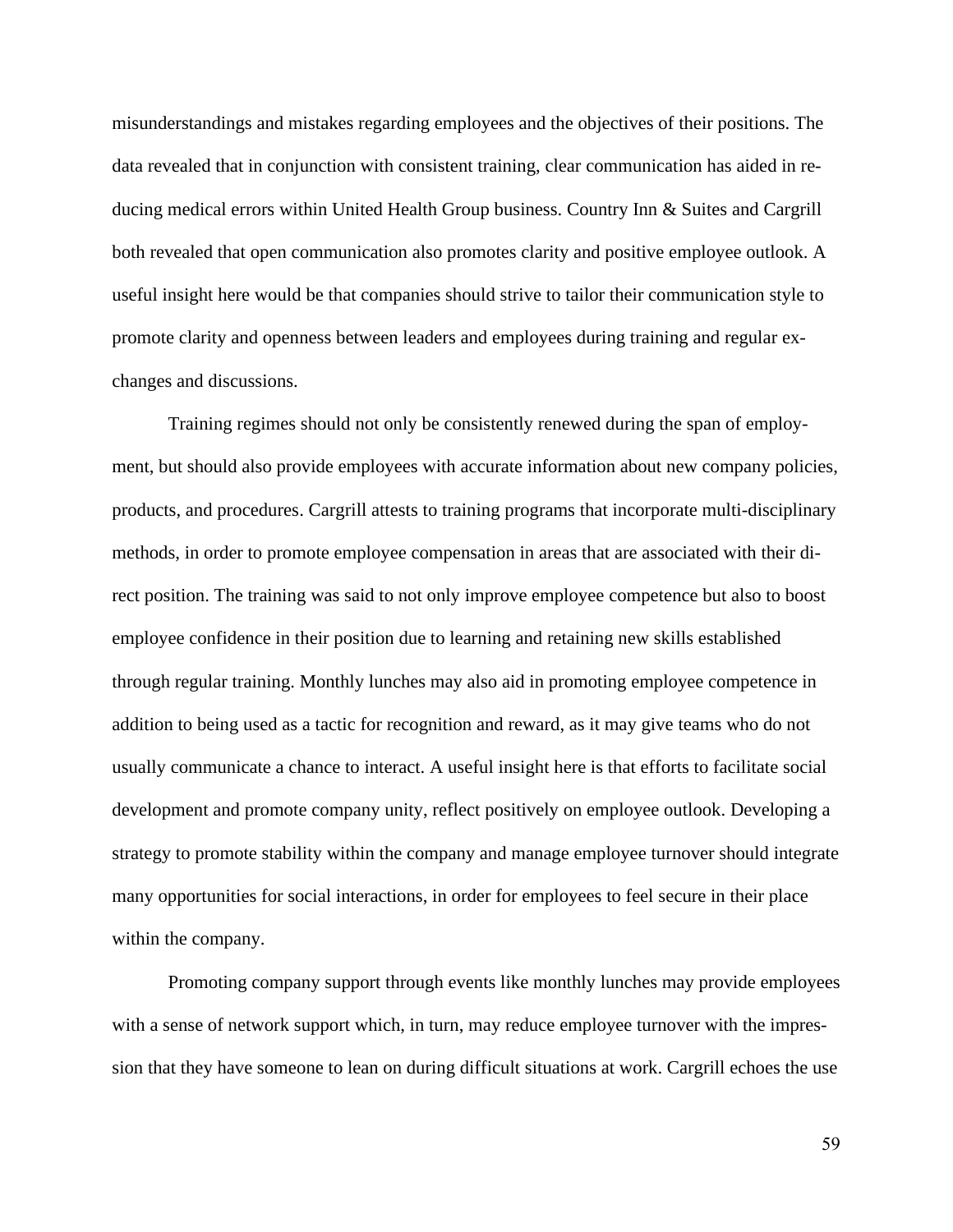of fostering social support within the company as a means of promoting positivity within the workplace and reducing turnover. Training should also reveal potential growth opportunities within the company. Employees who are aware that there is room to grow within the company are less inclined to resign (Brown, 2015). Education may also be viewed as a growth opportunity for career advancement, so companies should strive to include educational incentives such as covering costs of their employer. These opportunities prevent the feeling of stagnation in the workplace, which in turn encourages turnover and a lack of business stability. Country Inn & Suites revealed that their training systems do well with employee input. This may mean that tailoring the training program to fit employee insights will also encourage employee motivation and reduce turnover within the business. Leaders should be open to modifying their training programs in ways that echo the vision of the business but also validate employee insights.

Considering that interpersonal conflicts are one of the main reasons for employee resignation, it would be wise to adopt a strategy that evokes a feeling of family within the organization. In light of the research supporting strategies to make the workplace feel like a second home, as well as the research supporting the use of fostering social engagement within the immediate and extended members of company, hosting regular "family meetings" may also boost employee outlook, reduce employee turnover, and promote stability within the company. Similar to hosting monthly lunches and parties, family meetings can be an additional opportunity to reflect how well the business is doing, celebrate work that is going well, and encourage discussion about potential areas for improvement. By promoting an environment that reflects a family feel, employees and leaders can feel more comfortable expressing concerns without the element of status preventing comfortability in addressing certain topics on business-related discussions.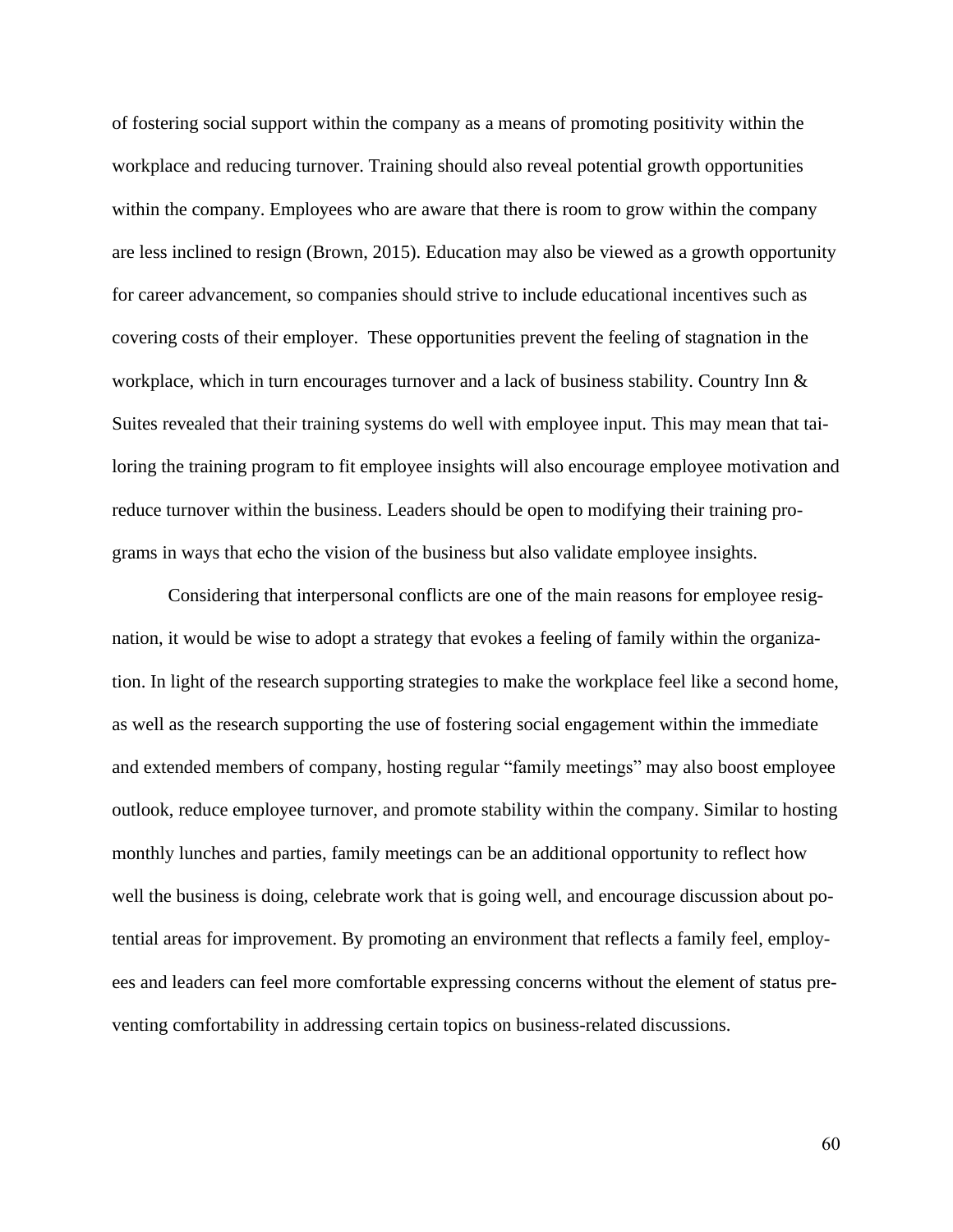Reviewing the chart between the four Minnesota business, it is clear that certain underlying themes between successes noted in business strategies are present. For example, in all of the businesses, managers support the idea of promoting effective communication strategies within the business. Although their processes are different on how to achieve effective communication, they each attempt to instill clarity and mutual understanding between the employees and leaders, regarding what is expected by both from the context of the company. Managers from two out of the four companies felt that hosting social events like Halloween and Christmas parties went a long way in regards to promoting unity and positivity within the workplace, which, in turn, better manages employee turnover and promotes work stability for the business. Considering that the research included a total of four companies, data would reflect that there is a fifty percent likelihood that hosting regular social events to celebrate and praise employees for hard work is beneficial to promoting stability and managing employee turnover within the company. This implies that developing a strategy with events like these to look forward to, may prove to be an essential component of strategy development.

All in all, businesses are different and there is no one-size-fits-all approach that will work for everyone. With that said, this research revealed that effective ways to manage employee turnover and promote stability within the workplace requires using humble leaders that are aware of employee needs. These leaders are to be aware of ways to encourage various social events that will encourage company unity and support between team members. Additionally, developing effective measures of communication should be a top priority for managers seeking to secure stability within their businesses. The implementation of effective communication styles must be considered from the perspective of instilling mutual company objectives that equally work to benefit the leaders and the employees of the company. Although some amount of turnover is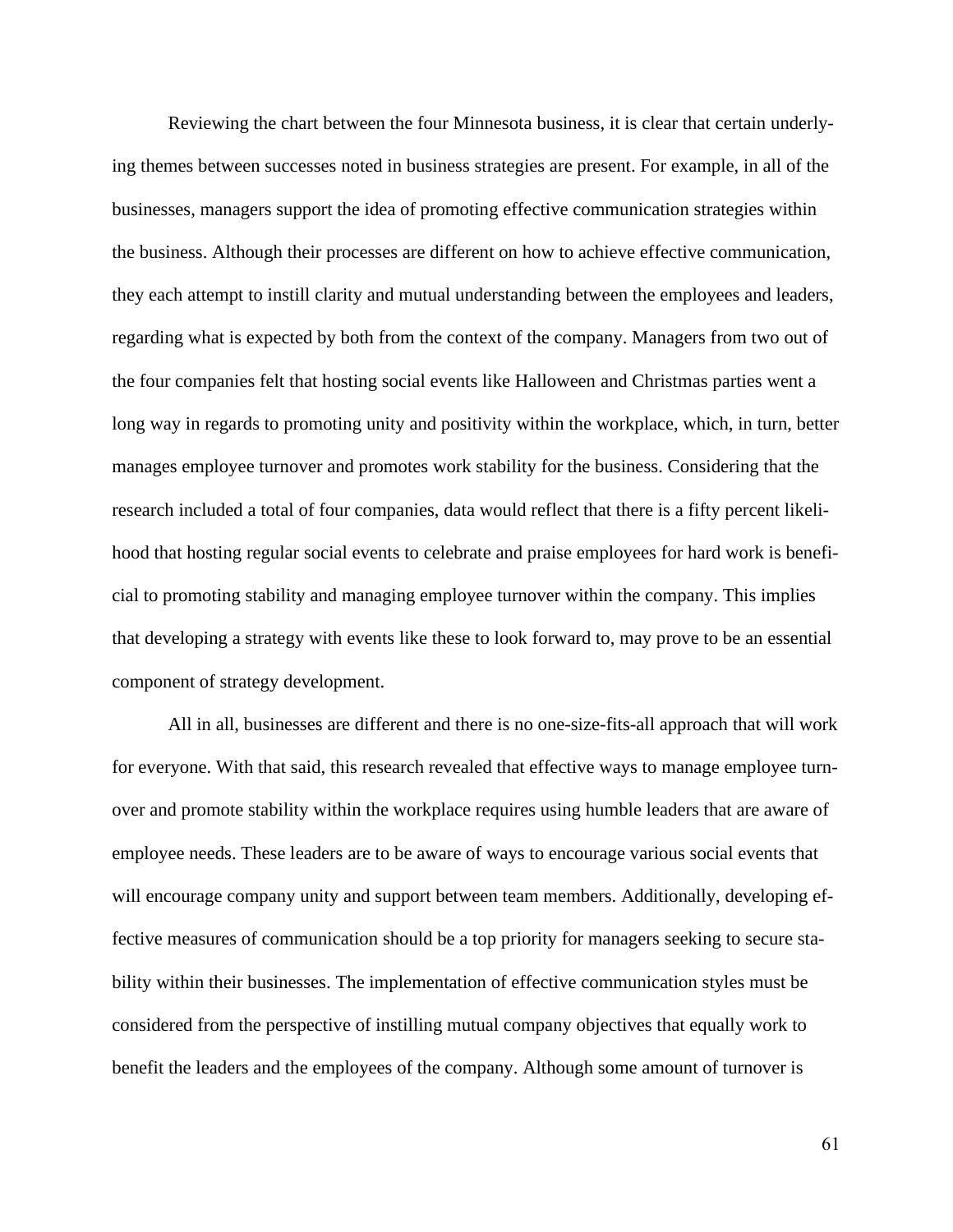inevitable, this is not entirely negative, and companies can do their best to monitor business success by staying tuned in to employee needs in ways that reflect company branding. Branding incentives can work to promote a secure company image and also work to foster a sense of home within the workplace. Integrating room for growth and competition within company strategy will also help to promote employee work motivation and eradicate any preconceived notions that the employee may hold towards their managers and department leaders. The best strategy to manage employee turnover and promote company unity is one that is unique to the given company's needs but also emulates the data concluding the effectiveness of clear communication and employee.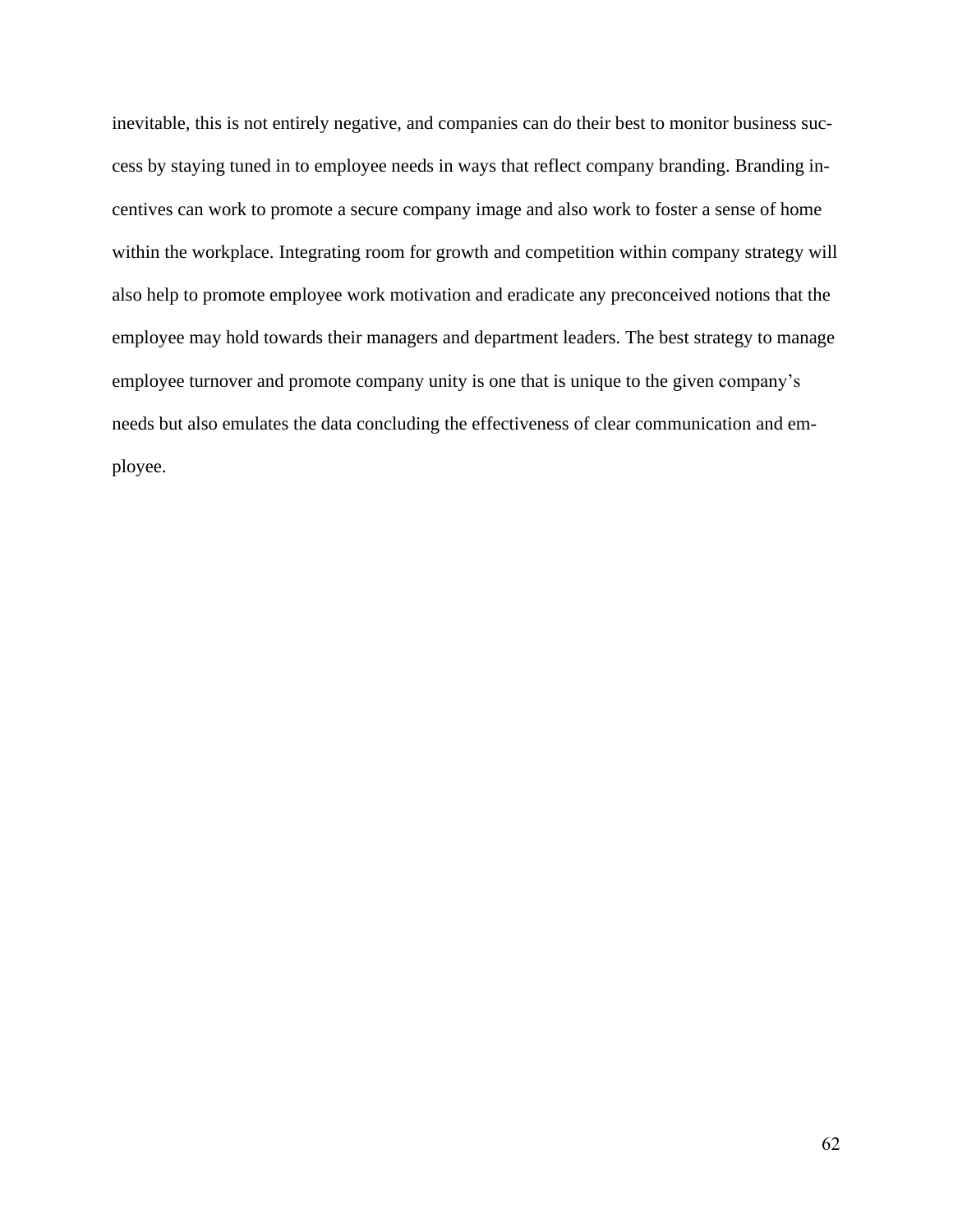- Arthur, J. B. (1994). Effects of Human Resource Systems on Manufacturing Performance and Turnover. *Academy of Management Journal,37*(3), 670-687. doi:10.5465/256705
- Batt, R., & Valcour, P. M. (2003). Human Resources Practices as Predictors of Work-Family Outcomes and Employee Turnover. *Industrial Relations,42*(2), 189-220. doi:10.1111/1468-232x.00287
- Brown, E. A., Thomas, N. J., & Bosselman, R. H. (2015). Are they leaving or staying: A qualitative analysis of turnover issues for Generation Y hospitality employees with a hospitality education. *International Journal of Hospitality Management*, *46*, 130-137.
- Bureau of Labor Statistics. (2018). Total separations Leisure and Hospitality. Retrieved from https://data.bls.gov/cgi-bin/surveymost?jt
- Bureau of Labor Statistics. (2018, March 16). Table 16. Annual total separations rates by industry and region, not seasonally adjusted. Retrieved from https://www.bls.gov/news.release/jolts.t16.htm
- Bureau of Labor Statistics. (2018). Total separations Leisure and Hospitality. Retrieved from <https://data.bls.gov/cgi-bin/surveymost?jt>
- Carraher, S. M. (2011). Turnover prediction using attitudes towards benefits, pay, and pay satisfaction among employees and entrepreneurs in Estonia, Latvia, and Lithuania. *Baltic Journal of Management,6*(1), 25-52. doi:10.1108/17465261111100905
- CriteriaCorp. (2018). What is Turnover Rate? Retrieved from

[https://www.criteriacorp.com/resources/glossary\\_turnover\\_rate.php](https://www.criteriacorp.com/resources/glossary_turnover_rate.php)

Griffith, M. (2015, December 15). 10 Business Terms Every Restaurant Owner Should Know.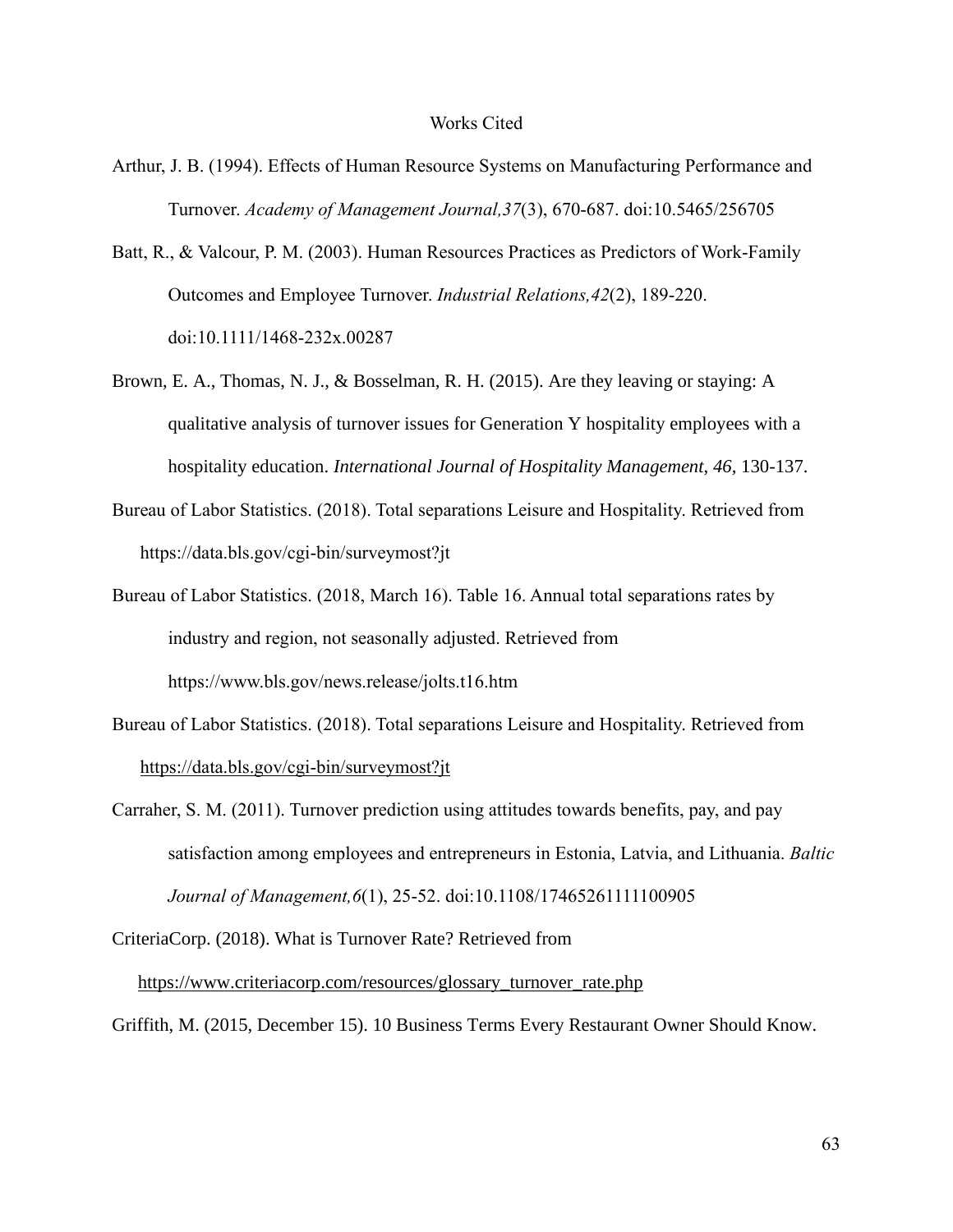Retrieved from [https://www.rewardsnetwork.com/blog/10-business-terms-every-restaurant](https://www.rewardsnetwork.com/blog/10-business-terms-every-restaurant-)owner-should-know/

- Dalton, D. R., & Mesch, D. J. (1990). The Impact of Flexible Scheduling on Employee Attendance and Turnover. *Administrative Science Quarterly,35*(2), 370. doi:10.2307/2393395
- Dansereau, F., Graen, G., & Haga, W. J. (1975). A vertical dyad linkage approach to leadership within formal organizations. *Organizational Behavior and Human Performance,13*(1), 46-78. doi:10.1016/0030-5073(75)90005-7

"Denver Metropolitan Areas." City Data: Population, Crime, School Bluffs, 2015.

- Duhigg, C. (2016). What Google learned from its quest to build the perfect team. *The New York Times Magazine*, *26*, 2016.
- Economic History Services. (2018). History of Labor Turnover in the U.S. Retrieved from <https://eh.net/encyclopedia/history-of-labor-turnover-in-the-u-s/>
- Graen, G., Orris, J., & T., Johnson. (1973). A developmental study of the assimilation of new people into various office worker roles within a large public university. *Journal of Vocational Behavior,3*, 395-420.
- Graen, G., & Ginsburgh, S. (1977). Job Resignation as a Function of Role Orientation and Leader Acceptance: A Longitudinal Investigation of Organizational Assimilation. *Organizational Behavior and Human Performance,19*(1), 1-17. doi:10.1016/0030-5073(77)90051-4
- Griffith, M. (2015, December 15). 10 Business Terms Every Restaurant Owner Should Know. Retrieved from [https://www.rewardsnetwork.com/blog/10-business-terms-every-restaurant](https://www.rewardsnetwork.com/blog/10-business-terms-every-restaurant-)owner-should-know/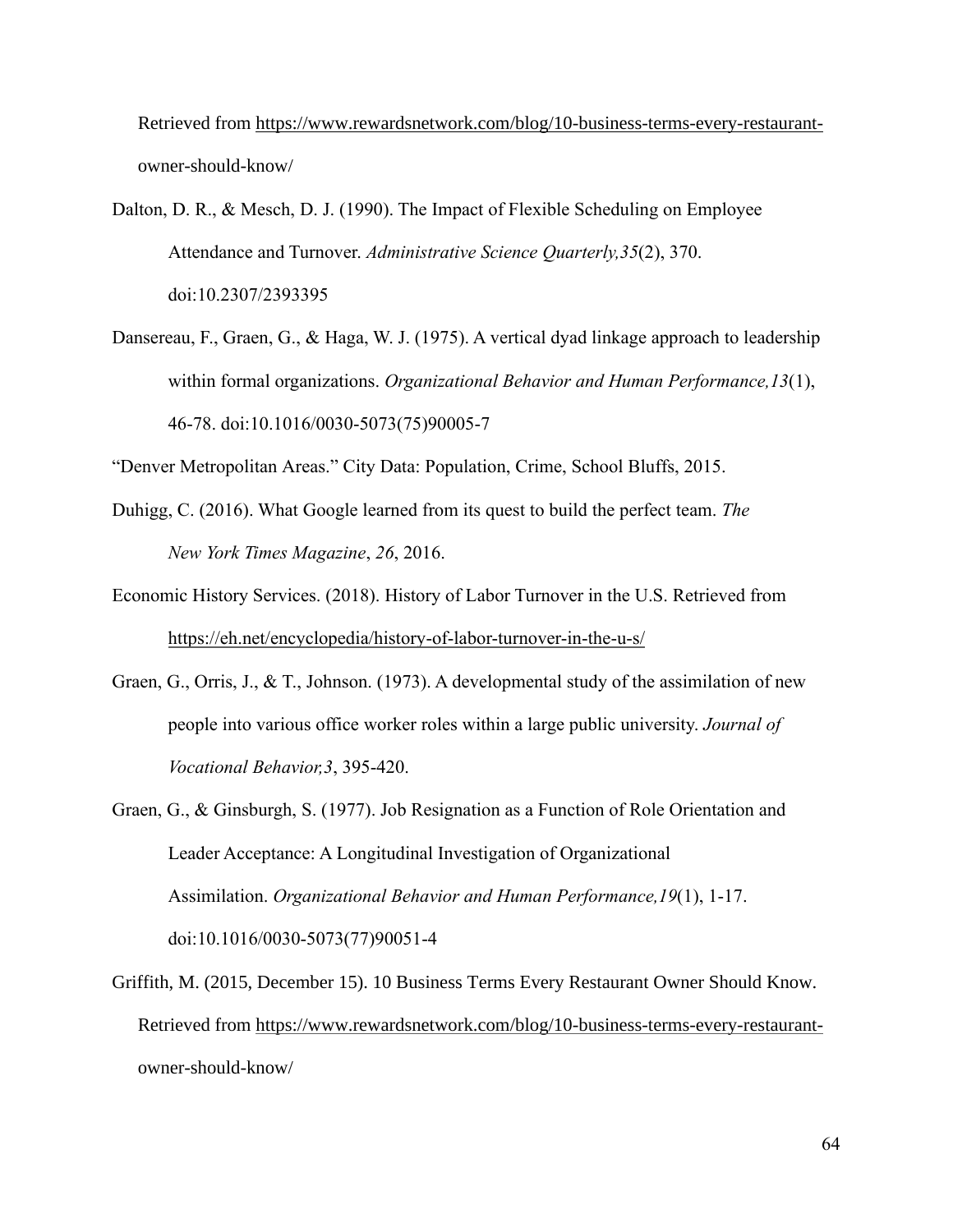- Hall, A. (2013, March 26). 'I'm Outta Here!' Why 2 Million Americans Quit Every Month (And 5 Steps to Turn the Epidemic Around). Retrieved from [https://www.forbes.com/sites/alanhall/2013/03/11/im-outta-here-why-2-million-americans](https://www.forbes.com/sites/alanhall/2013/03/11/im-outta-here-why-2-million-americans-quit-every-month-and-5-steps-to-turn-the-epidemic-around/%2523155ce3026484)[quit-every-month-and-5-steps-to-turn-the-epidemic-around/#155ce3026484](https://www.forbes.com/sites/alanhall/2013/03/11/im-outta-here-why-2-million-americans-quit-every-month-and-5-steps-to-turn-the-epidemic-around/%2523155ce3026484)
- Hom, P. W., Lee, T. W., Shaw, J. D., & Hausknecht, J. P. (2017). One hundred years of employee turnover theory and research. *Journal of Applied Psychology*, *102*(3), 525-530.
- Huang, Y. H., Lee, J., McFadden, A. C., Murphy, L. A., Robertson, M. M., Cheung, J. H., & Zohar, D. (2016). Beyond safety outcomes: An investigation of the impact of safety climate on job satisfaction, employee engagement and turnover using social exchange theory as the theoretical framework. *Applied ergonomics*, *55*, 248-257.
- Investopedia. (2018, June 30). Seasonality. Retrieved from <https://www.investopedia.com/terms/s/seasonality.asp>
- Jordan, P. J., & Troth, A. (2011). Emotional intelligence and leader member exchange. *Leadership & Organization Development Journal,32*(3), 260-280. doi:10.1108/01437731111123915
- Iverson, R. D., & Deery, M. (1997). Turnover culture in the hospitality industry. *Human Resource Management Journal,7*(4), 71-82. doi:10.1111/j.1748-8583.1997.tb00290.x
- Kantor, J., & Streitfeld, D. (2015, August 15). Inside Amazon: Wrestling Big Ideas in a Bruising Workplace. Retrieved from [https://www.nytimes.com/2015/08/16/technology/inside-amazon](https://www.nytimes.com/2015/08/16/technology/inside-amazon-)wrestling-big-ideas-in-a-bruising-workplace.html?  $r=0$
- Kavanaugh, M. (2018, August 08). Restaurant Industry Report Reveals Insights into Turnover Statistics. Retrieved from [https://upserve.com/restaurant-insider/restaurant-industry-report](https://upserve.com/restaurant-insider/restaurant-industry-report-reveals-insights-turnover-statistics/)[reveals-insights-turnover-statistics/](https://upserve.com/restaurant-insider/restaurant-industry-report-reveals-insights-turnover-statistics/)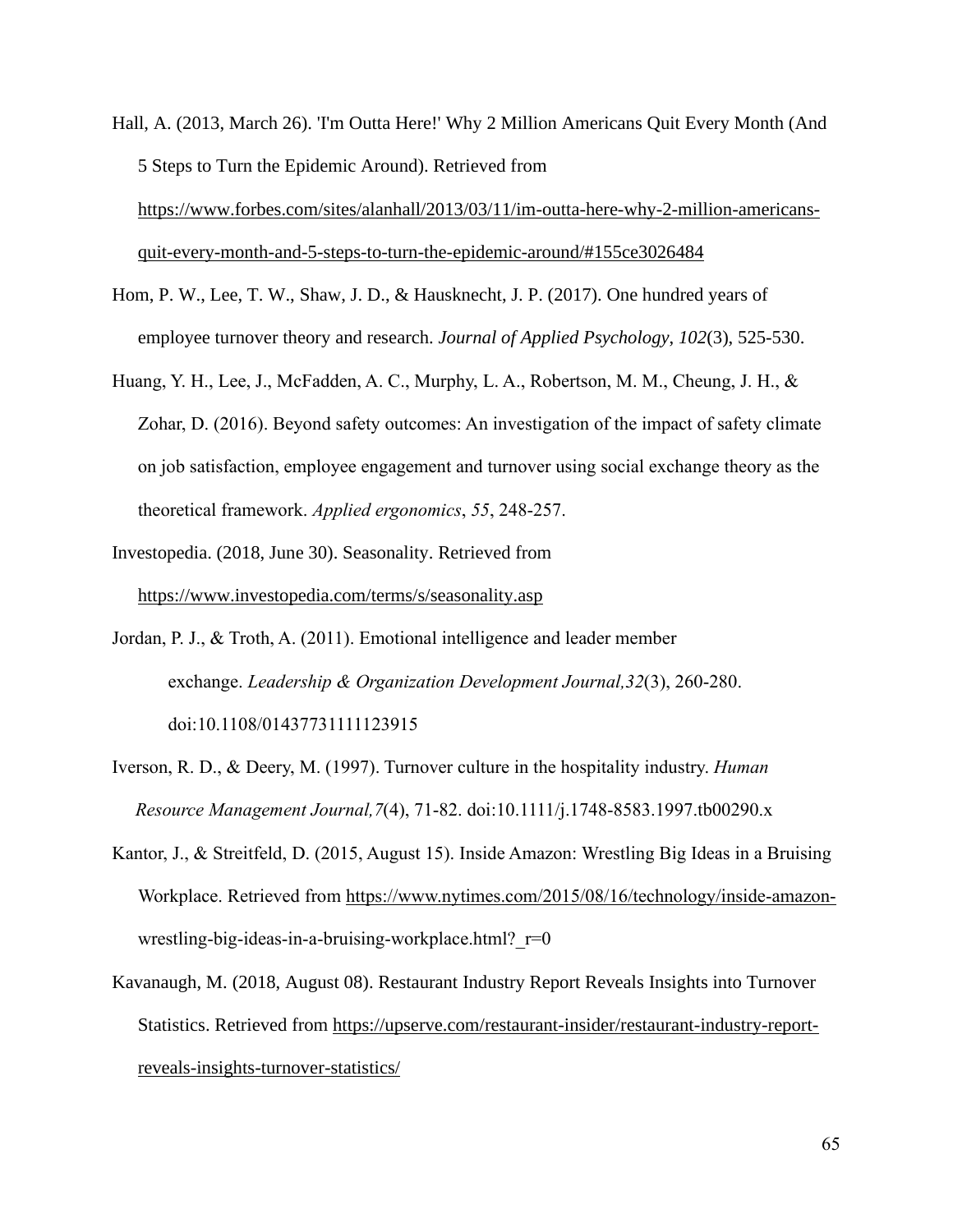- Kolmar, C. (2018, October 16). These Are The 100 Largest Companies In Minnesota. Retrieved from https://www.zippia.com/advice/largest-companies-in-minnesota/
- Laureani, A., & Antony, J. (2010). Reducing employees turnover in transactional services: A Lean Six Sigma case study. *International Journal of Productivity and Performance Management,59*(7), 688-700. doi:10.1108/17410401011075666
- Mathieu, J. E., & Zajac, D. M. (1990). A review and meta-analysis of the antecedents, correlates, and consequences of organizational commitment. *Psychological Bulletin,108*(2), 171-194. doi:10.1037//0033-2909.108.2.171
- McNamara, A. (2018, February 28). Let's 86 The 73% Annual Restaurant Staff Turnover Rate. Retrieved from https://pos.toasttab.com/blog/lets-86-the-73-annual-restaurant-staff-turnoverrate
- National Business Research Institute. (2018). Survey Research Yields Data on Employee Turnover. Retrieved from https://www.nbrii.com/employee-survey-white-papers/surveyresearch-yields-data-on-employee-turnover/
- Navarra, T. (2018, August 10). The 3 Most Common Reasons For Restaurant Employee Turnover. Retrieved from [https://upserve.com/restaurant-insider/3-common-reasons](https://upserve.com/restaurant-insider/3-common-reasons-restaurant-employee-turnover/)[restaurant-employee-turnover/](https://upserve.com/restaurant-insider/3-common-reasons-restaurant-employee-turnover/)
- Network of Executive Women. (2018, March 19). NEW report: Turnover at 'crisis level' for industry women. Retrieved from [https://www.newonline.org/news-insights/news/new-report](https://www.newonline.org/news-insights/news/new-report-turnover-crisis-level-industry-women)[turnover-crisis-level-industry-women](https://www.newonline.org/news-insights/news/new-report-turnover-crisis-level-industry-women)
- Porter, L. W., Crampon, W. J., & Smith, F. J. (1976). Organizational Commitment and Managerial Turnover: A Longitudinal Study. *Organizational Behavior and Human Performance,15*(1), 87-98. doi:10.1016/0030-5073(76)90030-1